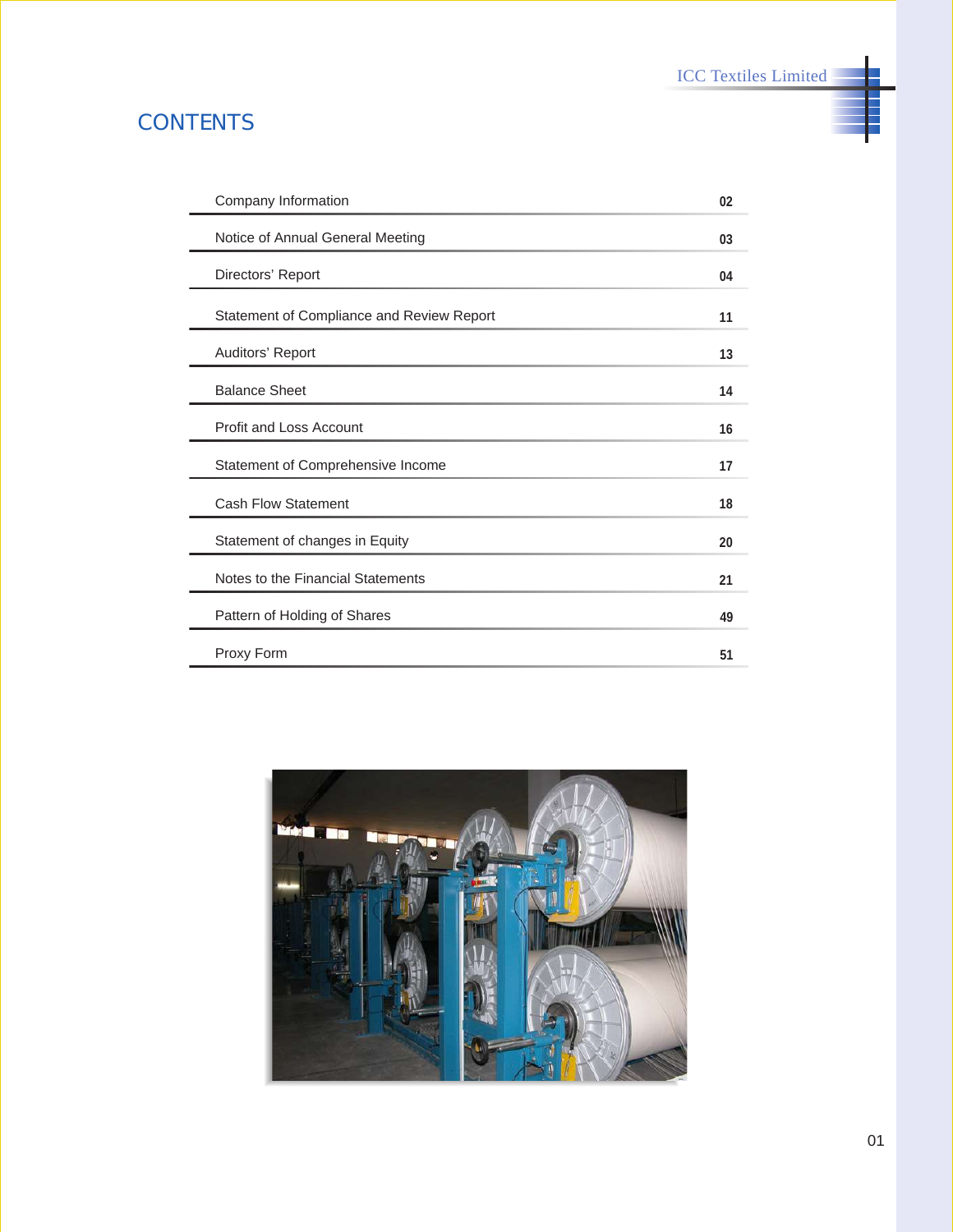

# COMPANY INFORMATION

| <b>Board of Directors</b>      |                                                                       |  |
|--------------------------------|-----------------------------------------------------------------------|--|
|                                | · Mr. Shafiq A. Siddiqi<br><b>Chief Executive</b>                     |  |
|                                | · Mr. Javaid S. Siddiqi                                               |  |
|                                | ● Mr. Pervaiz S. Siddiqi                                              |  |
|                                | • Mrs. Fauzia Javaid                                                  |  |
|                                | • Mr. Salman Javaid Siddigi                                           |  |
|                                | · Mr. Asim Pervaiz Siddiqi                                            |  |
| <b>Audit Committee</b>         |                                                                       |  |
|                                | Chairman<br>· Mr. Javaid S. Siddiqi<br>Member                         |  |
|                                | • Mr. Pervaiz S. Siddiqi                                              |  |
| <b>HR &amp; R Committee</b>    | · Mr. Salman Javaid Siddiqi Member                                    |  |
|                                | · Mr. Pervaiz S. Siddiqi<br>Chairman                                  |  |
|                                | · Mr. Javaid S. Siddiqi<br>Member                                     |  |
|                                | Member<br>• Mr. Asim Pervaiz Siddiqi                                  |  |
| <b>Company Secretary</b>       |                                                                       |  |
|                                | ● Mr. Usman Haq                                                       |  |
| <b>Chief Financial Officer</b> |                                                                       |  |
|                                | • Mr. Javed Rashid                                                    |  |
| <b>Auditors</b>                |                                                                       |  |
|                                | ● Anjum Asim Shahid Rahman                                            |  |
|                                | <b>Chartered Accountants</b>                                          |  |
|                                | 01-Inter Floor, Eden Centre                                           |  |
| <b>Bankers</b>                 | Jail Road, Lahore.                                                    |  |
|                                | • MCB Bank Limited                                                    |  |
|                                | • Faysal Bank Limited                                                 |  |
|                                |                                                                       |  |
|                                |                                                                       |  |
|                                | <b>Bank AL Habib Limited</b>                                          |  |
|                                | • Standard Chartered Bank (Pakistan) Limited<br>● United Bank Limited |  |
|                                | ● National Bank of Pakistan                                           |  |
|                                |                                                                       |  |
|                                | • Allied Bank Limited                                                 |  |
| <b>Legal Advisor</b>           |                                                                       |  |
|                                | • Imtiaz Siddiqi Associates                                           |  |
|                                | 179 / 180 - A, Scotch Corner,                                         |  |
|                                | Upper Mall, Lahore.                                                   |  |
| <b>Shares Registrar</b>        | Corplink (Pvt.) Limited                                               |  |
|                                | Wings Arcade, I-K Commercial                                          |  |
|                                | Model Town, Lahore.                                                   |  |
|                                | Ph: 042-35916719, 35916714                                            |  |
|                                | Fax: 042-35869037                                                     |  |
| <b>Registered Office</b>       |                                                                       |  |
|                                | 242-A, Anand Road,<br>Upper Mall, Lahore.                             |  |
|                                | Ph: 042-35751765-67                                                   |  |
|                                | Fax: 042-35789206                                                     |  |
|                                | Web site: www.icctextiles.com                                         |  |
| <b>Factory</b>                 |                                                                       |  |
|                                | 32-K.M, Lahore-Multan Road, Sunder,<br>Distt. Lahore.                 |  |
|                                | Ph: 042-35975426-27                                                   |  |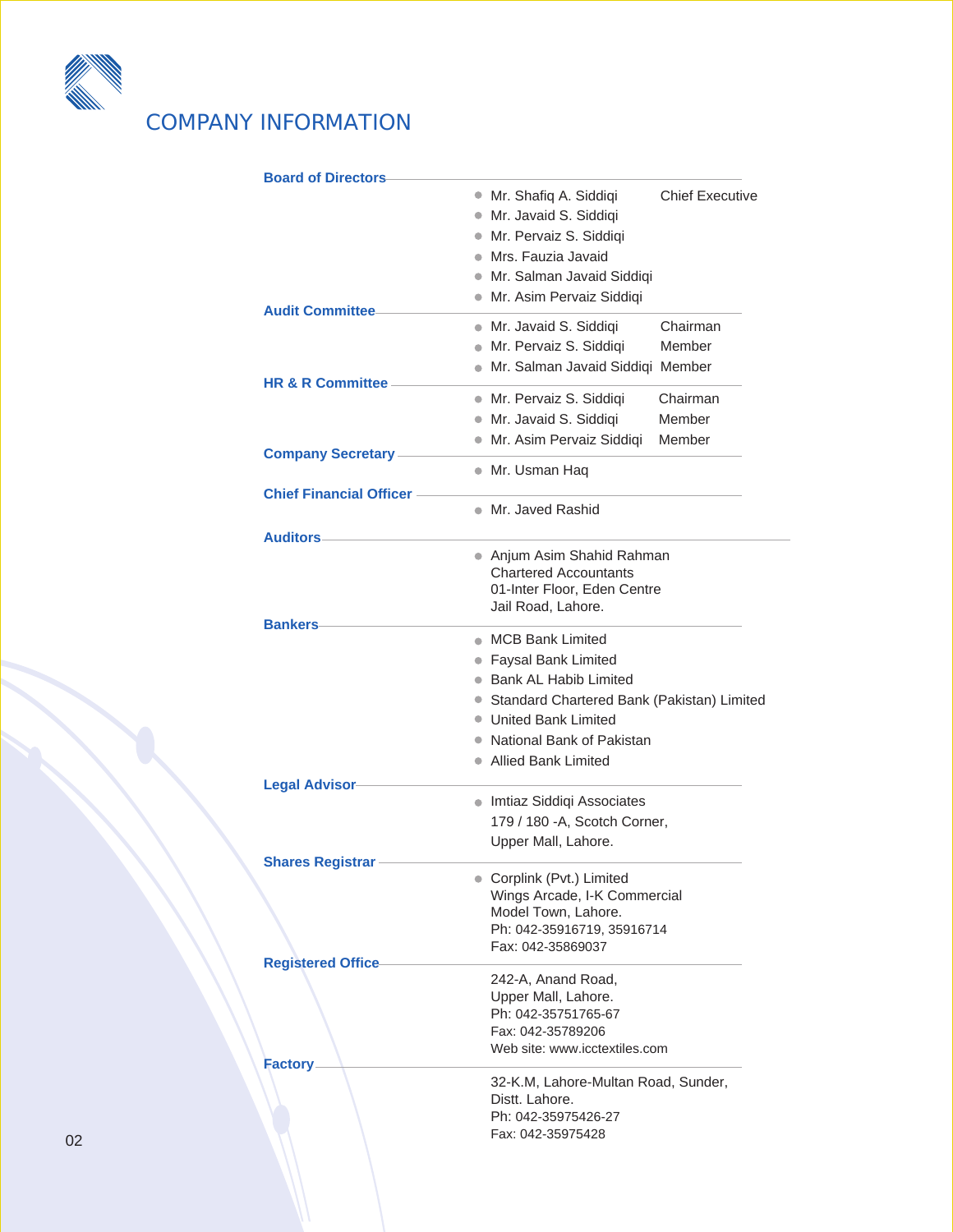### Notice of Annual General Meeting

Notice is hereby given that the Twenty - Fifth (25th) Annual General Meeting of ICC Textiles Limited will be held at Company's Registered Office at 242-A, Anand Road, Upper Mall, Lahore on Thursday, October 31, 2013 at 10:30 a.m. to transact the following business:

#### **ORDINARY**

- 1. To confirm the minutes of the Annual General Meeting held on October 31, 2012.
- 2. To receive, consider and adopt the audited accounts of the Company for the year ended June 30, 2013 together with the Directors' and Auditors' Reports thereon.
- 3. To appoint auditors for the year ending June 30, 2014 and to fix their remuneration.
- 4. Any other business with the permission of the Chair.

**By Order of the Board**

**LAHORE: USMAN HAQ October 08, 2013** Company Secretary

Sd/-

#### **NOTES:**

- 1. The Share Transfer Books of the Company will remain closed from 22.10.2013 to 31.10.2013 (both days inclusive). No transfer will be accepted for registration during this period.
- 2. A member entitled to attend and vote at this meeting may appoint another member as his/her proxy to attend and vote. Proxies in order to be effective must be received by the Company not less than 48 hours before the meeting. The CDC Account Holders are requested to bring their original CNIC and participant ID to attend the meeting.
- 3. Shareholders are requested to promptly notify the change in their address, if any, to the Company's Shares Registrar M/s Corplink (Pvt.) Limited, Wings Arcade, 1-K Commercial, Model Town, Lahore.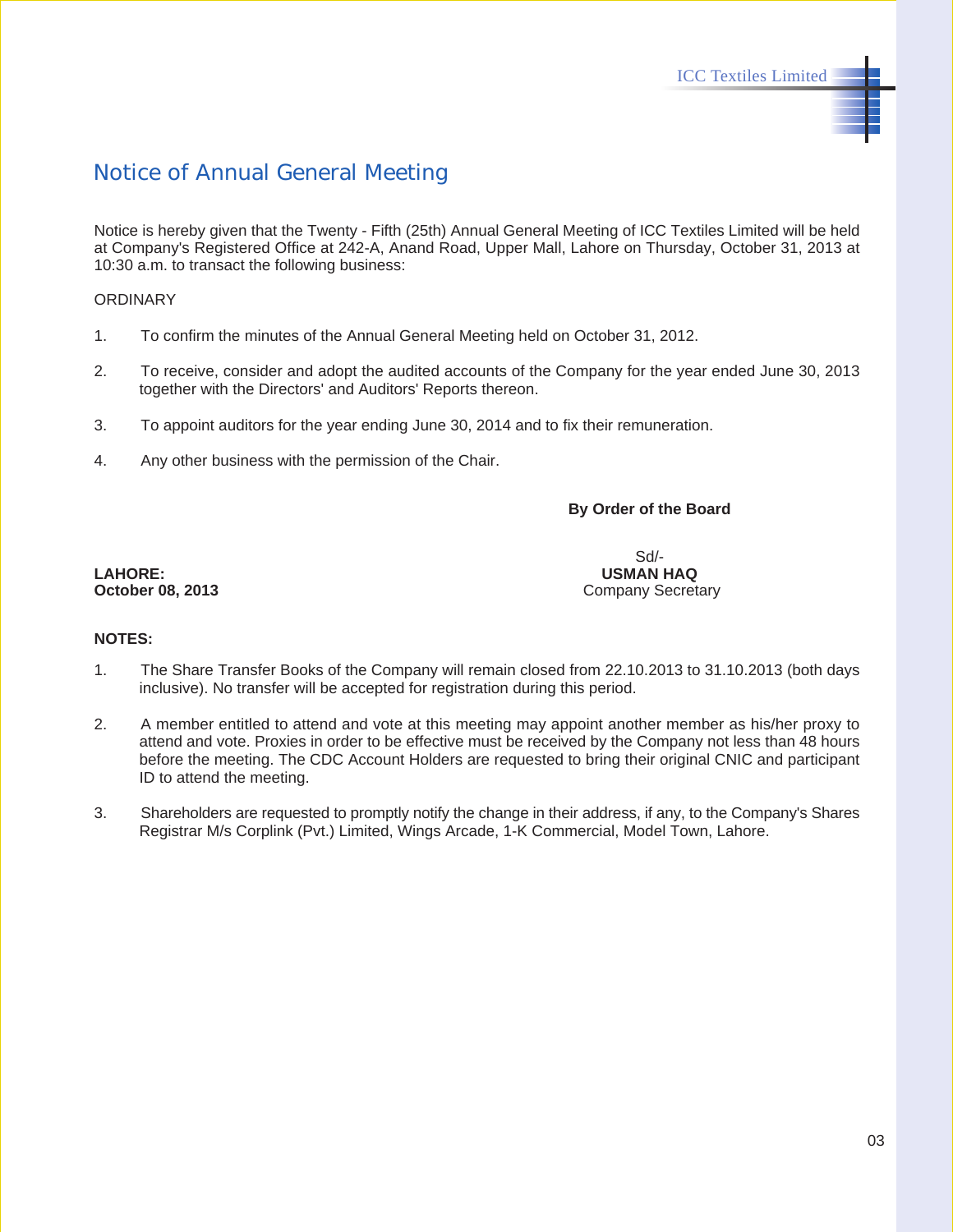

### DIRECTORS' REPORT TO THE MEMBERS

On behalf of the board of directors, I take pleasure in presenting the Annual Report alongwith the Audited Accounts of the company pertaining to the financial year ended on June 30, 2013.

### Financial Highlights

The company earned an after tax profit of Rs. 2.984 million on total sales of Rs. 1,728.459 million as against an after tax loss of Rs. 82.897 million on total sales of Rs. 1,778.224 million in the preceding period.

| <b>Total Sales</b>            | Rs. | 1,728,458,722 |
|-------------------------------|-----|---------------|
| <b>Gross Profit</b>           | Rs. | 4,794,363     |
| <b>Operating Profit</b>       | Rs. | 79,288,521    |
| <b>Financial Charges</b>      | Rs. | 75,047,915    |
| Profit before tax             | Rs. | 4,240,606     |
| Profit after tax              | Rs. | 2,983,515     |
| Unappr. Loss brought forward  | Rs. | -555,875,616  |
| <b>Total Accumulated Loss</b> | Rs. | -535,938,713  |
| Earning per Share             | Rs. | 0.10          |

### Period under Review

While the Cotton rate fluctuated during the year from Rs 5,445 to Rs 6,800 per maund and there was a corresponding increase in Yarn Rate ( 20/S Cotton ) from Rs. 1,192 to Rs. 1,355 per ten pound, there was generally viability in the weaving sector due to stable fabric demand, which was hampered by the chronic Electrical load shedding problem being encountered in Pakistan. The impact of the problem was even more severe at ICC Textiles, where the Application for a Gas connection for alternate captive power is still pending despite persistent follow up. During the year under review, the scheduled and unscheduled load shedding was worst ever for the entire textile industry in Punjab.

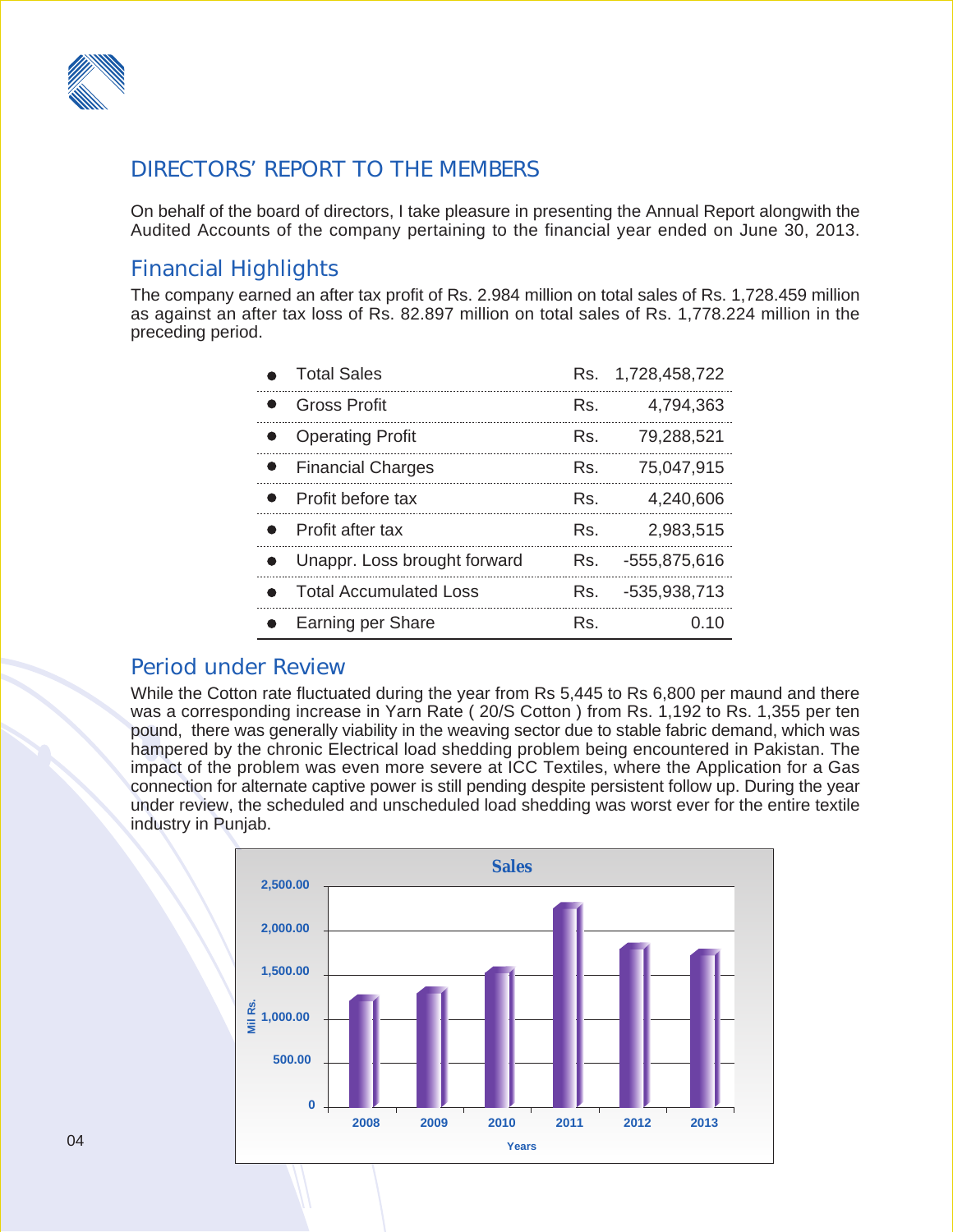The Sales and Production quantum in Sq Meters at 60 picks was reduced by 14% and 10% respectively, the negative impact of which was partly compensated by better returns on fabric sale.

There was a positive impact due to depreciation of the Pak Rupee against the US\$ and reduction of the financial cost due to steady decrease in the six month Kibor from 12.06% in June 2012 to 9.09% in June 2013. Moreover, the steam generation cost was reduced due to induction of a wood fired boiler.

The following factors influenced the performance of the company during this period.

- The Company's sales in Sq Meters at 60 picks reduced by 4.636 Million ( 14% ), i.e. 28.407 Million from 33.043 Million. The cost of sales increased by Rs. 5.19 per sq meter (at 60 picks), mainly due to enhanced cost of raw materials, i.e. from Rs. 55.49 to Rs. 60.68, however, the net sale rate per sq meter (at 60 picks) also increased by Rs. 7.04 i.e. from Rs. 53.81 to Rs. 60.85. The positive financial impact works out at Rs. 60 million approx.
- The fuel and power, including furnace oil, cost reduced by Rs. 31.240 million ( 14% ) as compared to last year mainly attributed to usage of wood fired boiler.
- Financial cost decreased from Rs. 93.945 million to Rs. 75.048 million due to reduced markup rates.
- The interest free loans have been measured at amortized cost and discounted using weighted average interest rate ranging from 12.57% to 14.11%.
- US\$ exchange rate increased from Rs. 93.80 in June 2012 to Rs. 98.60 in June 2013.



### Future Strategy and Prospects

While carrying out a redistribution of shares amongst the Sponsors during the year, the Directors of the company have reaffirmed their commitment to the project by providing long term interest free loans amounting to Rs. 40.600 million during the year ended June 30, 2013 and Rs. 20.623 million after July 01, 2013 to meet the shortfall in the working capital requirements. Moreover, there is also a plan to inject additional funds in the coming months.

While there was great optimism for improvement in the business environment of the country after the change in the government in June 2013, so far the developments are portraying a dismal picture. Despite the clearing of a huge circular debt, the resolution of the energy crisis is nowhere in sight. Rather, the electrical load shedding in the industrial sector of Punjab has further worsened. Scheduled & unscheduled load shedding ranging from a record 10 to 18 hours per day during April to June 2013 has adversely affected the financial viability, especially for units without alternate captive gas power. The load shedding has now reduced to about 6 hours on a daily basis with a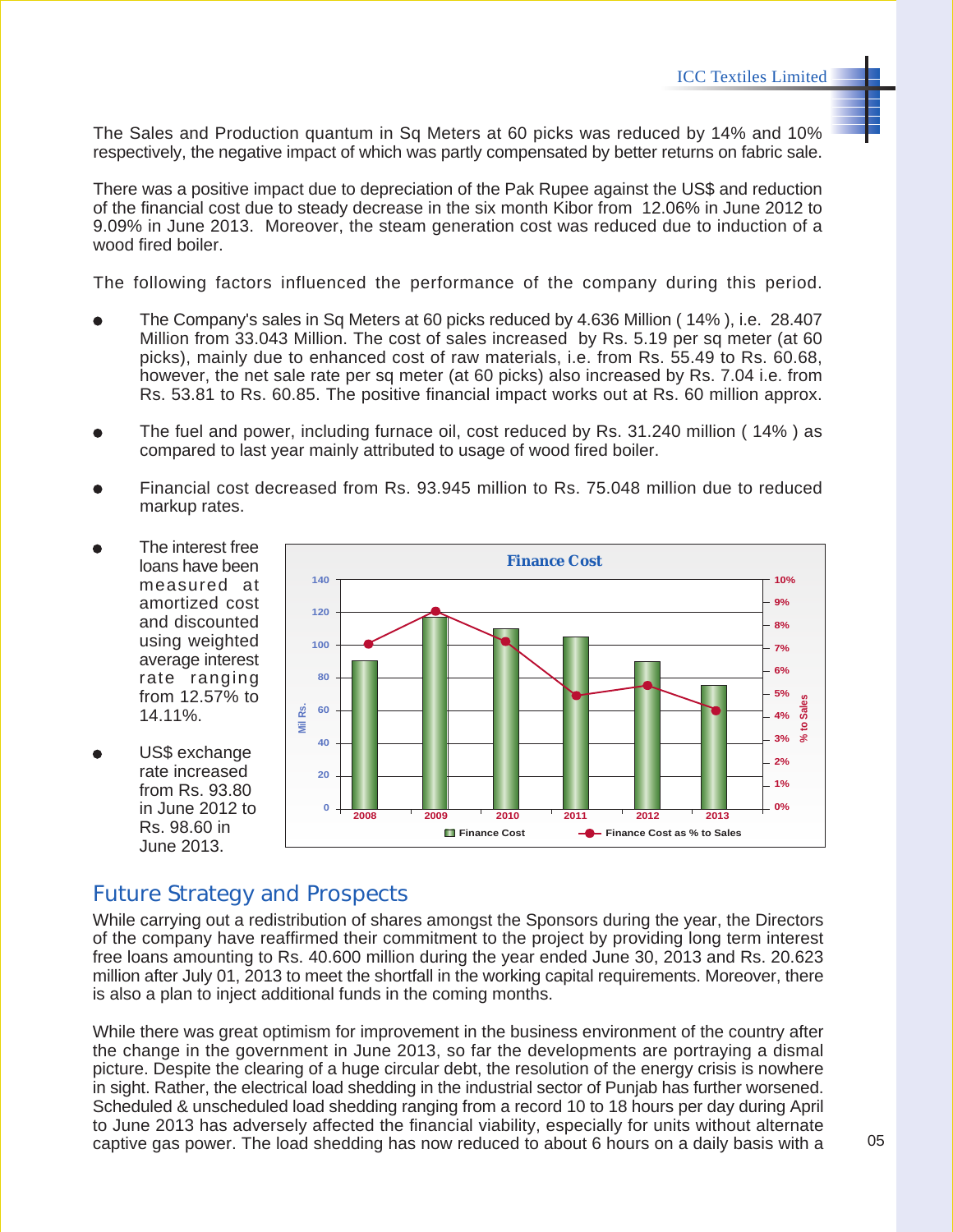

promise that the situation will improve in the near future. The problem has been further compounded by a sharp increase in Industrial electricity tariff by 60% since August 5 this year. We can only hope that the radical tariff increase will facilitate the resolution of the energy crisis and ensure uninterrupted electricity supply in the near future, at least to the industrial units solely dependent on PEPCO power supply.

On the positive side, the fabric market outlook appears to be good and the further erosion of the Pak Rupee against the US \$ since July this year is a healthy sign for exports.



Our Export distribution in terms of value for the year is as follows:

### Corporate Social Responsibility

Your company is a responsible corporate citizen and fully recognizes its responsibility towards community, employees and environment.

### Corporate and Financial Reporting Framework

In order to follow the SECP code of corporate governance, the following statements are given:

#### Presentation of Financial Statements

The financial statements, prepared by the management of the Company, fairly present its state of affairs, the result of its operations, cash flows and changes in equity.

#### Books of Accounts

Proper books of accounts have been maintained by the Company.

#### Accounting Policies

Appropriate accounting policies have been consistently applied in preparation of financial statements and accounting estimates are based on reasonable and prudent judgment.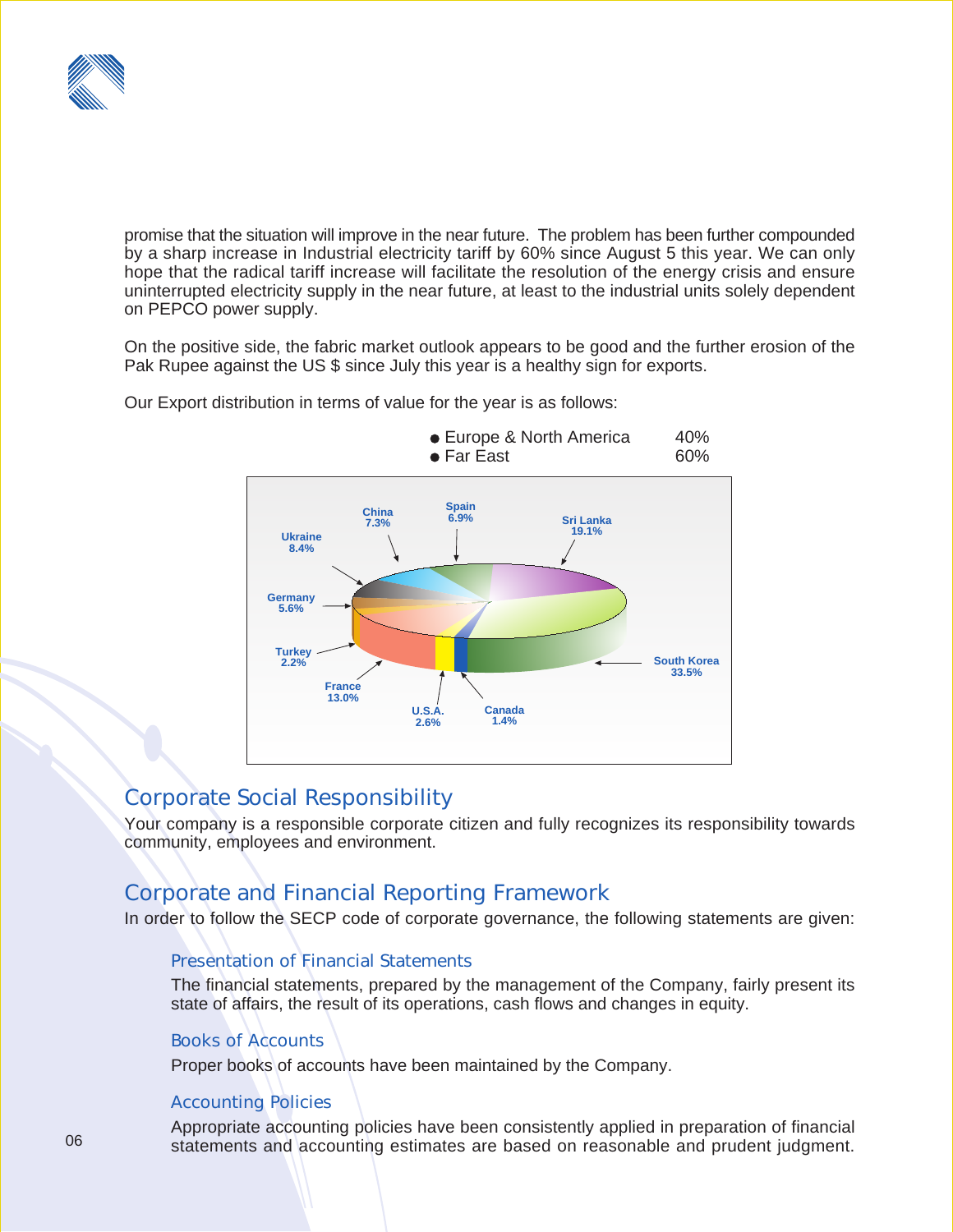#### International Accounting Standards (IAS)

International Accounting Standards, as applicable in Pakistan, have been followed in preparation of financial statements.

#### Internal Control System

The system of internal control is sound in design and has been effectively implemented and monitored.

#### Going Concern

Without qualifying their opinion, Company's auditors, in their report, have drawn your attention to note 1.2 to the financial statements, which states that the Company's current liabilities exceeded its current assets by Rs. 483.684 million, and its accumulated losses stood at Rs. 535.939 million. These conditions indicate the existence of a material uncertainty that may cast significant doubt about the Company's ability to continue as a going concern.

These financial statements have been prepared on going concern basis on the grounds that the company will be able to achieve satisfactory levels of profitability in the future based on plan drawn up by the management for this purpose and bringing its liabilities to serviceable levels and availability of the adequate working capital from its lenders and sponsors.

To substantiate its going concern assumption:

- i Directors of the company have invested as long term interest free loans amounting to Rs. 40.6 million during the year ended June 30, 2013 and Rs. 20.623 million after July 01, 2013 to meet working capital requirements.
- ii The company has installed Six additional Air-jet looms (190cm) during the year which increased the rated capacity of the plant. These looms commenced commercial production in June 2013.
- iii In a meeting held on May 13, 2013 board of directors of ICC (Pvt.) Ltd., an associated company, has decided to waive off the following loans advanced to ICC Textiles Limited from time to time:
	- Long term interest free loans amounting to Rs. 189.150 million having carrying value, in ICC Textiles books, of Rs. 48.801 at amortized cost.
	- Short term interest bearing loans of Rs. 30.850 million.
- iv In April 2011, the company had raised its paid-up capital by Rs. 200.003 million by converting loans from associated company, directors and their family members by issuing further 20,000,320 ordinary shares of Rs. 10 each at par in order to reduce dependency on external debts and financial cost of the company.

There is an overdue installment, as on 30th June 2013, of Rs. 15.896 million of term loan obtained from MCB Bank Limited, the same will be cleared by Dec 2013.

#### Corporate Governance

There has been no material departure from the best practices of corporate governance, as detailed in the listing regulations of stock exchanges.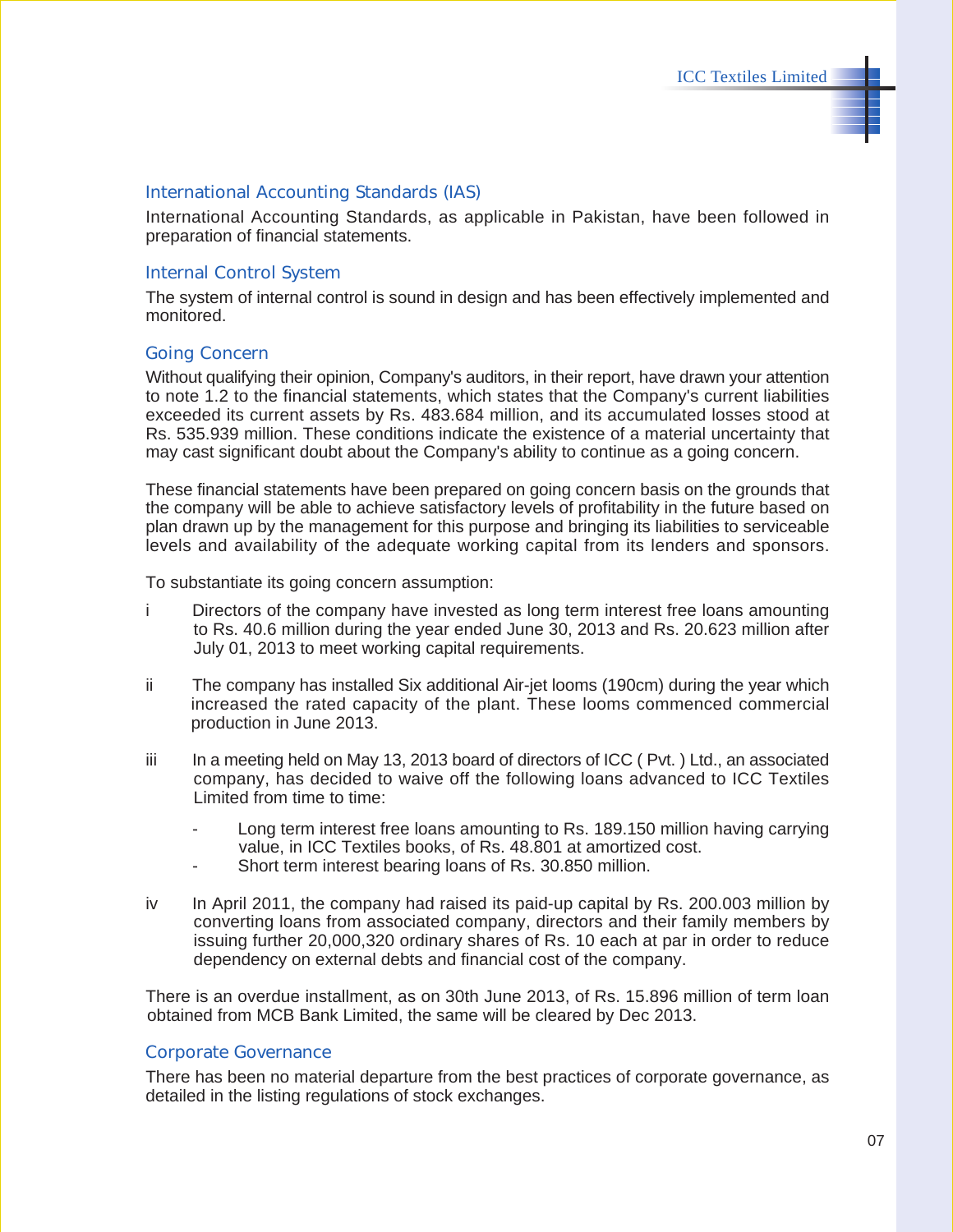

### Operating and Financial Data

Key operating and financial data of last six years is as under:

|                                   | 2008       | 2009      | 2010      | 2011      | 2012      | (Rs. in million)<br>2013 |
|-----------------------------------|------------|-----------|-----------|-----------|-----------|--------------------------|
| Sales (Rs.)                       | 1,231.731  | 1,331.862 | 1,522.531 | 2,246.377 | 1,778.224 | 1,728.459                |
| Gross profit/(loss) (Rs.)         | (19.541)   | 88.954    | 11.391    | 64.754    | (55.374)  | 4.794                    |
| Net profit/(loss) after tax (Rs.) | (161.919)  | (74.016)  | (145.138) | (98.936)  | (82.897)  | 2.984                    |
| • Fixed Assets (Rs.)              | 636.685    | 1,043.457 | 997.659   | 952.641   | 1,015.677 | 979.040                  |
| Long term liabilities (Rs.)       | 266.942    | 297.746   | 265.093   | 172.840   | 64.527    | 33.299                   |
| • Retained earnings (Rs.)         | (205.864)  | (279.881) | (408.027) | (489.971) | (555.876) | (535.939)                |
| • Gross profit rate               | $(1.6\%)$  | 6.7%      | 0.7%      | 2.9%      | $(3.1\%)$ | 0.3%                     |
| Net profit rate                   | $(13.1\%)$ | $(5.6\%)$ | $(9.5\%)$ | $(4.4\%)$ | $(4.7\%)$ | 0.2%                     |
| • Current ratio                   | 0.66:1     | 0.66:1    | 0.52:1    | 0.55:1    | 0.37:1    | 0.35:1                   |
| Share break up value (Rs.)        | (10.58)    | (17.99)   | (30.80)   | (18.99)   | (8.53)    | (7.86)                   |
| Earning per share (Rs.)           | (16.19)    | (7.40)    | (14.51)   | (6.80)    | (2.76)    | 0.10                     |
| Dividend                          | Nil        | Nil       | Nil       | Nil       | Nil       | Nil                      |

#### Staff Retirement Benefits

Value of unfunded gratuity scheme, based on actuarial valuation, at the period end was Rs. 63.055 million (2012: Rs. 52.571 million).

#### Board and Committees Meetings

During the year July 2012 to June 2013, eleven meetings of the Board of Directors, seven meetings of audit committee and one meeting of HR & R committee were held. Attendance by each director was as follows:

| <b>Name of Directors</b>                                                                                                                                                                                                                                                                                           | <b>Attendance</b>                                                                           | <b>Remarks</b>                                                                                                                                                                                                                                                                              |
|--------------------------------------------------------------------------------------------------------------------------------------------------------------------------------------------------------------------------------------------------------------------------------------------------------------------|---------------------------------------------------------------------------------------------|---------------------------------------------------------------------------------------------------------------------------------------------------------------------------------------------------------------------------------------------------------------------------------------------|
| <b>Board of Directors</b><br>Mr. Shafiq A. Siddiqi<br>Mr. Javaid S. Siddiqi<br>Mr. Usman Haq<br>Mr. Tariq Rehman<br>Mr. Suhail Mannan<br>Mr. Tahir Rehman<br>Mr. Ahsan Suhail Mannan<br>Mr. Awais Noorani<br>Mr. Pervaiz S. Siddiqi<br>Mrs. Fauzia Javaid<br>Mr. Salman Javaid Siddiqi<br>Mr. Asim Pervaiz Siddiqi | 11<br>10<br>9<br>5<br>8<br>$\overline{7}$<br>8<br>$\overline{7}$<br>$\frac{3}{3}$<br>1<br>1 | Resigned on May 22, 2013<br>Resigned on June 29, 2013<br>Resigned on May 22, 2013<br>Resigned on May 22, 2013<br>Resigned on May 22, 2013<br>Resigned on May 22, 2013<br>Appointed on May 22, 2013<br>Appointed on May 22, 2013<br>Appointed on June 26, 2013<br>Appointed on June 26, 2013 |
| <b>Audit Committee</b><br>Mr. Javaid S. Siddiqi<br>Mr. Tahir Rehman<br>Mr. Awais Noorani<br><b>HR &amp; R Committee</b><br>Mr. Javaid S. Siddiqi<br>Mr. Tahir Rehman<br>Mr. Ahsan Suhail Mannan                                                                                                                    | 7<br>$\overline{7}$<br>$\overline{7}$<br>1<br>1                                             |                                                                                                                                                                                                                                                                                             |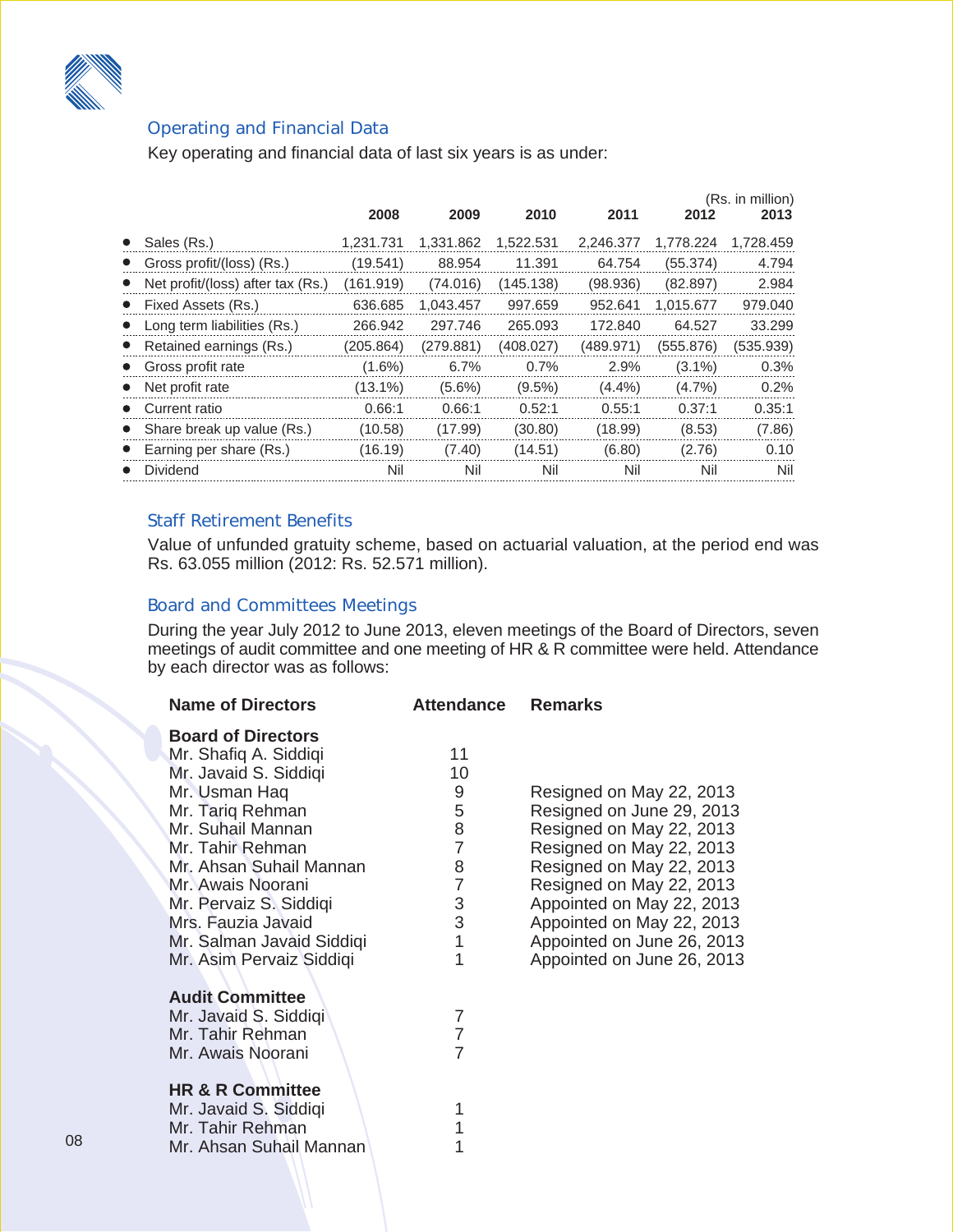#### Pattern of Shareholding

The pattern of shareholding as required by the Code of Corporate Governance is attached with this report.

#### Trading of Company Shares

During the financial year the trading in shares of the company by Directors, Company Secretary, CEO, CFO and Executives of the Company (including their spouses and minor children) is as follows:.

| <b>Name</b>                           | <b>Sale</b> | <b>Purchase</b> |
|---------------------------------------|-------------|-----------------|
| Mr. Javaid S. Siddiqi                 |             | 13,048,727      |
| Mr. Pervaiz S. Siddiqi                |             | 6,524,363       |
| Mrs. Fauzia Javaid                    |             | 2,174,788       |
| Mr. Salman Javaid Siddiqi             |             | 1,000           |
| Mr. Asim Pervaiz Siddiqi              |             | 1,000           |
| Mr. Usman Haq                         | 1,002,000   |                 |
| Mr. Tahir Rehman                      | 479,415     |                 |
| Mr. Tariq Rehman                      | 2,303,815   |                 |
| Mr. Suhail Mannan                     | 2,415,808   |                 |
| Mr. Ahsan Suhail Mannan               | 203,710     |                 |
| Mr. Awais Noorani                     | 500         |                 |
| Mrs. Ambereen Haq W/O Usman Haq       | 458,120     |                 |
| Mrs. Anjum T. Rehman W/O Tahir Rehman | 479,400     |                 |
| Mrs. Shahima Rehman W/O Tariq Rehman  | 425,000     |                 |
| <b>Total</b>                          | 7,767,768   | 21,749,878      |

#### Audit Committee

The Audit Committee comprises of 3 members, of whom 2 are non-executive directors.

#### HR and Remuneration Committee

The HR & R Committee comprises of 3 members, of whom 2 are non-executive directors.

#### Auditors

M/s Anjum Asim Shahid Rahman, Chartered Accountants will retire at the conclusion of 25th Annual General Meeting. They have expressed their willingness for reappointment. The Audit Committee has recommended their reappointment.

#### **Dividend**

Considering the results for the year and cash flow problems being faced by the company, the board is not recommending disbursement of any dividend for the period ended June 30, 2013.

#### Acknowledgment

Finally, the directors would like to record their appreciation for the continued commitment and hard work being carried out by the employees of the company.

For and on behalf of the Board of Directors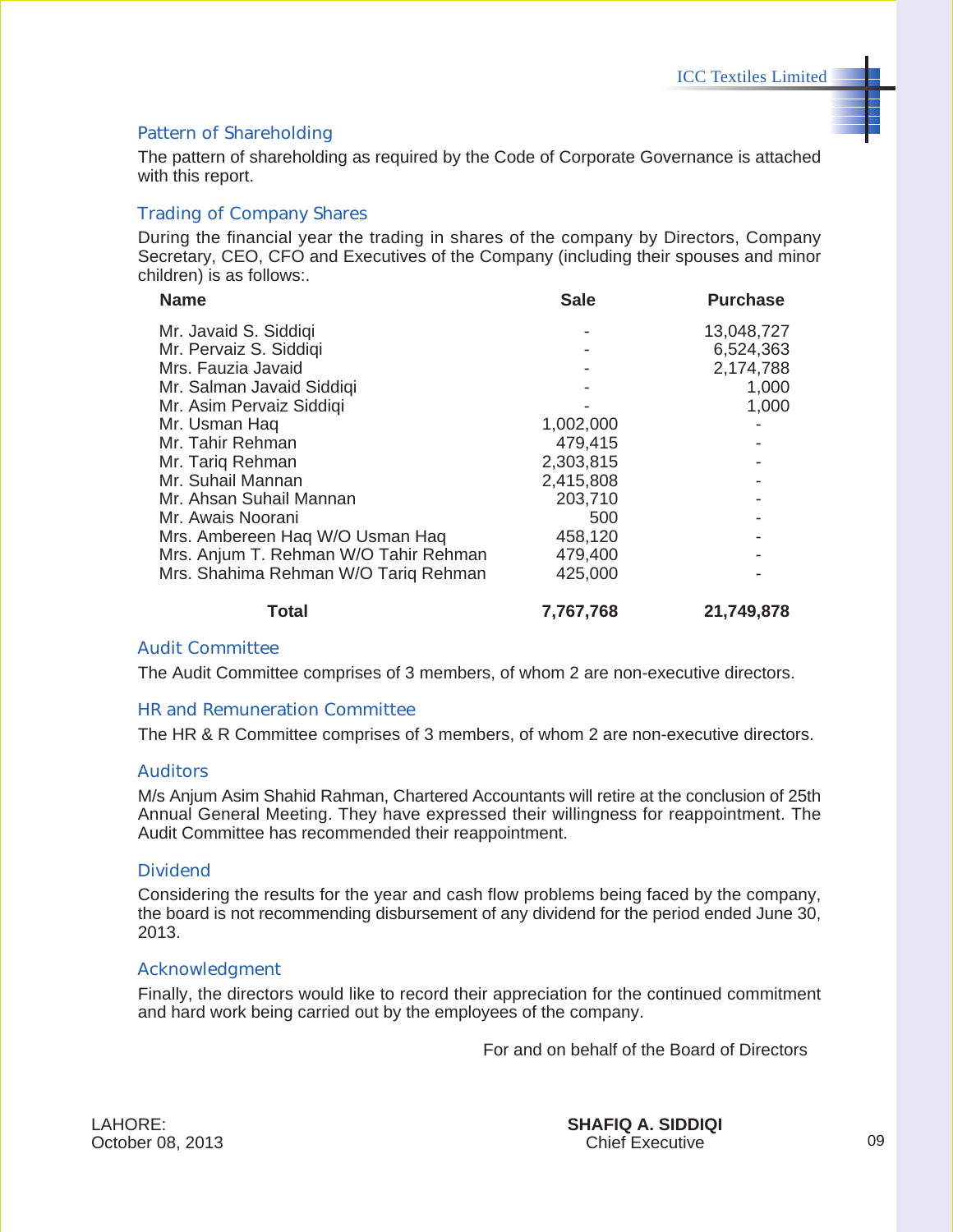

### Statement of Compliance with Best Practices of Code of Corporate Governance

This statement is being presented to comply with the code of corporate governance (CCG) contained in the relevant listing regulations of Karachi & Lahore Stock Exchanges for the purpose of establishing a framework of good governance, whereby a listed company is managed in compliance with the best practices of corporate governance.

The company has applied the principles contained in the CCG in the following manners:

1. The company encourages representation of independent non-executive directors on its Board of Directors. At present, the Board includes:

| Category                   | <b>Names</b>                                                                                          |
|----------------------------|-------------------------------------------------------------------------------------------------------|
| Independent                |                                                                                                       |
| <b>Executive Directors</b> | Mr. Shafiq A. Siddiqi<br>Mr. Javaid S. Siddigi                                                        |
| Non-Executive Directors    | Mr. Pervaiz S. Siddigi<br>Mrs. Fauzia Javaid<br>Mr. Salman Javaid Siddigi<br>Mr. Asim Pervaiz Siddigi |

The condition of clause I (b) of the CCG in relation to independent director will be applicable after election of next Board of Directors of the Company in March 2014.

- 2. The directors have confirmed that none of them is serving as a director in more than seven listed companies, including this company.
- 3. All the resident directors of the Company are registered as taxpayers and none of them has defaulted in payment of any loan to a banking company, a DFI or a NBFI or, being a member of a stock exchange, has been declared as a defaulter by that stock exchange.
- 4. Six casual vacancies occurring on the Board were filled up by the directors as under:-
	- 2 casual vacancies occurring on 22-05-2013 were filled up on same day.
	- 2 casual vacancies occurring on 22-05-2013 were filled up within 13 days.
	- 1 casual vacancy occurring on 22-05-2013 was filled up within 89 days.
	- 1 casual vacancy occurring on 29-06-2013 was filled up within 89 days.
- 5. The Company has prepared a 'Code of Conduct' and has ensured that appropriate steps have been taken to disseminate it throughout the company along with its supporting policies and procedures.
- 6. The Board has developed a vision/mission statement, overall corporate strategy and significant policies of the Company. A complete record of particulars of significant policies along with the dates on which they were approved or amended has been maintained.
- 7. All the powers of the Board have been duly exercised and decisions on material transactions, including appointment and determination of remuneration and terms and conditions of employment of Chief Executive and other executive and non-executive directors, have been taken by the Board.
- 8. The meetings of the Board were presided over by a director elected as chairman by the Board for this purpose and the Board met at least once in every quarter. Written notices of the Board meetings, along with agenda and working papers, were circulated at least seven days before the meetings. The minutes of the meetings were appropriately recorded and circulated.
- 9. The Board arranged an orientation course for its directors during the year to apprise them of their duties and responsibilities. Two of the Directors of the Company are exempted from the requirement of the directors' training program and rest of the Directors, appointed on or after 22nd May 2013, will be trained within specified time.
- 10. No new appointment of CFO, Company Secretary and Head of Internal Audit made during the year.
- 11. The directors' report for this year has been prepared in compliance with the requirements of the CCG and fully describes the salient matters required to be disclosed.
- 12. The financial statements of the Company were duly endorsed by CEO and CFO before approval of the Board.
- 13. The directors, CEO and executives do not hold any interest in the shares of the Company other than that disclosed in the pattern of shareholding.
- 14. The company has complied with all the corporate and financial reporting requirements of the CCG.
- 15. The Board has formed an audit committee. It comprises of three members, one of them, the chairman is executive director and two are non-executive directors.
- 16. The meetings of the audit committee were held at least once every quarter prior to approval of interim and final results of the Company and as required by the CCG. The terms of reference of the committee have been formed and advised to the committee for compliance.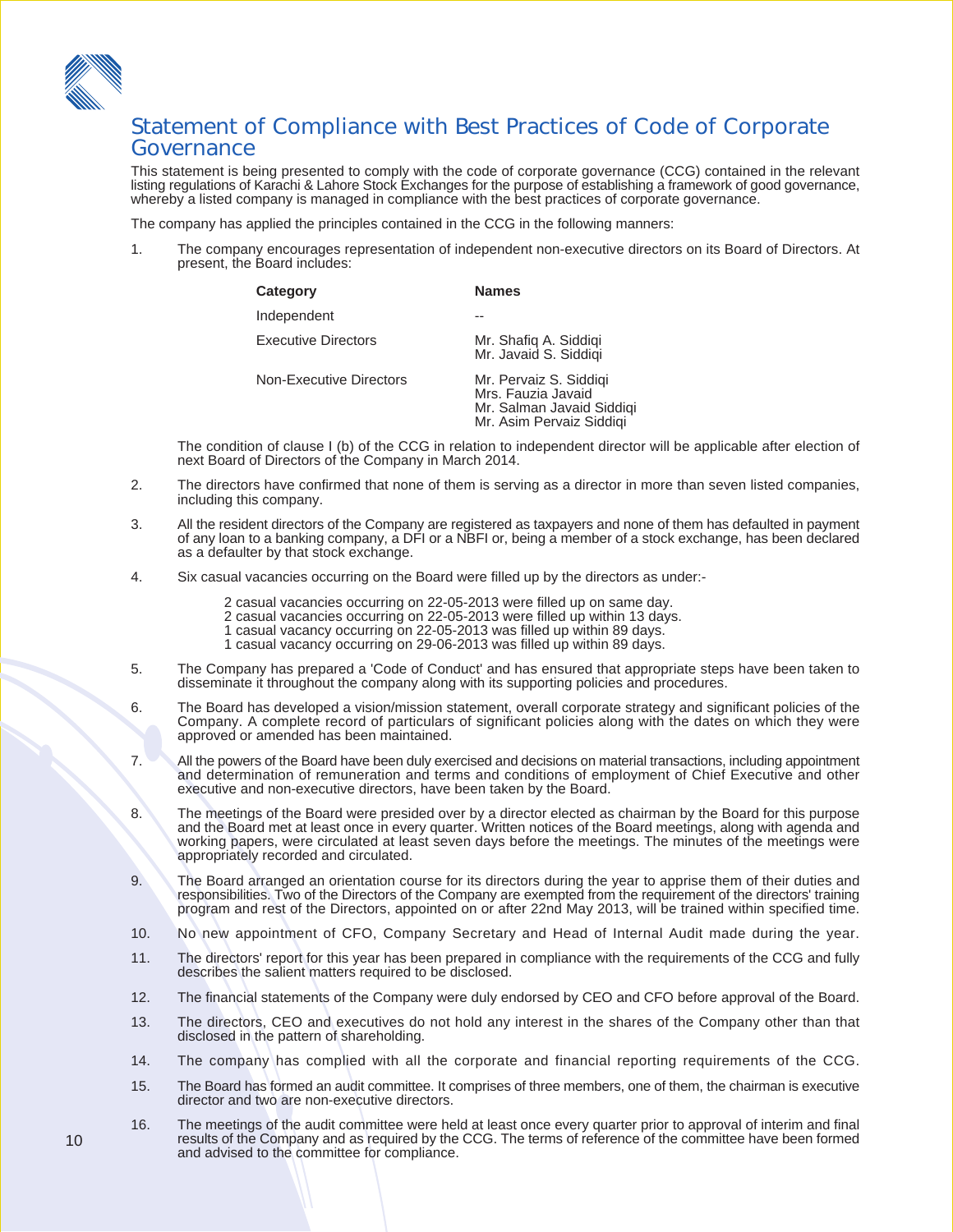- 17. The Board has formed a Human Resource and Remuneration Committee. It comprises of 3 members, of whom 2 are non-executive directors and the chairman is non-executive director.
- 18. The Board has set up an effective internal audit function comprised of personnel considered suitably qualified and experienced for the purpose and are conversant with the policies and procedures of the Company.
- 19. The statutory auditors of the Company have confirmed that they have been given a satisfactory rating under the quality control review program of the Institute of Chartered Accountants of Pakistan, that they or any of the partners of the firm, their spouses and minor children do not hold shares of the Company and that the firm and all its partners are in compliance with International Federation of Accountants (IFAC) guidelines on code of ethics as adopted by Institute of Chartered Accountants of Pakistan.
- 20. The statutory auditors or the persons associated with them have not been appointed to provide other services except in accordance with the listing regulations and the auditors have confirmed that they have observed IFAC guidelines in this regard.
- 21. The 'closed period' prior to the announcement of interim/final results, and business decisions, which may materially affect the market price of company's securities, was determined and intimated to directors, employees and stock exchanges.
- 22. Material/price sensitive information has been disseminated among all market participants at once through stock exchanges.
- 23. We confirm that all other material principles enshrined in the CCG have been complied with.

**October 08, 2013** 

**LAHORE: SHAFIQ A. SIDDIQI**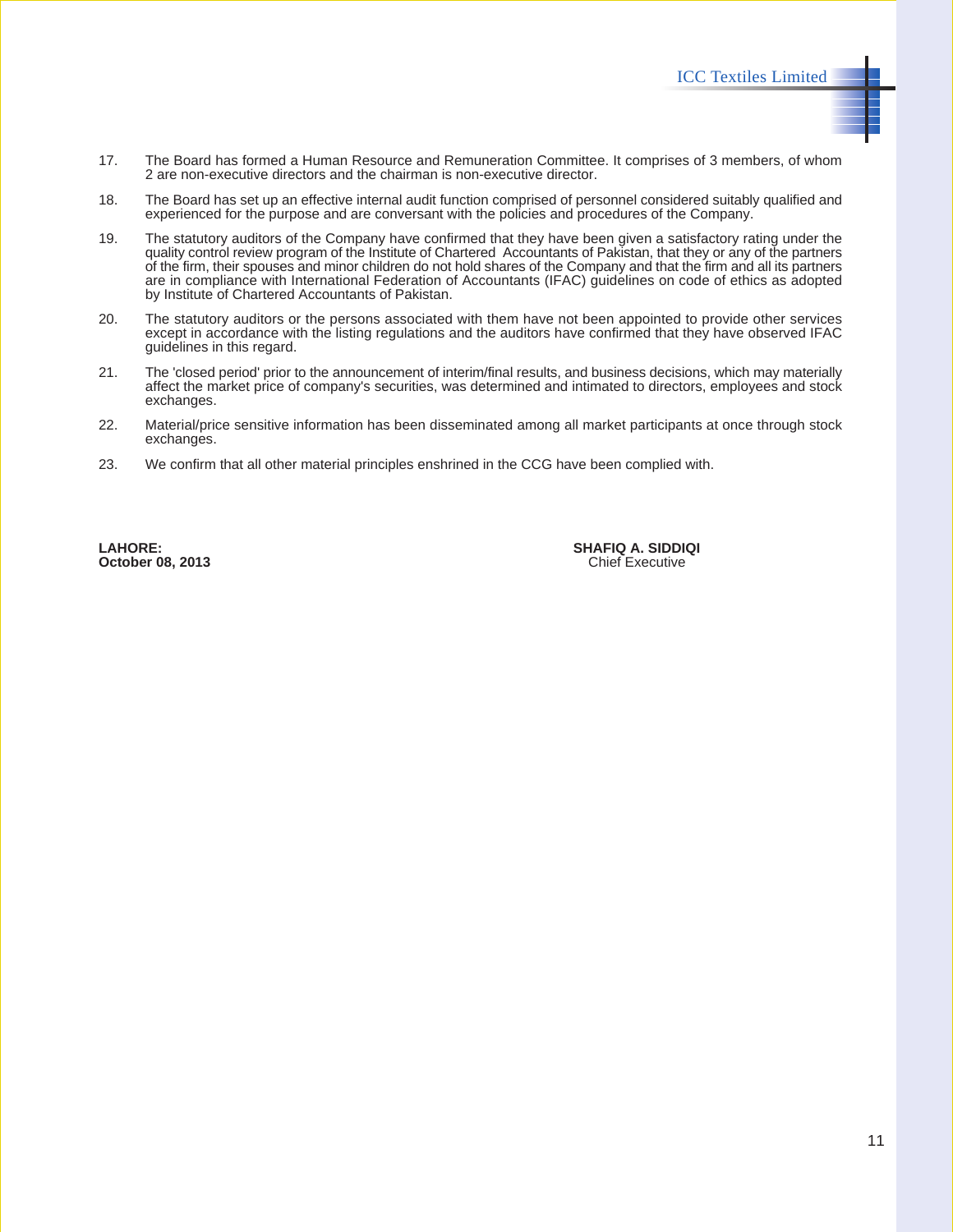### REVIEW REPORT TO THE MEMBERS ON STATEMENT OF COMPLIANCE WITH THE BEST PRACTICES OF CODE OF CORPORATE GOVERNANCE

We have reviewed the Statement of Compliance with the best practices contained in the Code of Corporate Governance for the year ended June 30, 2013 prepared by the Board of Directors of ICC Textiles Limited (the Company) to comply with the Listing Regulation No. 35 of Karachi and Lahore Stock Exchanges where the Company is listed.

The responsibility for compliance with the Code of Corporate Governance is that of the Board of Directors of the Company. Our responsibility is to review, to the extent where such compliance can be objectively verified, whether the Statement of Compliance reflects the status of the Company's compliance with the provisions of the Code of Corporate Governance and report if it does not. A review is limited primarily to inquiries of the Company personnel and review of various documents prepared by the Company to comply with the Code.

As part of our audit of financial statements we are required to obtain an understanding of the accounting and internal control systems sufficient to plan the audit and develop an effective audit approach. We are not required to consider whether the Board's statement covers all risks or controls, or to form an opinion on the effectiveness of such internal controls, the Company's corporate governance procedures and risks.

Further, Sub-Regulation (x) of Listing Regulation No. 35 of Karachi and Lahore Stock Exchanges requires the Company to place before the Board of Directors for their consideration and approval the related party transactions, distinguishing between transactions carried out on terms equivalent to those that prevail in arm's length transactions and transactions which are not executed at arm's length price recording proper justification for using such alternate pricing mechanism. Further, all such transactions are also required to be separately placed before the audit committee. We are only required and have ensured compliance of requirement to the extent of approval of related party transactions by the Board of Directors and placement of such transactions before the audit committee. We have not carried out any procedures to determine whether the related party transactions were undertaken at arm's length price or not.

Based on our review, nothing has come to our attention which causes us to believe that the Statement of Compliance does not appropriately reflect the Company's compliance, in all material respects, with the best practices contained in the Code of Corporate Governance as applicable to the Company for the year ended June 30, 2013.

**LAHORE Dated: October 08, 2013** **ANJUM ASIM SHAHID RAHMAN** Chartered Accountants Audit Engagement Partner: Imran Afzal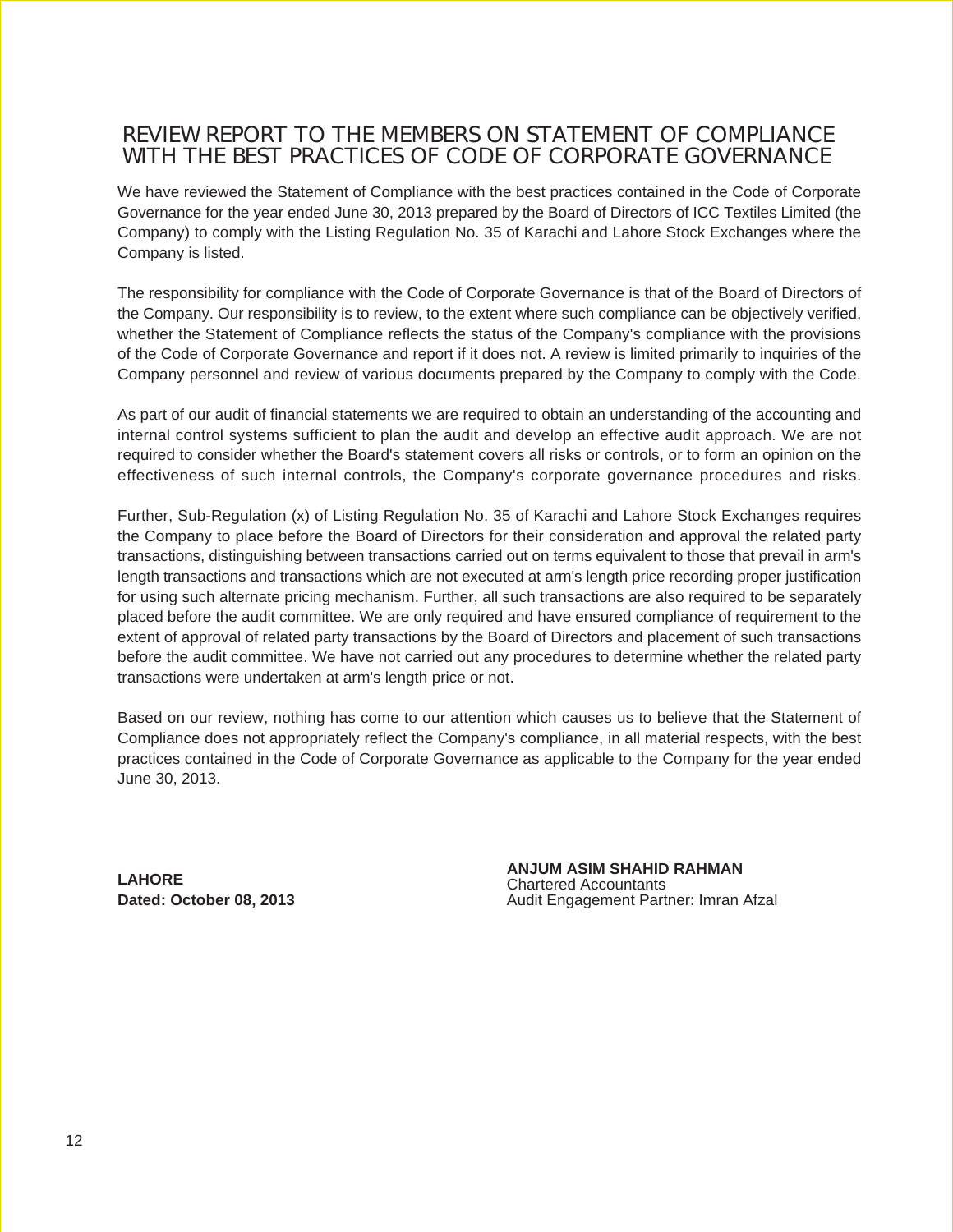### Auditors' Report to the Members

We have audited the annexed balance sheet of ICC Textiles Limited ("the Company") as at June 30, 2013 and the related profit and loss account, statement of comprehensive income, cash flow statement and statement of changes in equity together with the notes forming part thereof, for the year then ended and we state that we have obtained all the information and explanations which, to the best of our knowledge and belief, were necessary for the purposes of our audit.

It is the responsibility of the Company's management to establish and maintain a system of internal control, and prepare and present the above said statements in conformity with the approved accounting standards and the requirements of the Companies Ordinance, 1984. Our responsibility is to express an opinion on these statements based on our audit.

We conducted our audit in accordance with the auditing standards as applicable in Pakistan. These standards require that we plan and perform the audit to obtain reasonable assurance about whether the above said statements are free of any material misstatement. An audit includes examining, on a test basis, evidence supporting the amounts and disclosures in the above said statements. An audit also includes assessing the accounting policies and significant estimates made by management, as well as, evaluating the overall presentation of the above said statements. We believe that our audit provides a reasonable basis for our opinion and, after due verification, we report that:

- a) in our opinion, proper books of account have been kept by the Company as required by the Companies Ordinance, 1984;
- b) in our opinion:
	- (i) the balance sheet and profit and loss account together with the notes thereon have been drawn up in conformity with the Companies Ordinance, 1984, and are in agreement with the books of account and are further in accordance with accounting policies consistently applied;
	- the expenditure incurred during the year was for the purpose of the Company's business; and
	- (iii) the business conducted, investments made and the expenditure incurred during the year were in accordance with the objects of the Company;
- c) in our opinion and to the best of our information and according to the explanations given to us, the balance sheet, profit and loss account, statement of comprehensive income, cash flow statement and statement of changes in equity together with the notes forming part thereof conform with approved accounting standards as applicable in Pakistan and give the information required by the Companies Ordinance, 1984, in the manner so required and respectively give a true and fair view of the state of the Company's affairs as at June 30, 2013 and of the profit, total comprehensive income, its cash flows and changes in equity for the year then ended; and
- d) in our opinion no Zakat was deductible at source under the Zakat and Ushr Ordinance, 1980.

We draw attention to note 1.2 to the financial statements which describes that as at June 30, 2013, the Company's current liabilities exceeded its current assets by Rs. 483.684 million, and its accumulated losses stood at Rs. 535.939 million. These conditions indicate the existence of a material uncertainty that may cast significant doubt about the Company's ability to continue as a going concern. These financial statements have however been prepared on a going concern basis for the reasons, as more fully explained in note 1.2 to the financial statements. Our opinion is not qualified in respect of this matter.

**LAHORE: October 08, 2013**

**ANJUM ASIM SHAHID RAHMAN** Chartered Accountants Audit Engagement Partner: Imran Afzal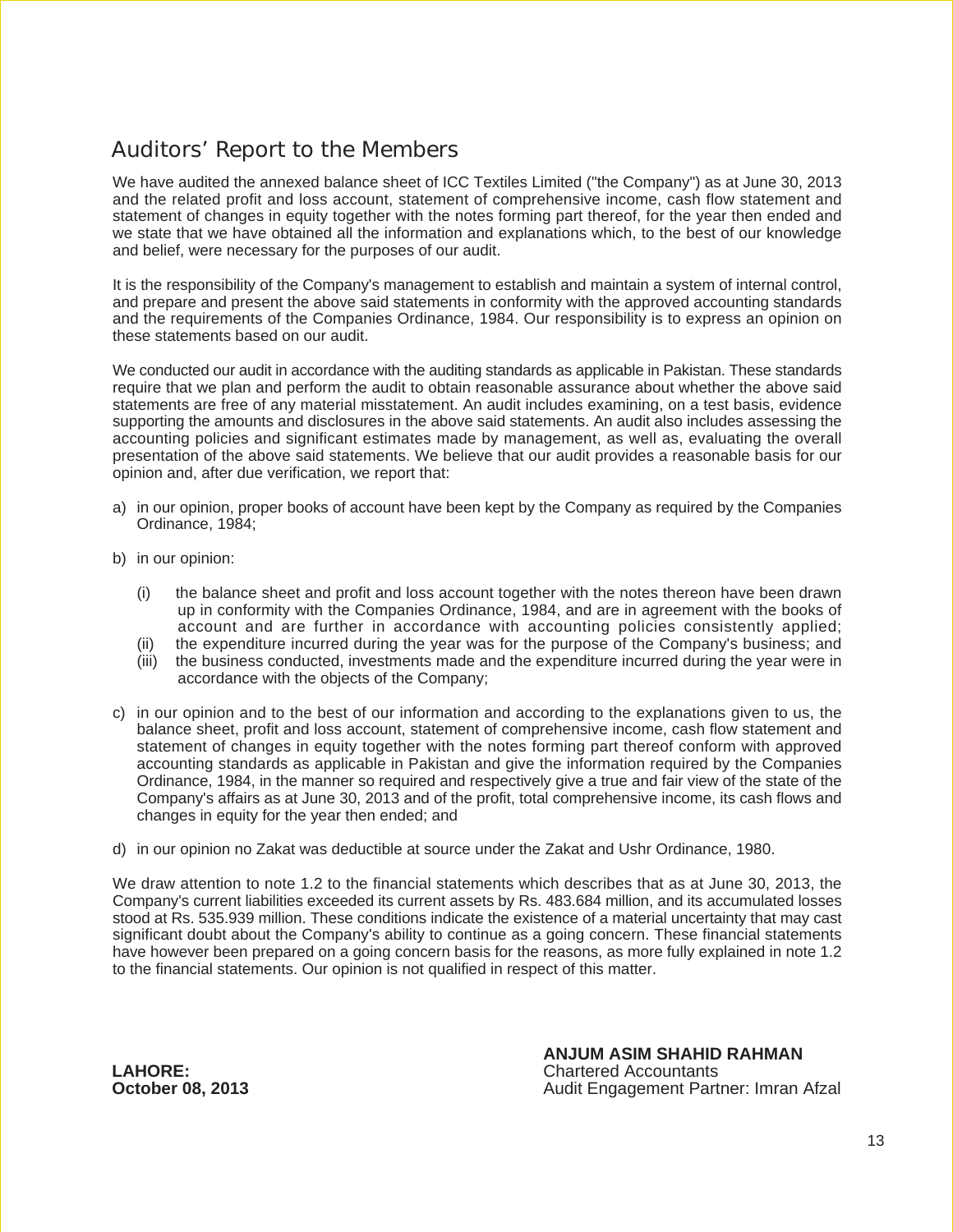

#### BALANCE SHEET As At June 30, 2013

| AS ALJUNE JU, LUIJ                                                                                                                                                                                            |                                             |                                                                       |                                                                       |
|---------------------------------------------------------------------------------------------------------------------------------------------------------------------------------------------------------------|---------------------------------------------|-----------------------------------------------------------------------|-----------------------------------------------------------------------|
|                                                                                                                                                                                                               | <b>Note</b>                                 | 2013<br><b>Rupees</b>                                                 | 2012<br><b>Rupees</b>                                                 |
| <b>EQUITY AND LIABILITIES</b>                                                                                                                                                                                 |                                             |                                                                       |                                                                       |
| <b>SHARE CAPITAL AND RESERVES</b>                                                                                                                                                                             |                                             |                                                                       |                                                                       |
| <b>Authorized share capital</b><br>32,000,000 (2012: 32,000,000)<br>ordinary shares of Rs. 10 each                                                                                                            |                                             | 320,000,000                                                           | 320,000,000                                                           |
| Issued, subscribed and paid-up share capital                                                                                                                                                                  | $\overline{4}$                              | 300,011,200                                                           | 300,011,200                                                           |
| <b>ACCUMULATED LOSS</b>                                                                                                                                                                                       |                                             | (535, 938, 713)                                                       | (555, 875, 616)                                                       |
|                                                                                                                                                                                                               |                                             | (235, 927, 513)                                                       | (255, 864, 416)                                                       |
| <b>SURPLUS ON REVALUATION</b><br>OF PROPERTY, PLANT AND EQUIPMENT                                                                                                                                             | 5                                           | 498,803,281                                                           | 515,756,669                                                           |
| <b>NON CURRENT LIABILITIES</b><br>Long term financing from directors<br>Long term financing from associated company<br>Long term financing from commercial banks<br>Deferred liabilities<br>Deferred taxation | 6<br>$\overline{7}$<br>8<br>$\hbox{9}$<br>5 | 33,298,951<br>63,055,127<br>137,769,231<br>234,123,309                | 32,735,219<br>31,792,208<br>52,570,529<br>146,897,979<br>263,995,935  |
| <b>CURRENT LIABILITIES</b><br>Trade and other payables<br><b>Accrued markup</b><br>Short term borrowings<br>Current portion of long term liabilities                                                          | 10<br>11<br>12<br>13                        | 163,562,795<br>13,241,081<br>518,822,796<br>47,688,310<br>743,314,982 | 175,707,591<br>18,173,212<br>555,275,726<br>31,897,696<br>781,054,225 |
| <b>CONTINGENCIES AND COMMITMENTS</b>                                                                                                                                                                          | 14                                          |                                                                       |                                                                       |
|                                                                                                                                                                                                               |                                             | 1,240,314,059                                                         | 1,304,942,413                                                         |

 $\sqrt{ }$ 

The annexed notes 1 to 42 form an integral part of these financial statements.

LAHORE: October 08, 2013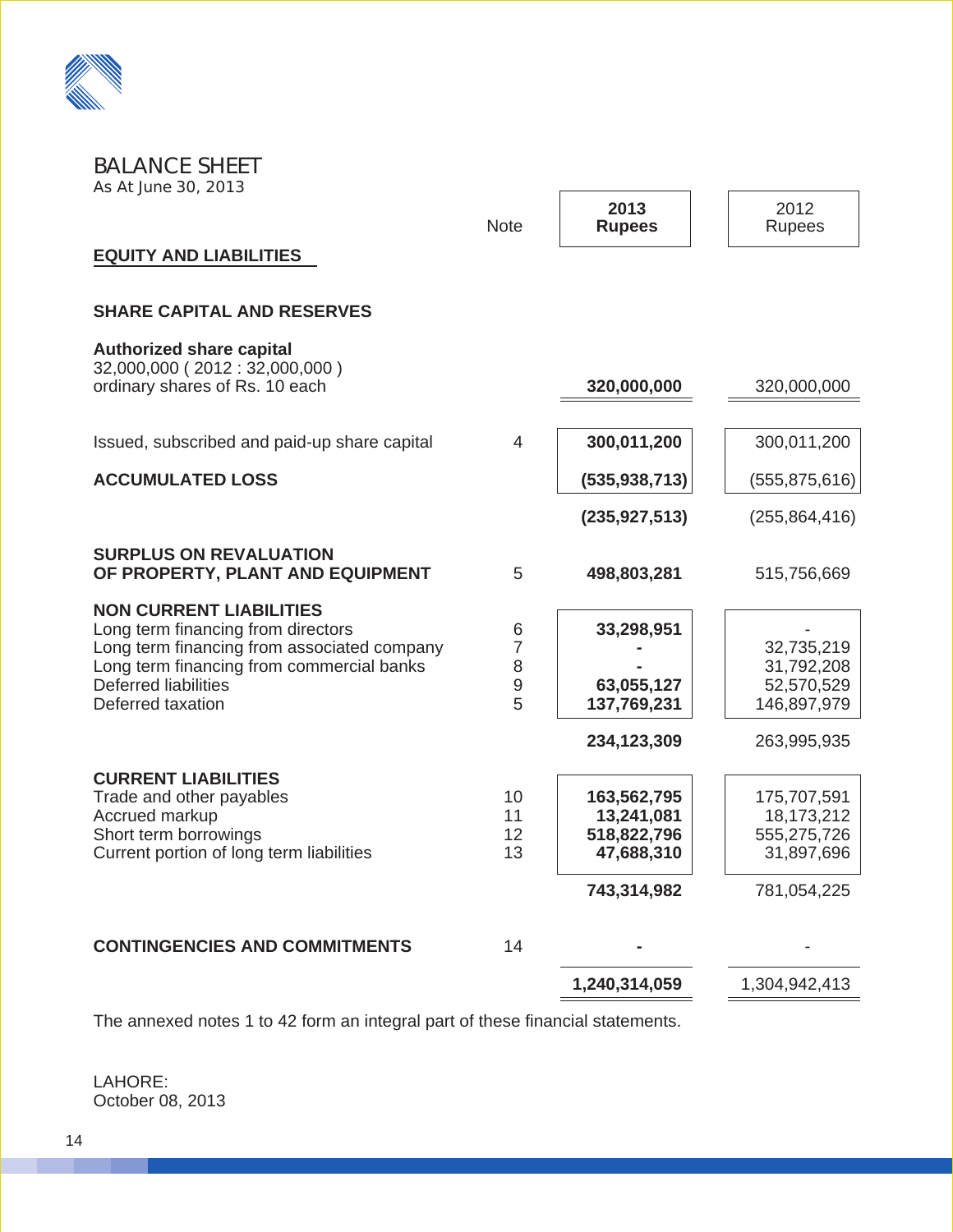ICC Textiles Limited

| <b>ASSETS</b>                             | <b>Note</b> | 2013<br><b>Rupees</b> | 2012<br><b>Rupees</b> |
|-------------------------------------------|-------------|-----------------------|-----------------------|
| <b>NON CURRENT ASSETS</b>                 |             |                       |                       |
| <b>PROPERTY, PLANT AND EQUIPMENT</b>      |             |                       |                       |
| Owned assets                              | 15          | 979,040,176           | 1,015,371,462         |
| Assets subject to finance lease           | 16          |                       | 305,343               |
|                                           |             | 979,040,176           | 1,015,676,805         |
| <b>LONG TERM LOANS AND ADVANCES</b>       | 17          | 14,000                | 88,333                |
| <b>LONG TERM DEPOSITS</b>                 | 18          | 1,629,034             | 1,629,034             |
| <b>CURRENT ASSETS</b>                     |             |                       |                       |
| Stores, spare parts and loose tools       | 19          | 37,067,120            | 37,755,124            |
| Stock in trade                            | 20          | 140,162,196           | 144,696,470           |
| <b>Trade debts</b>                        | 21          | 25,662,555            | 27,659,498            |
| Loans and advances                        | 22          | 6,300,138             | 6,924,062             |
| Trade deposits and short term prepayments | 23          | 1,552,482             | 1,950,001             |
| Other receivables                         | 24          | 31,682,207            | 22,525,439            |
| Income tax refundable                     |             | 11,705,636            | 8,008,788             |
| Cash and bank balances                    | 25          | 5,498,515             | 38,028,859            |
|                                           |             | 259,630,849           | 287,548,241           |

**1,240,314,059** 1,304,942,413

The annexed notes 1 to 42 form an integral part of these financial statements.

Sd/- **Director**

Sd/- **Chief Executive**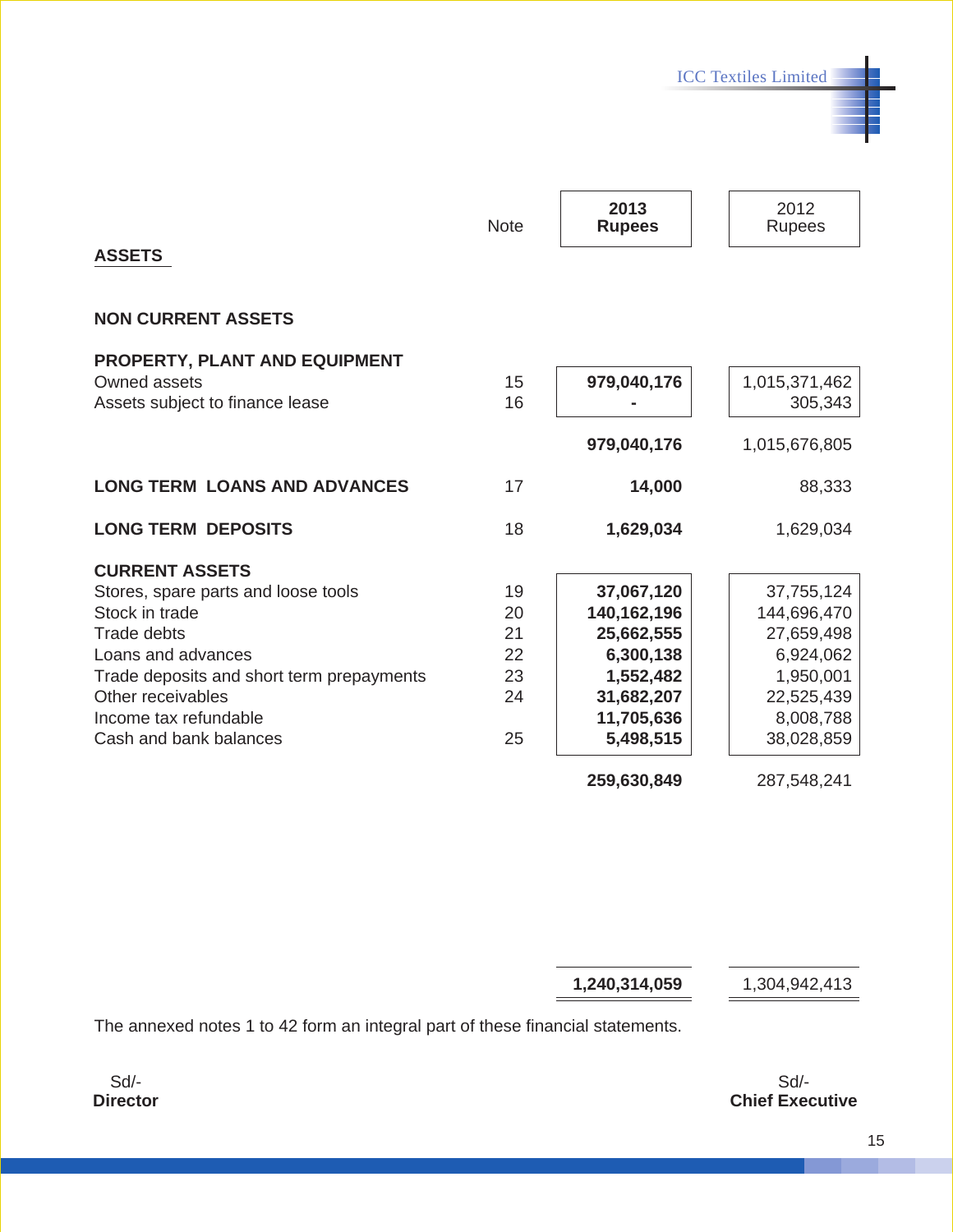

#### PROFIT AND LOSS ACCOUNT For The Year Ended June 30, 2013

|                                                                                                              | <b>Note</b>    | 2013<br><b>Rupees</b>                                          | 2012<br>Rupees                                                   |
|--------------------------------------------------------------------------------------------------------------|----------------|----------------------------------------------------------------|------------------------------------------------------------------|
| <b>SALES</b>                                                                                                 | 26             | 1,728,458,722                                                  | 1,778,224,199                                                    |
| <b>COST OF SALES</b>                                                                                         | 27             | (1,723,664,359)                                                | (1,833,598,378)                                                  |
| <b>GROSS PROFIT / (LOSS)</b>                                                                                 |                | 4,794,363                                                      | (55, 374, 179)                                                   |
| <b>OPERATING EXPENSES</b><br><b>Distribution cost</b><br>Administrative expenses<br>Other operating expenses | 28<br>29<br>30 | (15,683,202)<br>(30, 942, 591)<br>(775, 298)<br>(47, 401, 091) | (20, 624, 736)<br>(29, 971, 635)<br>(760, 308)<br>(51, 356, 679) |
| <b>OPERATING LOSS</b>                                                                                        |                | (42,606,728)                                                   | (106, 730, 858)                                                  |
| <b>OTHER INCOME</b>                                                                                          | 31             | 121,895,249                                                    | 114,616,478                                                      |
| <b>OPERATING PROFIT BEFORE FINANCE COST</b>                                                                  |                | 79,288,521                                                     | 7,885,620                                                        |
| <b>FINANCE COST</b>                                                                                          | 32             | (75,047,915)                                                   | (93, 944, 644)                                                   |
| <b>PROFIT / (LOSS) BEFORE TAXATION</b>                                                                       |                | 4,240,606                                                      | (86,059,024)                                                     |
| <b>TAXATION</b>                                                                                              | 33             | (1, 257, 091)                                                  | 3,162,286                                                        |
| <b>PROFIT / (LOSS) AFTER TAXATION</b><br><b>FOR THE YEAR</b>                                                 |                | 2,983,515                                                      | (82, 896, 738)                                                   |
| <b>EARNING / (LOSS) PER SHARE</b><br>- BASIC AND DILUTED                                                     | 34             | 0.10                                                           | (2.76)                                                           |

The annexed notes 1 to 42 form an integral part of these financial statements.

LAHORE: October 08, 2013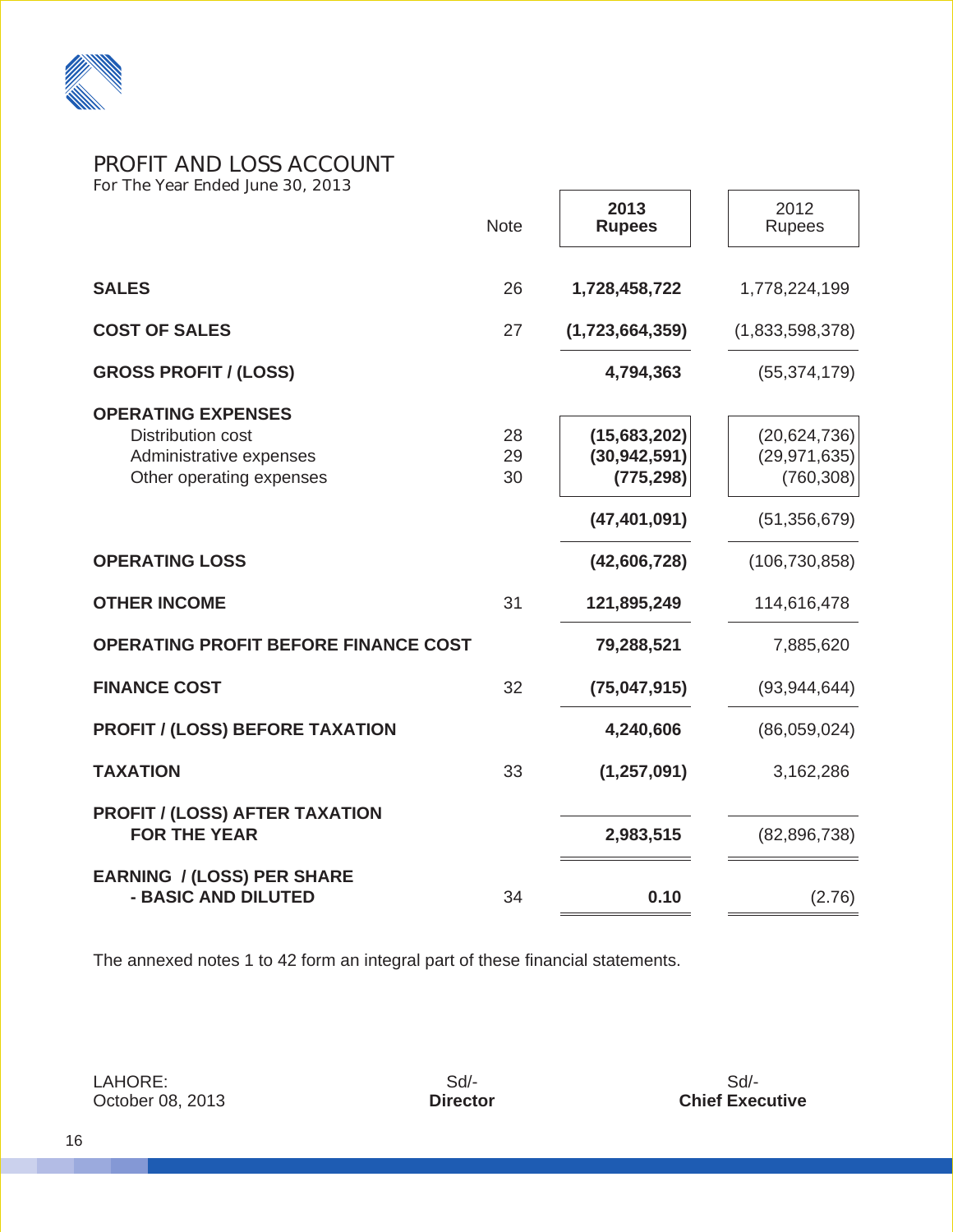ICC Textiles Limited

### STATEMENT OF COMPREHENSIVE INCOME

For The Year Ended June 30, 2013

|                                                                         | <b>Note</b> | 2013<br><b>Rupees</b> | 2012<br><b>Rupees</b> |
|-------------------------------------------------------------------------|-------------|-----------------------|-----------------------|
| <b>PROFIT / (LOSS) AFTER TAXATION</b><br><b>FOR THE YEAR</b>            |             | 2,983,515             | (82,896,738)          |
| <b>OTHER COMPREHENSIVE INCOME</b>                                       |             |                       |                       |
| Items that may be reclassified subsequently<br>to profit or loss        |             |                       |                       |
| Items that will not be reclassified to profit or loss                   |             |                       |                       |
| Surplus on revaluation of property,<br>plant and equipment - net of tax | 5           |                       | 71,326,929            |
| Total other comprehensive income for the year                           |             |                       | 71,326,929            |
| <b>TOTAL COMPREHENSIVE INCOME /</b><br>(LOSS) FOR THE YEAR              |             | 2,983,515             | (11,569,809)          |

 $\Gamma$ 

The annexed notes 1 to 42 form an integral part of these financial statements.

LAHORE: October 08, 2013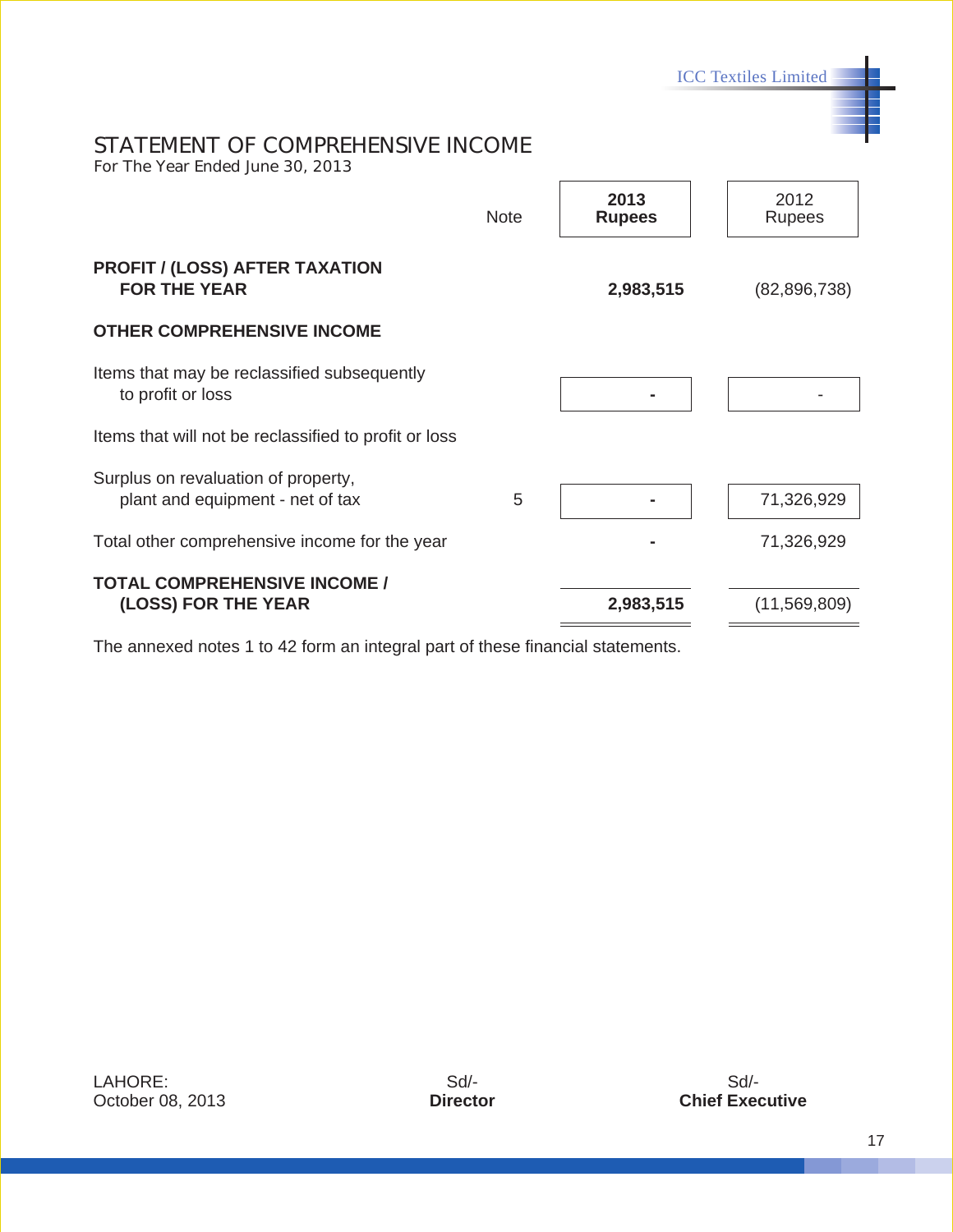

CASH FLOW STATEMENT

For The Year Ended June 30, 2013

|                                                                         | <b>Note</b> | 2013<br><b>Rupees</b> | 2012<br>Rupees  |
|-------------------------------------------------------------------------|-------------|-----------------------|-----------------|
| <b>CASH FLOWS FROM OPERATING ACTIVITIES</b>                             |             |                       |                 |
| Profit / (Loss) for the year before taxation<br><b>Adjustments for:</b> |             | 4,240,606             | (86,059,024)    |
| Depreciation on owned assets                                            | 15.1        | 47,144,058            | 50,718,976      |
| Depreciation on leased assets                                           | 16.2        | 30,953                | 156,888         |
| Long term loans waived off by ICC (Pvt.) Ltd.                           |             | (48, 800, 938)        |                 |
| Short term loans waived off by ICC (Pvt.) Ltd.                          |             | (30, 850, 000)        |                 |
| Gain on disposal of leased assets                                       |             | (780, 245)            |                 |
| Amortization of interest free loan                                      | 31          | (41, 433, 277)        | (114, 574, 630) |
| Unwinding of discount                                                   | 32          | 5,197,947             | 3,159,849       |
| Excise duty                                                             | 32          |                       | 1,941,474       |
| Staff gratuity                                                          | 9           | 14,415,358            | 13,442,731      |
| Finance cost                                                            | 32          | 69,849,968            | 93,944,644      |
|                                                                         |             | 14,773,824            | 48,789,932      |
|                                                                         |             | 19,014,430            | (37, 269, 092)  |
| (Increase) / Decrease in current assets                                 |             |                       |                 |
| Stores, spare parts and loose tools                                     |             | 688,004               | (2,911,260)     |
| Stock in trade                                                          |             | 4,534,274             | 96,786,381      |
| <b>Trade debts</b>                                                      |             | 1,996,943             | 67,953,801      |
| Loans and advances                                                      |             | 623,924               | (2,671,131)     |
| Trade deposits and short term prepayments                               |             | 397,519               | (270, 762)      |
| Other receivables                                                       |             | (9, 156, 768)         | (11, 161, 158)  |
| Increase / (decrease) in current liabilities                            |             | (916, 104)            | 147,725,871     |
| Trade and other payables                                                |             | (12, 144, 796)        | 18,006,898      |
| <b>Cash generated from operations</b>                                   |             | 5,953,530             | 128,463,677     |
| Finance cost paid                                                       |             | (74, 782, 099)        | (98,001,464)    |
| Taxes paid                                                              |             | (14,082,687)          | (16, 155, 245)  |
| <b>Gratuity paid</b>                                                    | 9           | (3,930,760)           | (2,899,292)     |
|                                                                         |             | (92, 795, 546)        | (117,056,001)   |
| Net cash (used in) / generated from                                     |             |                       |                 |
| operating activities                                                    | (A)         | (86, 842, 016)        | 11,407,676      |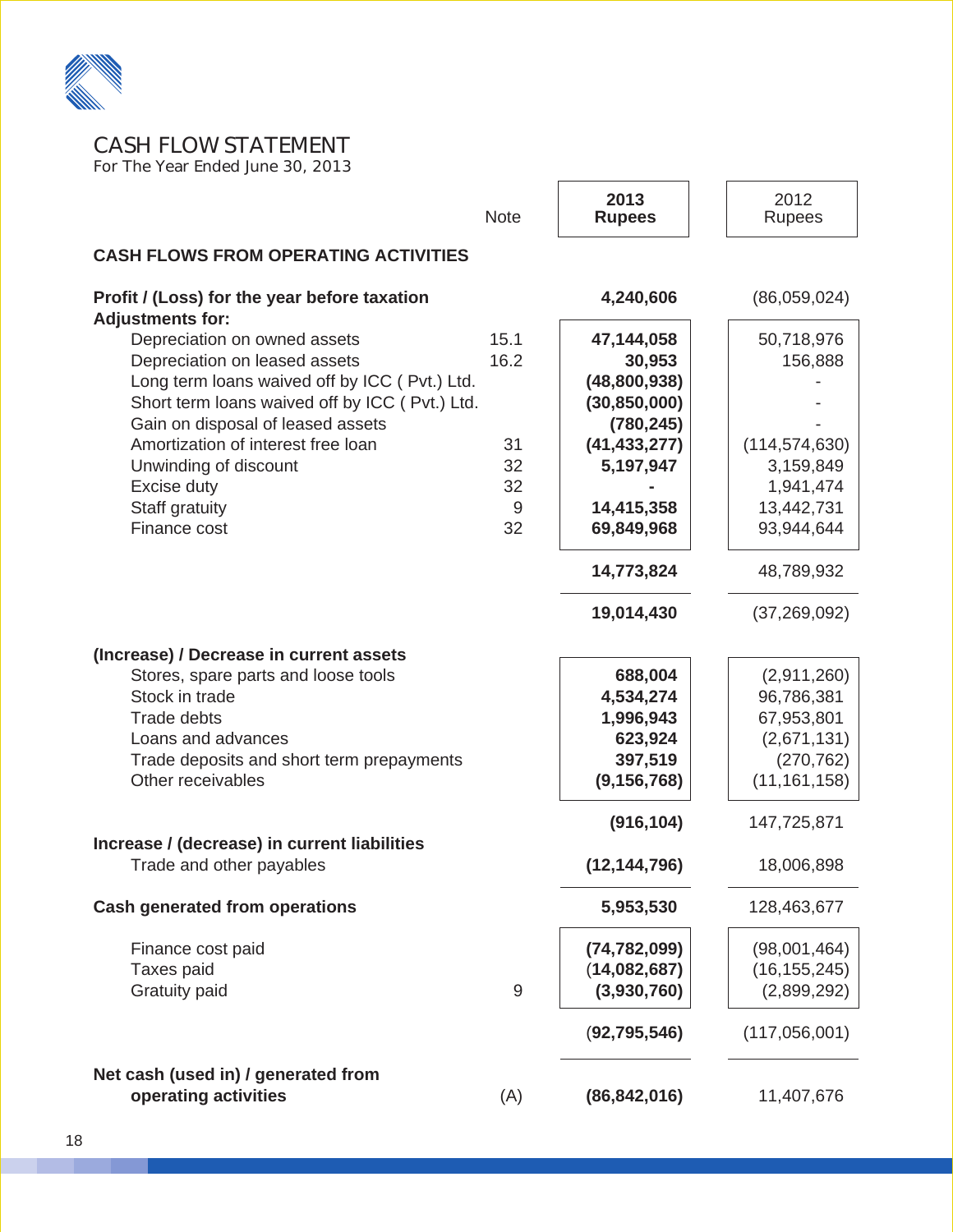ICC Textiles Limited

٣Ŀ

|                                                                                                                                                                                                                                                               | <b>Note</b> | 2013<br><b>Rupees</b>                                                 | 2012<br><b>Rupees</b>                                   |
|---------------------------------------------------------------------------------------------------------------------------------------------------------------------------------------------------------------------------------------------------------------|-------------|-----------------------------------------------------------------------|---------------------------------------------------------|
| <b>CASH FLOWS FROM INVESTING ACTIVITIES</b><br>Long term loans and advances<br>Long term deposits<br>Sale proceeds of owned assets<br>Fixed capital expenditure                                                                                               |             | 74,333<br>1,158,457<br>(10, 916, 594)                                 | 41,667<br>70,400<br>(13, 170, 739)                      |
| Net cash used in investing activities                                                                                                                                                                                                                         | (B)         | (9,683,804)                                                           | (13,058,672)                                            |
| <b>CASH FLOWS FROM FINANCING ACTIVITIES</b><br>Short term borrowings<br>Long term financing from directors<br>Long term financing from associated company<br>Long term financing from commercial banks<br>Liabilities against assets subject to finance lease |             | (5,602,930)<br>40,600,000<br>45,000,000<br>(15,896,104)<br>(105, 490) | 4,249,831<br>35,000,000<br>(31, 792, 208)<br>(461, 975) |
| Net cash from financing activities                                                                                                                                                                                                                            | (C)         | 63,995,476                                                            | 6,995,648                                               |
| <b>NET INCREASE / (DECREASE) IN CASH</b><br><b>AND CASH EQUIVALENTS</b>                                                                                                                                                                                       | $(A+B+C)$   | (32, 530, 344)                                                        | 5,344,652                                               |
| <b>CASH AND CASH EQUIVALENTS AT</b><br>THE BEGINNING OF THE YEAR                                                                                                                                                                                              |             | 38,028,859                                                            | 32,684,207                                              |
| <b>CASH AND CASH EQUIVALENTS AT</b><br>THE END OF THE YEAR                                                                                                                                                                                                    | 25          | 5,498,515                                                             | 38,028,859                                              |

The annexed notes 1 to 42 form an integral part of these financial statements.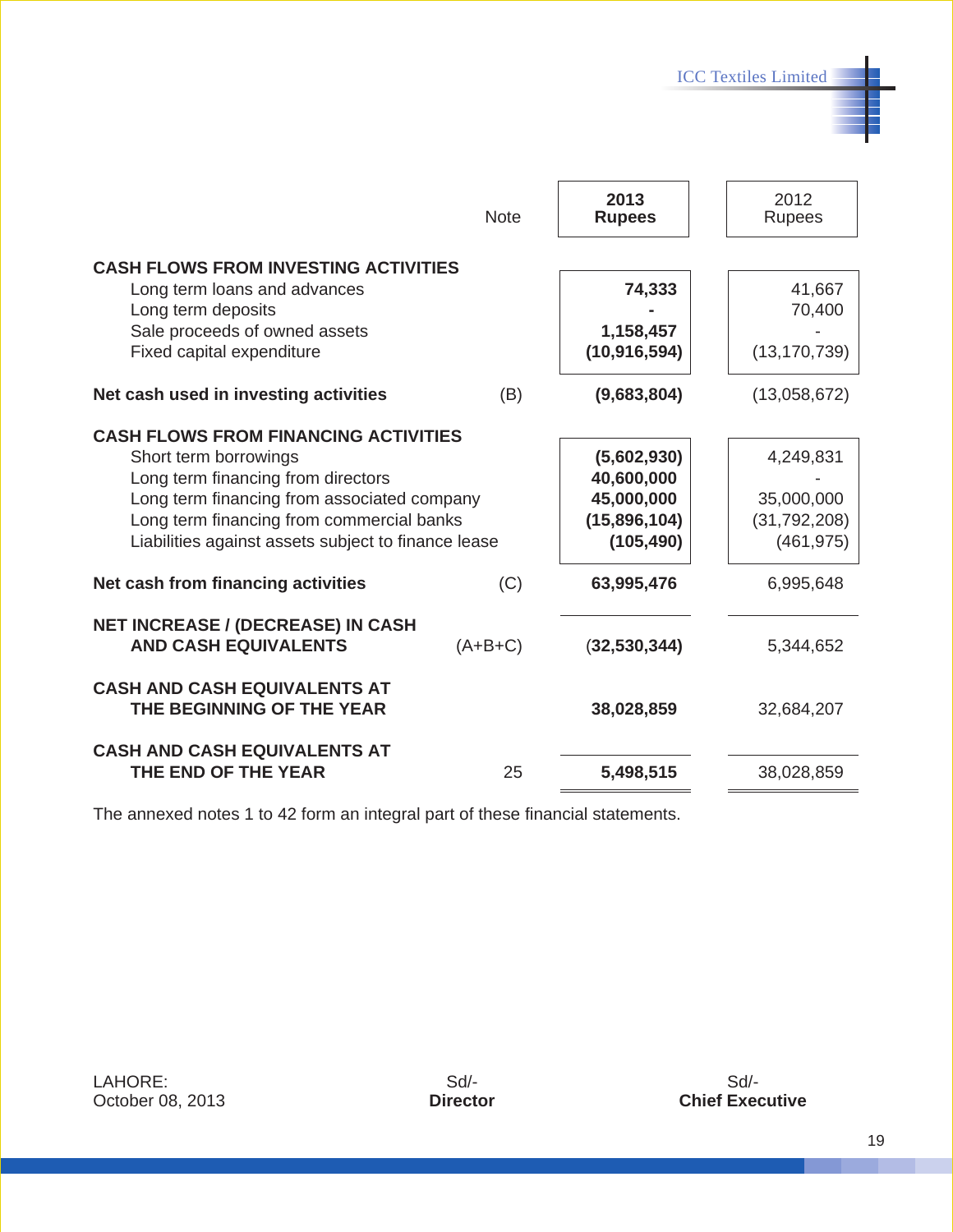

# STATEMENT OF CHANGES IN EQUITY

For The Year Ended June 30, 2013

| <b>Description</b>                         | Paid-up<br><b>Capital</b><br><b>Rupees</b> | <b>Accumulated</b><br><b>Loss</b><br><b>Rupees</b> | <b>Total</b><br><b>Rupees</b> | <b>Revaluation</b><br><b>Surplus</b><br><b>Rupees</b> | <b>Total</b><br><b>Rupees</b> |
|--------------------------------------------|--------------------------------------------|----------------------------------------------------|-------------------------------|-------------------------------------------------------|-------------------------------|
|                                            | A                                          | В                                                  | $C = A + B$                   | D                                                     | $E = C + D$                   |
| Balance as at June 30, 2011                | 300,011,200                                | (489, 971, 155)                                    | (189, 959, 955)               | 461,422,017                                           | 271,462,062                   |
| Loss for the year                          |                                            | (82, 896, 738)                                     | (82, 896, 738)                |                                                       | (82, 896, 738)                |
| Other comprehensive income for the year    |                                            |                                                    |                               | 71,326,929                                            | 71,326,929                    |
| Transfer from surplus on revaluation of    |                                            |                                                    |                               |                                                       |                               |
| property, plant and equipment - net of tax |                                            | 16,992,277                                         | 16,992,277                    | (16,992,277)                                          |                               |
| Balance as at June 30, 2012                | 300,011,200                                | (555, 875, 616)                                    | (255, 864, 416)               | 515,756,669                                           | 259,892,253                   |
| Profit for the year                        |                                            | 2,983,515                                          | 2,983,515                     |                                                       | 2,983,515                     |
| Other comprehensive income for the year    |                                            |                                                    |                               |                                                       |                               |
| Transfer from surplus on revaluation of    |                                            |                                                    |                               |                                                       |                               |
| property, plant and equipment - net of tax |                                            | 16,953,388                                         | 16,953,388                    | (16,953,388)                                          |                               |
| Balance as at June 30, 2013                | 300,011,200                                | (535, 938, 713)                                    | (235, 927, 513)               | 498,803,281                                           | 262,875,768                   |

The annexed notes 1 to 42 form an integral part of these financial statements.

LAHORE: October 08, 2013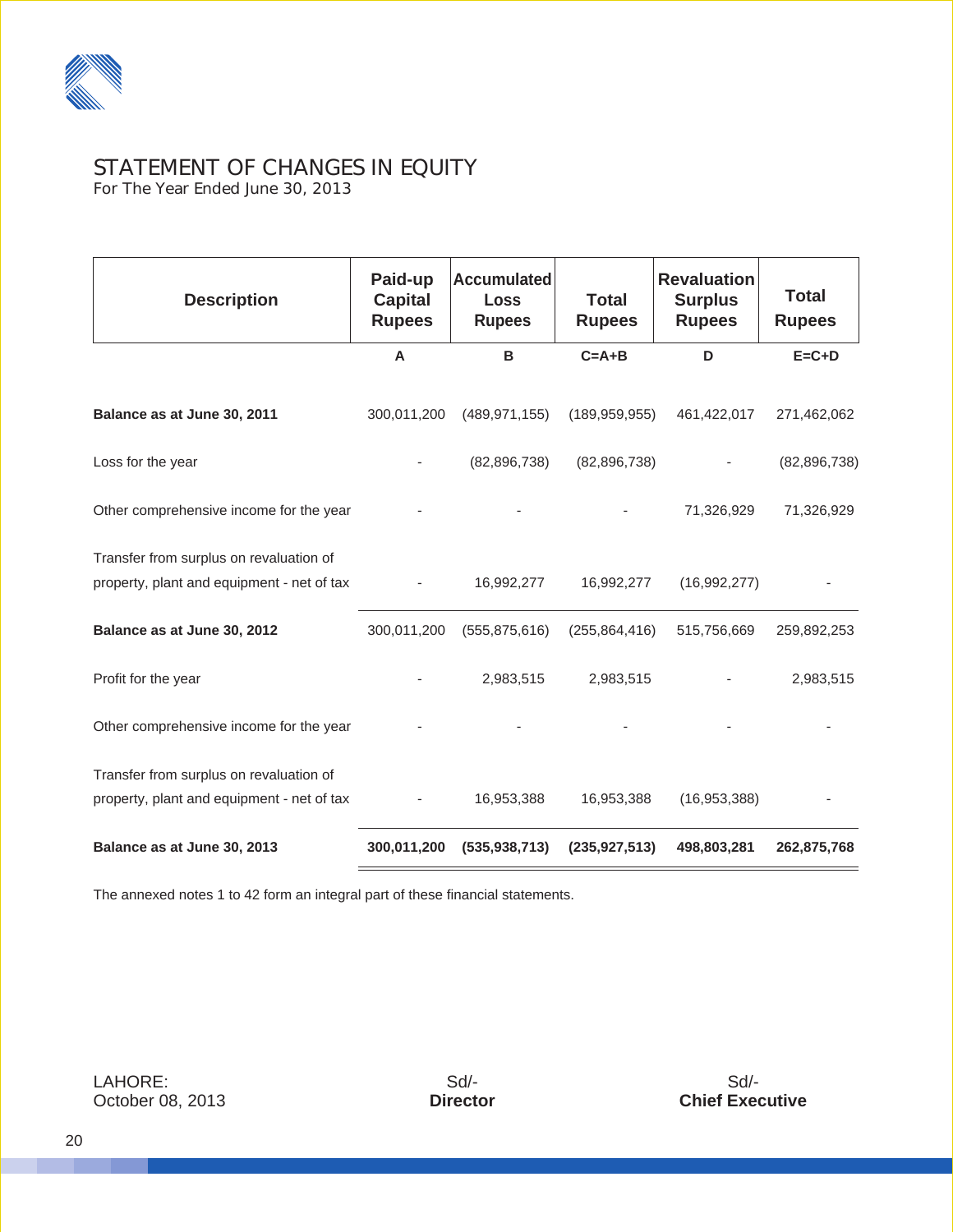#### NOTES TO THE FINANCIAL STATEMENTS For The Year Ended June 30, 2013

**1 STATUS AND NATURE OF BUSINESS**

- **1.1** ICC Textiles Limited ("the Company") was incorporated in Pakistan on May 25, 1989 as a public limited company under the Companies Ordinance, 1984. The shares of the Company are listed on the Lahore and Karachi Stock Exchanges in Pakistan. The principal activity of the Company is manufacturing and sale of grey fabric. The registered office of the Company is situated at 242-A, Anand Road, Upper Mall, Lahore.
- **1.2** During the year the Company earned a profit amounting to Rs. 2.984 million and has accumulated losses amounting to Rs. 535.939 million at the year end. In addition, the Company's current liabilities exceeded its current assets by Rs. 483.684 million at the year end. Continuation of the Company as a going concern is dependent on its ability to attain satisfactory levels of profitability in the future and continuous support of financial institutions by bringing its liabilities to serviceable levels and ability of adequate working capital through continued support from:
	- (a) the principal lenders of the Company; and
	- (b) the sponsors of the Company.

These financial statements have been prepared on going concern basis on the grounds that the Company will be able to achieve satisfactory levels of profitability in the future based on the plans drawn up by the management for this purpose, bringing its liabilities to serviceable levels and availability of the adequate working capital from its lenders and sponsors.

To substantiate its going concern assumption:

- i Directors of the company, have invested as long term interest free loans amounting to Rs. 40.6 million during the year end June 30, 2013 and Rs. 20.623 million after July 01, 2013 to meet working capital requirements.
- ii The company has installed six additional air-jet looms during the year which increased the rated capacity of the plant. These looms commenced production in June 2013.
- iii In a meeting held on May 13, 2013, board of directors of ICC ( Pvt. ) Ltd. has decided to write off the following outstanding loans advanced to ICC Textiles Limited: from time to time:
	- Long term interest free loans amounting to Rs. 189.150 million having carrying value in ICC Textiles books, of Rs. 48.801 at amortized cost.
	- Short term interest bearing loans of Rs. 30.850 million.
- iv In April 2011 the Company had raised its paid-up capital by Rs. 200,003,200 by converting already received loans from associated company, directors and their family members by issuing further 20,000,320 ordinary shares of Rs. 10 each at par in order to reduce dependency on external debts and financial cost of the company.

The financial statements consequently do not include any adjustment relating to the realization of the assets and liquidation of its liabilities that might be necessary would the Company be unable to continue as a going concern.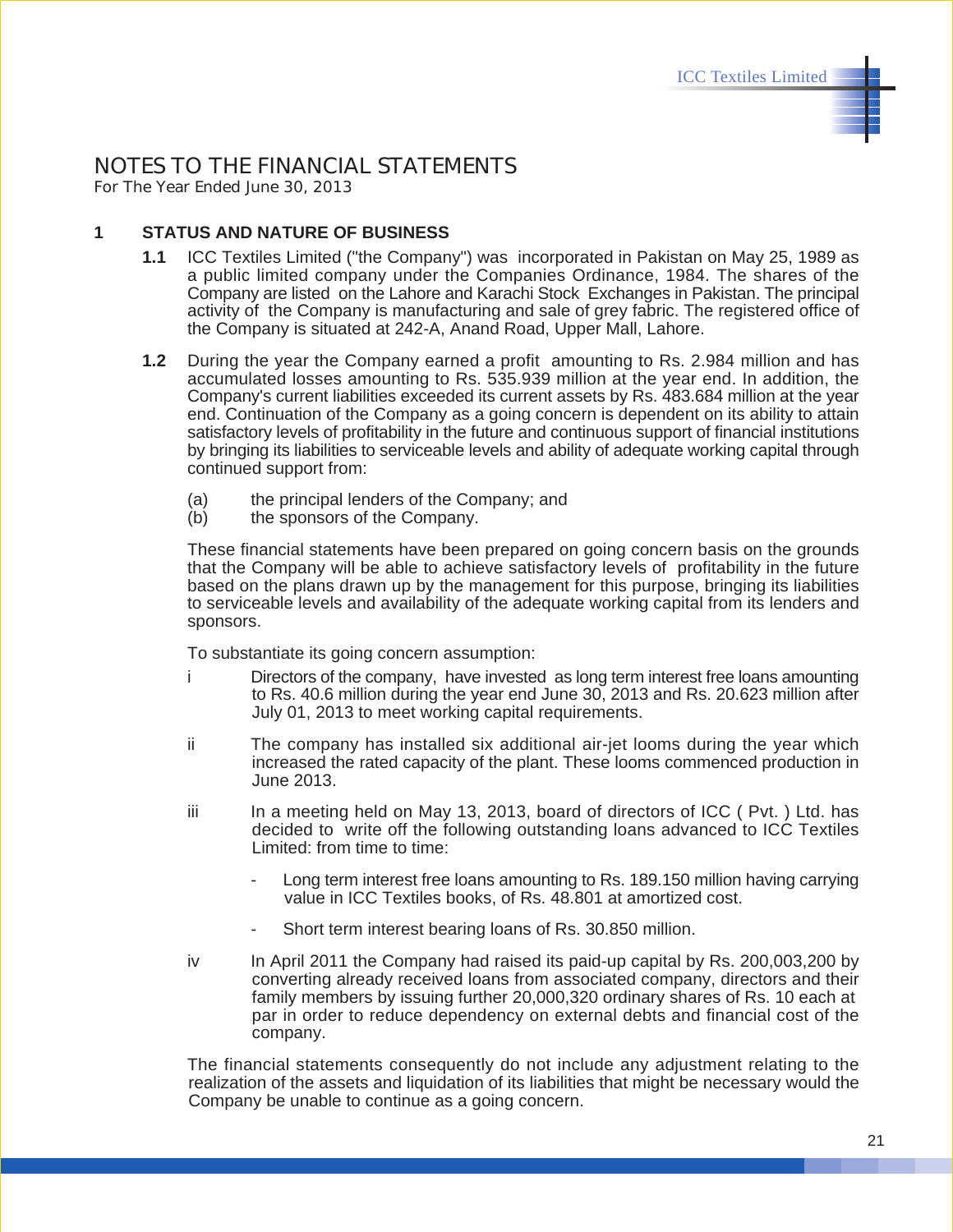

#### **2 BASIS OF PREPARATION**

#### **2.1 Statement of Compliance**

These financial statements have been prepared in accordance with approved accounting standards as applicable in Pakistan. Approved accounting standards comprise of such International Financial Reporting Standards (IFRS) issued by the International Accounting Standards Board as are notified under the Companies Ordinance, 1984, provisions of and directives issued under the Companies Ordinance, 1984. In case requirements differ, the provisions of and directives issued under the Companies Ordinance, 1984 shall prevail.

#### **2.2 Standards, amendments or interpretations that became effective during the year**

During the year, following amendments to existing standards that were issued in prior periods became effective; however, these amendments are either not relevant or did not have any material effect on the financial statements of the Company.

- Amendments in IAS 1 Presentation of Financial Statements have been made that require to group together items within other comprehensive income that may be reclassified to profit or loss section of the income statement.

- Amendments to IAS 12 Income Taxes have been made that provide a practical solution to the problem regarding whether the entity expects to recover carrying amount of an asset through use or through sale when the asset is measured using the fair value model in IAS 40 Investment Property by introducing a presumption that recovery of the carrying amount will normally be through sale. As a result of the amendments, SIC 21 Income Taxes – Recovery of Revalued Non-Depreciable Assets would no longer apply to investment properties carried at fair value.

#### **2.3 New/revised accounting standards and interpretations, and amendments to published accounting standards and interpretations that are not yet effective**

The following new interpretation and amendments to standards are only effective for annual periods beginning from the dates specified below. These amendments and interpretation are either not relevant to the Company's operations or are not expected to have significant impact on the financial statements of the Company:

- On 29 May 2013 the IASB issued amendments to IAS 36 Impairment of Assets. These amendments clarify that the scope of recoverable amount disclosures for non-financial assets is limited to the recoverable amount of impaired assets that is based on fair value less costs of disposal. The amendments are to be applied retrospectively for annual periods beginning on or after 1 January 2014.

- On 27 June 2013 the IASB issued amendments to IAS 39 Financial Instruments: Recognition and Measurement. These amendments will allow hedge accounting to continue in a situation where a derivative, which has been designated as a hedging instrument, is novated to effect clearing with a central counterparty as a result of laws or regulation, if specific conditions are met. Similar relief will be included in IFRS 9 Financial Instruments. The amendments are effective for annual periods beginning on or after 1 January 2014.

- On 20 May 2013 the IASB issued IFRIC Interpretation 21 Levies, an interpretation on the accounting for levies imposed by governments. The interpretation clarifies that the obligating event that gives rise to a liability to pay a levy is the activity described in the relevant legislation that triggers the payment of the levy. IFRIC 21 is effective for annual periods beginning on or after 1 January 2014.

#### **2.4 Basis of measurement**

These financial statements have been prepared under the historical cost convention except for cash flow information and: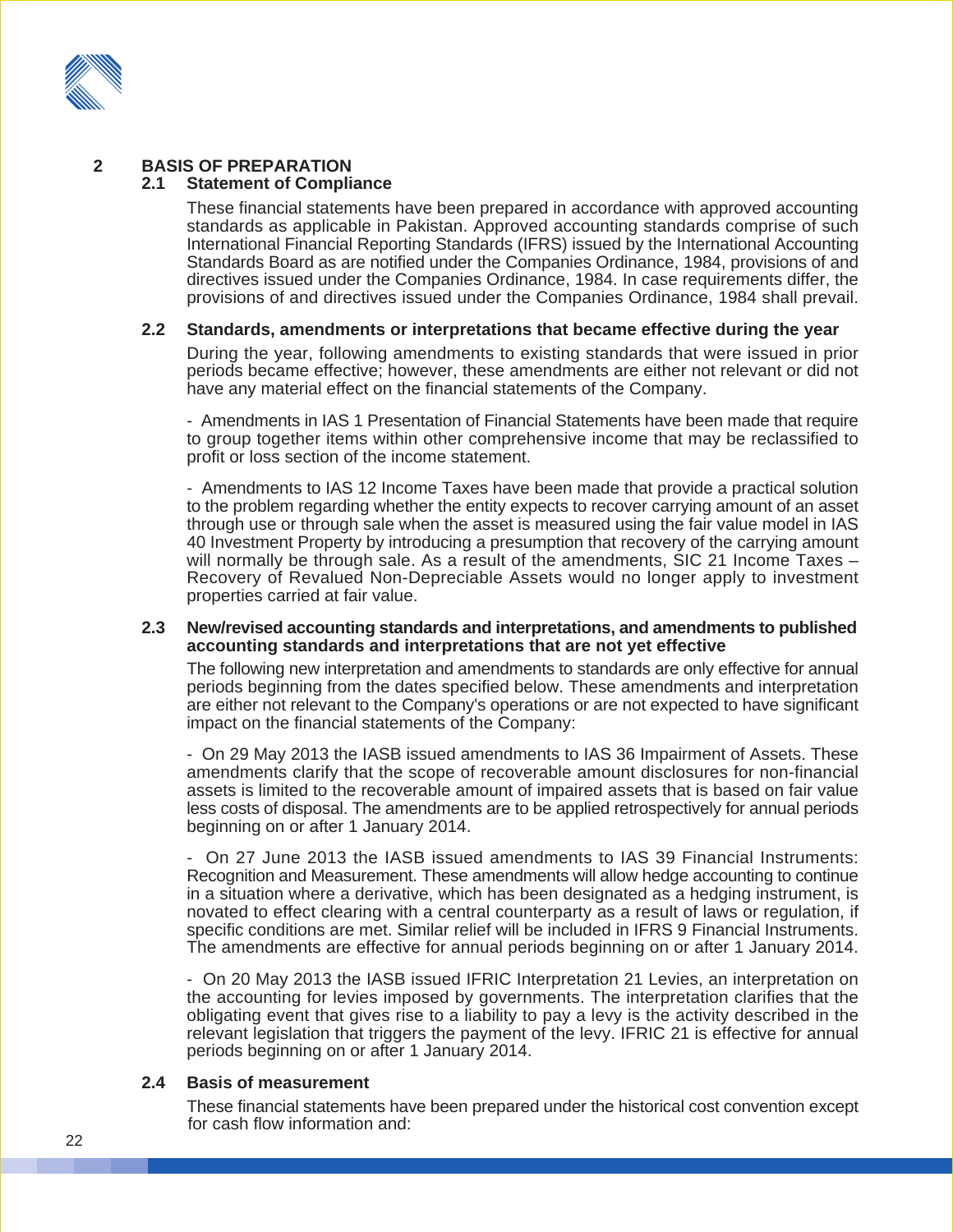- staff retirement benefits which are measured at present value of defined benefit obligation plus/(less) any unrecognized actuarial gains/(unrecognized actuarial losses and past service cost) (refer note 3.1);
- free hold land, buildings and plant and machinery which are measured at revalued amount (refer note 3.2);
- financial liabilities which are measured at present value (refer note 3.7).

#### **2.5 Critical accounting estimates and judgments**

The preparation of financial statements in conformity with approved accounting standards requires the use of certain critical accounting estimates. It also requires the management to exercise its judgment in the process of applying the Company's accounting policies. Estimates and judgments are continually evaluated and are based on historical experience, including expectation of future events that are believed to be reasonable under the circumstances. The areas where various assumptions and estimates are significant to the Company's financial statements or where judgments were exercised in application of accounting policies are discussed in note 40.

#### **2.6 Functional and presentation currency**

These financial statements are presented in Pak Rupees which is the Company's functional and presentation currency.

#### **3 SIGNIFICANT ACCOUNTING POLICIES**

#### **3.1 Staff retirement benefits**

The Company operates an unfunded gratuity scheme ( defined benefit plan ) covering all eligible employees, payable at the cessation of employment. The liability is provided on the basis of actuarial valuation using Projected Unit Credit (PUC) Actuarial Method while movement in the liability is included in the profit or loss. The Company has a policy of carrying out actuarial valuations annually with the assistance of independent actuarial appraisers to cover the obligations under the scheme.

Actuarial gains and losses related to employees defined benefit plan as at the start of the financial year, exceeding ten percent of the present value of defined benefit obligations as at that date are recognized in the profit and loss account over the expected average remaining working lives of the employees participating in the plan. Otherwise the actuarial gains and losses are not recognized.

The amount recognized in balance sheet represents the present value of the defined benefit obligation adjusted for the actuarial gains and losses.

Principal actuarial assumptions used in the actuarial valuation carried out as at June 30, 2013 are as follows:

- 
- Expected rate of salary increase in future 9.5% per annum
- Average expected remaining working life of employees 7 years (2012: 6 years) Mortality rate assumed were based on the

EFU 61-66 mortality table.

These assumptions have been developed by management with the assistance of independent actuarial appraisers. Discount rate is determined by reference to market yields on government bonds since long-term private sector bonds market is not deep enough in Pakistan. Rate of salary growth reflects regular / special increments and any promotional increase.

Discount rate  $10.5\%$  per annum (2012:13% per annum) (2012: 12% per annum)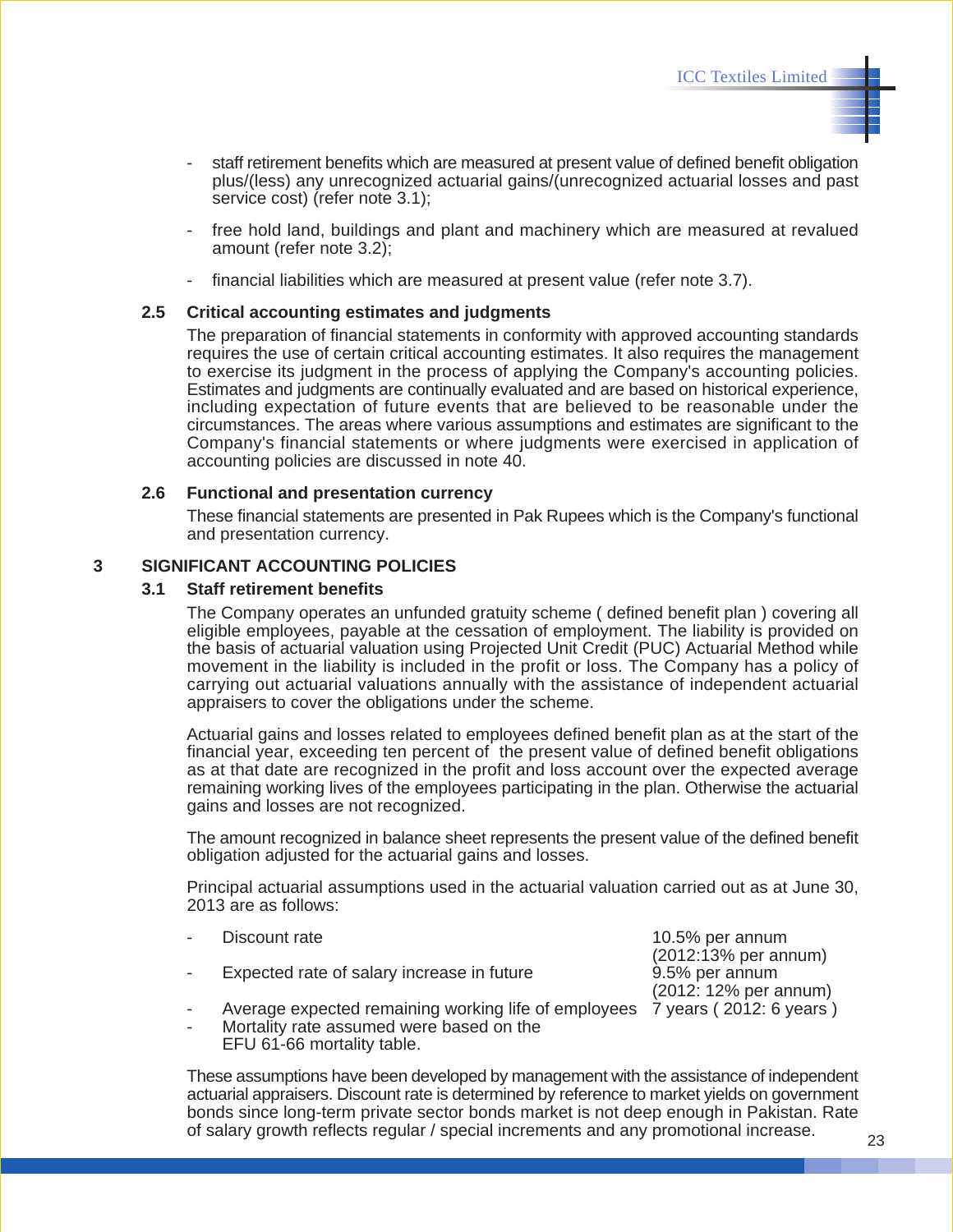

#### **3.2 Property, plant and equipment**

Property, plant and equipment are initially recognized at acquisition cost, including any costs directly attributable to bringing the assets to the location and condition necessary for it to be capable of operating in the manner intended by the Company's management.

#### **Furniture and fittings, vehicles, electrical appliances and office equipment**

Subsequently, furniture and fittings, vehicles, electrical appliances and office equipment are measured using cost model at cost less subsequent accumulated depreciation and impairment losses, if any. Depreciation is charged to profit or loss on diminishing balance method at the rates as disclosed in note 15 so as to write off the depreciable amount of furniture and fittings, vehicles, electrical appliances and office equipment over their estimated useful lives.

#### **Freehold land, building on freehold land and plant and machinery**

Free hold land is subsequently measured using revaluation model at the revalued amount.

Buildings and plant and machinery are subsequently measured using revaluation model at revalued amount less subsequent accumulated depreciation and impairment losses, if any. Any surplus on revaluation of freehold land, building on freehold land, and plant and machinery is credited to the surplus on revaluation of property, plant and equipment account. Revaluation is carried with sufficient regularity to ensure that the carrying amount of assets does not differ materially from the fair value. To the extent of incremental depreciation charged on the revalued assets, the related surplus on revaluation of property, plant and equipment (net of deferred tax) is transferred directly to accumulated profit / (loss).

Depreciation on buildings and plant and machinery is charged to profit or loss on straight line method at the rates as disclosed in note 15 so as to write off the depreciable amount of these assets over their estimated useful lives.

Depreciation on additions to property, plant and equipment except freehold land is charged from the date of acquisition / capitalization / start of commercial production of the assets and depreciation on assets disposed off during the year is charged up to the date of disposal.

Gain / loss on disposal of property, plant and equipment is reflected in the income during the period in which they are incurred. Normal repairs and maintenance are charged to income as and when incurred. Major renewals and improvements are capitalized.

The asset's residual values and estimated useful lives are reviewed as required, but at least annually whether or not the asset is revalued and adjusted if impact on depreciation is significant.

#### **3.3 Finance leases**

Assets subject to finance lease in which the Company bears substantially all risks and rewards of ownership of the assets are recognized at the inception of lease at the lower of present value of the minimum lease payments under the lease agreements and the fair value of the assets.

The related obligations of leases, net of finance cost, are included in liabilities against assets subject to finance lease.

Each lease payment is allocated between the liability and finance cost so as to achieve a constant rate of financial cost on the balance outstanding. The interest element of the rental is charged to income over the lease term.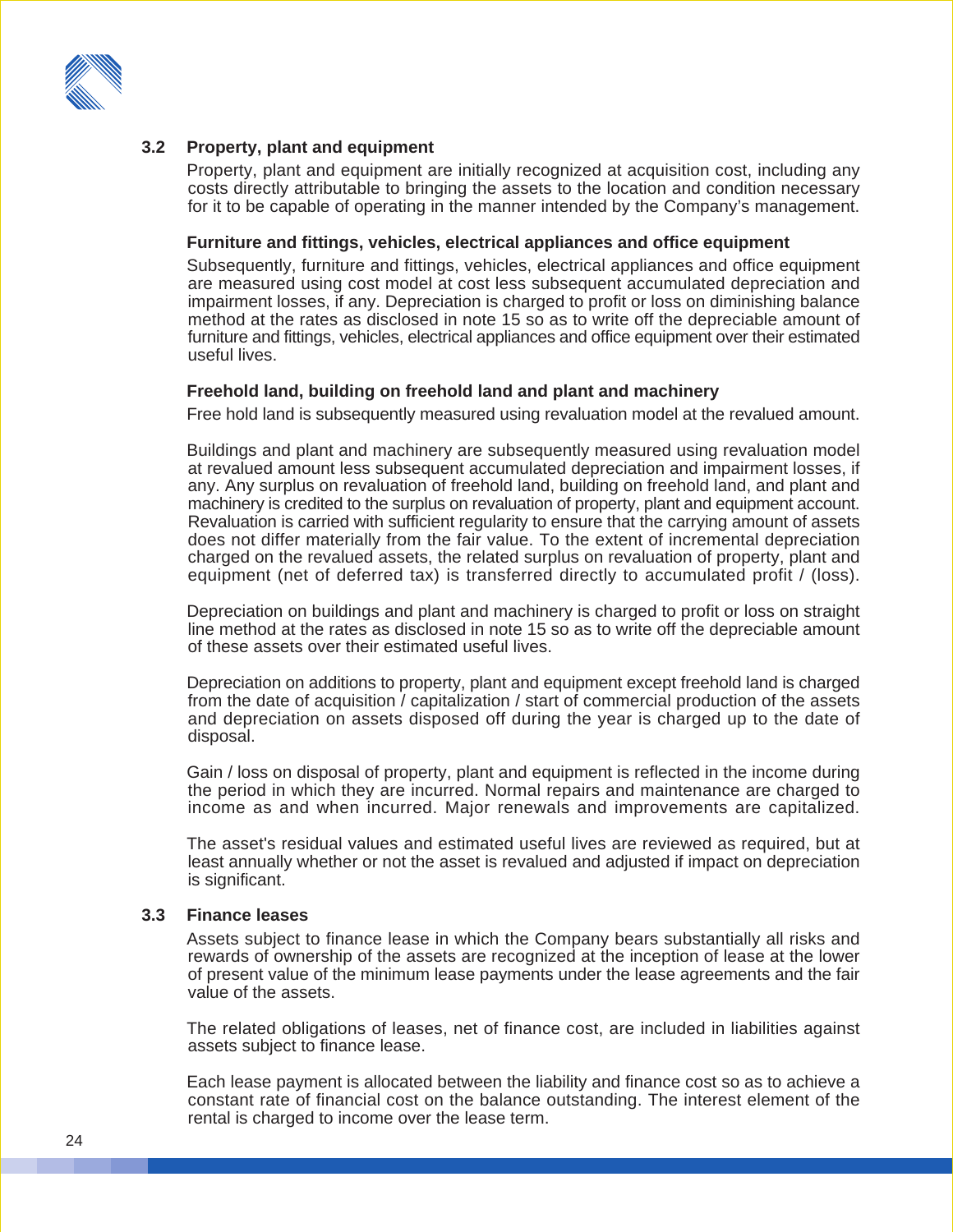Assets acquired under a finance lease are depreciated over the useful life of the asset on reducing balance method at the rates given in note 16. Depreciation of the leased assets is charged to income currently.

Depreciation on additions to leased assets is charged from the date of acquisition of the assets and depreciation on assets disposed off during the year is charged up to the date of disposal.

#### **3.4 Capital work in progress**

Capital work in progress is stated at cost less any identified impairment losses.

#### **3.5 Stores, spare parts and loose tools**

These are stated at cost using moving average method except goods in transit which are stated at cost.

#### **3.6 Stock in trade**

Stock in trade is stated principally at lower of cost and net realizable value.

Cost of major components of stock in trade is determined as follows:-

| Raw materials                      | - At annual average cost                                                        |
|------------------------------------|---------------------------------------------------------------------------------|
| Work in process and finished goods | - At prime cost plus appropriate production<br>overheads using weighted average |
| Wastes                             | - At net realizable value                                                       |

Net realizable value signifies the estimated selling price in the ordinary course of business less costs necessarily to be incurred to make the sale.

#### **3.7 Financial instruments**

#### **3.7.1 Financial assets**

Financial assets are recognized when the Company becomes a party to the contractual provisions of the financial instrument and are measured initially at fair value adjusted by transaction costs. Subsequent measurement of financial assets are described below. Financial assets are derecognized when the contractual rights to the cash flows from the financial asset expire, or when the financial asset and all substantial risks and rewards are transferred.

Financial assets of the Company are classified as follows:

#### **Loans and receivables**

Loans and receivables are non-derivative financial assets with fixed or determinable payments that are not quoted in an active market. After initial recognition, these are measured at amortized cost using the effective interest method, less provision for impairment. Discounting is omitted where the effect of discounting is immaterial. These are included in current assets, except for maturities for greater than twelve months after the balance sheet date, which are classified as non-current assets. Loans and receivables with less than twelve months maturities are classified as current assets. The Company's cash and cash equivalents, trade debts, loans and advances, deposits and other receivables fall into this category of financial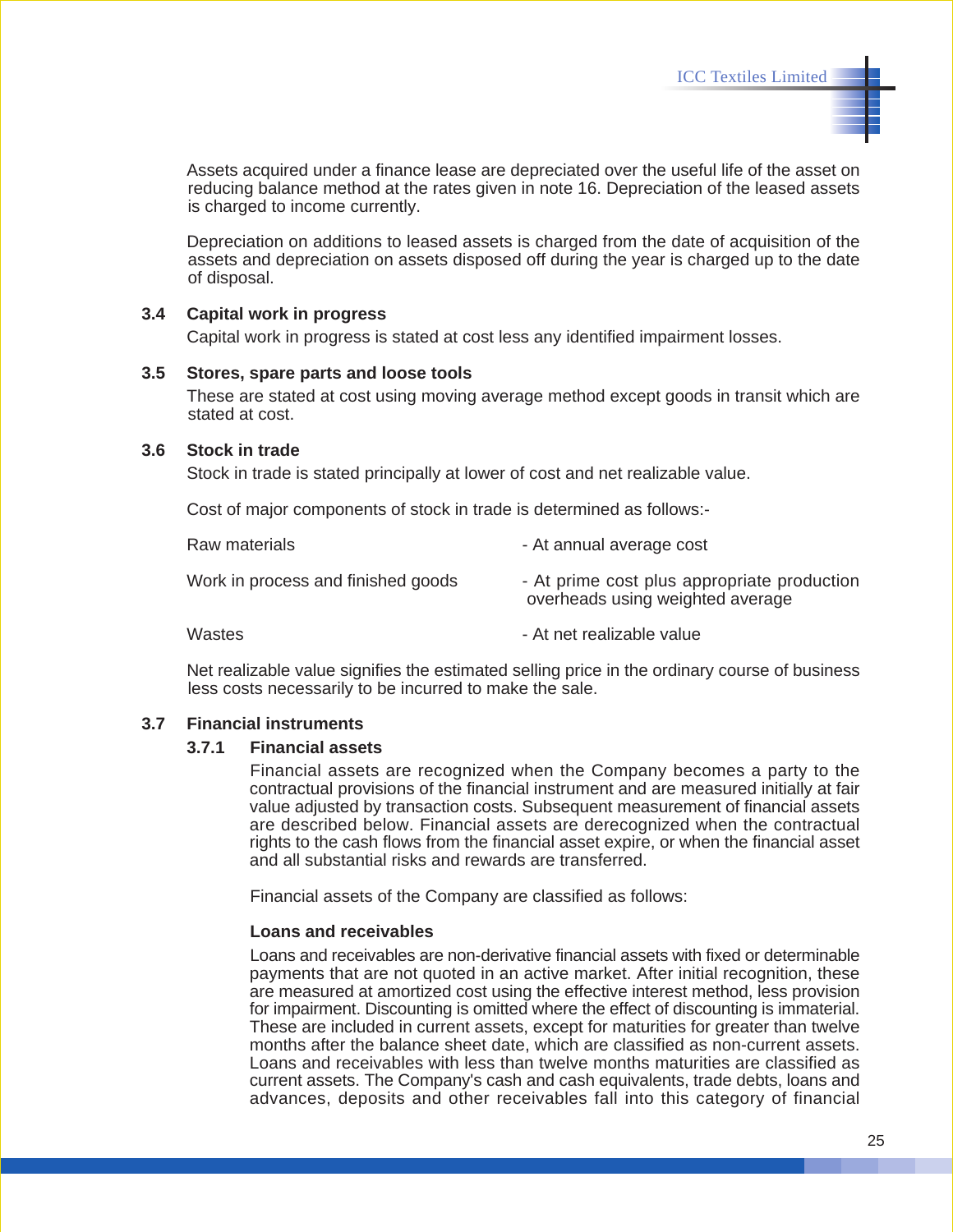

instruments. Loans and receivables are subject to review for impairment at each reporting date to identify whether there is objective evidence that the financial asset is impaired.

#### **3.7.2 Financial liabilities**

The Company's financial liabilities include borrowings and trade and other payables.

All financial liabilities are recognized at the time when the Company becomes a party to the contractual provisions of the instrument.

Financial liabilities are measured initially at fair value, less attributable transaction costs. Financial liabilities are measured subsequently at amortized cost using the effective interest method.

A financial liability is derecognized when the obligation under the liability is discharged or cancelled or expired. Where an existing financial liability is replaced by another from the same the lender on substantially different terms, or terms of an existing liability are substantially modified, such an exchange and modification is treated as a derecognition of original liability and the recognition of new liability, and the difference in respective carrying amounts is recognized in the profit and loss account.

Borrowing costs directly attributable to the acquisition, construction or production of qualifying assets, if any, are added to the cost of those assets, until such time as the assets are substantially ready for their intended use or sale. Investment income earned on the temporary investment of specific borrowings, if any, pending their expenditure on qualifying asset is deducted from the borrowing costs eligible for capitalization. All other borrowing costs are recognized as expense in the period in which they are incurred.

A financial asset and financial liability is offset and the net amount is reported in the balance sheet if the Company has a legal enforceable right to set off the transaction and also intends either to settle on a net basis or to realize the asset and settle the liability simultaneously.

#### **3.8 Foreign currencies**

Transactions in currencies other than Pak Rupee are recorded at the rates of exchange prevailing on the dates of the transactions. At each balance sheet date, monetary assets and liabilities that are denominated in foreign currencies are retranslated at the rates prevailing on the balance sheet date except where forward exchange contracts have been entered into wherein the rates contracted for are used.

Gains and losses arising on retranslation are recorded in net profit or loss for the period.

#### **3.9 Revenue recognition**

Revenue is measured at the fair value of the consideration received or receivable and represents amounts receivable for goods and services provided in the normal course of business.

- Export sales are recorded at the time of shipment. Exchange differences, if any, are adjusted in the period of realization.
- Local sales are recorded on dispatch of goods to the customers.
- Export rebates are accounted for on accrual basis.
- Interest income is recognized on time proportion basis.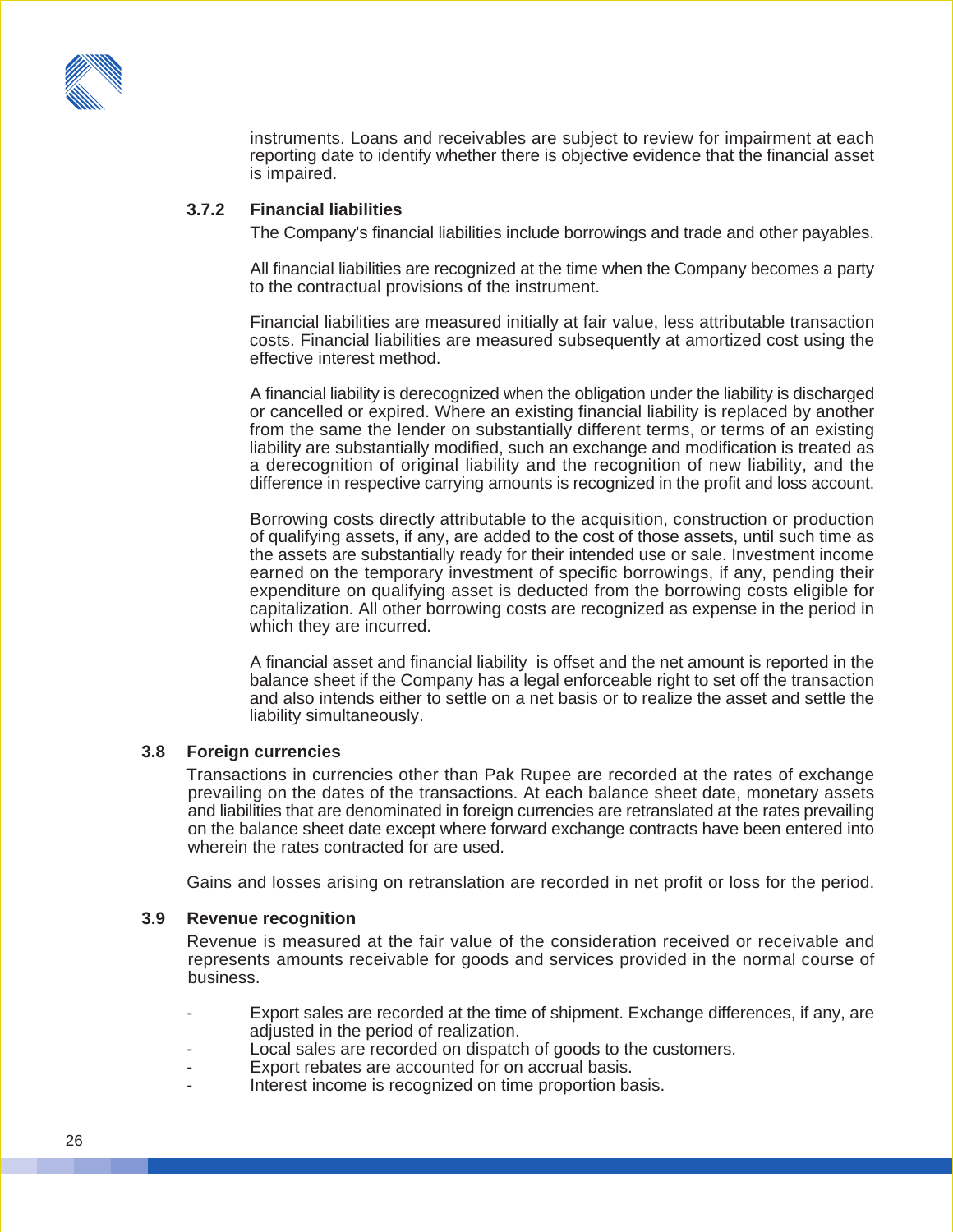#### **3.10 Taxation**

#### **Current**

The charge for current taxation is based on taxable income at the current rates of taxation after taking into account applicable tax credits, rebates and exemption available, if any, and tax paid on presumptive basis.

#### **Deferred**

Deferred tax is provided using the balance sheet liability method for all temporary differences at the balance sheet date between tax basis of assets and liabilities and their carrying amounts for financial reporting purposes. In this regard the effects on deferred taxation of the portion of income subject to final tax regime is also considered in accordance with the requirement of "Technical Release - 27" issued by the Institute of Chartered Accountants of Pakistan.

Deferred income tax asset is recognized for all deductible temporary differences and carry forward of unused tax losses, if any, to the extent that it is probable that taxable profits will be available against which such temporary differences and tax losses can be utilized. Deferred tax liabilities are recognized for all major taxable temporary differences.

Deferred income tax assets and liabilities are measured at the tax rates that are expected to apply to the period when the asset is realized or the liability is settled, based on tax rates that have been enacted or substantively enacted at the balance sheet date. Deferred tax is charged or credited to the income statement, except in the case of items credited or charged to equity in which case it is included in equity.

#### **3.11 Impairment of assets**

The Company assesses at each balance sheet date whether there is any indication that assets excluding inventory may be impaired. If such indication exists, the carrying amounts of such assets are reviewed to assess whether they are recorded in excess of their recoverable amount. Where carrying values exceed recoverable amount, assets are written down to their recoverable amount and the difference is charged to the profit or loss.

#### **3.12 Provisions**

A provision is recognized in the financial statements when the Company has legal or constructive obligation as a result of a past event and it is probable that an outflow of resources embodying economic benefits will be required to settle the obligation and a reliable estimate can be made to the amount of obligation.

#### **3.13 Cash and cash equivalents**

For the purpose of cash flow statement, cash and cash equivalents comprise cash in hand and bank balances and other short term highly liquid investments that are readily convertible to known amounts of cash and which are subject to an insignificant risk of change in value.

#### **3.14 Contingent liability**

Contingent liability is disclosed when:

- There is possible obligation that arises from past events whose existence will be confirmed only by the occurrence or non occurrence of one or more uncertain future events not wholly within the control of the Company; or
- There is present obligation that arises from past events but it is not probable that an outflow of resources embodying economic benefits will be required to settle the obligation or the amount of the obligation cannot be measured with sufficient reliability.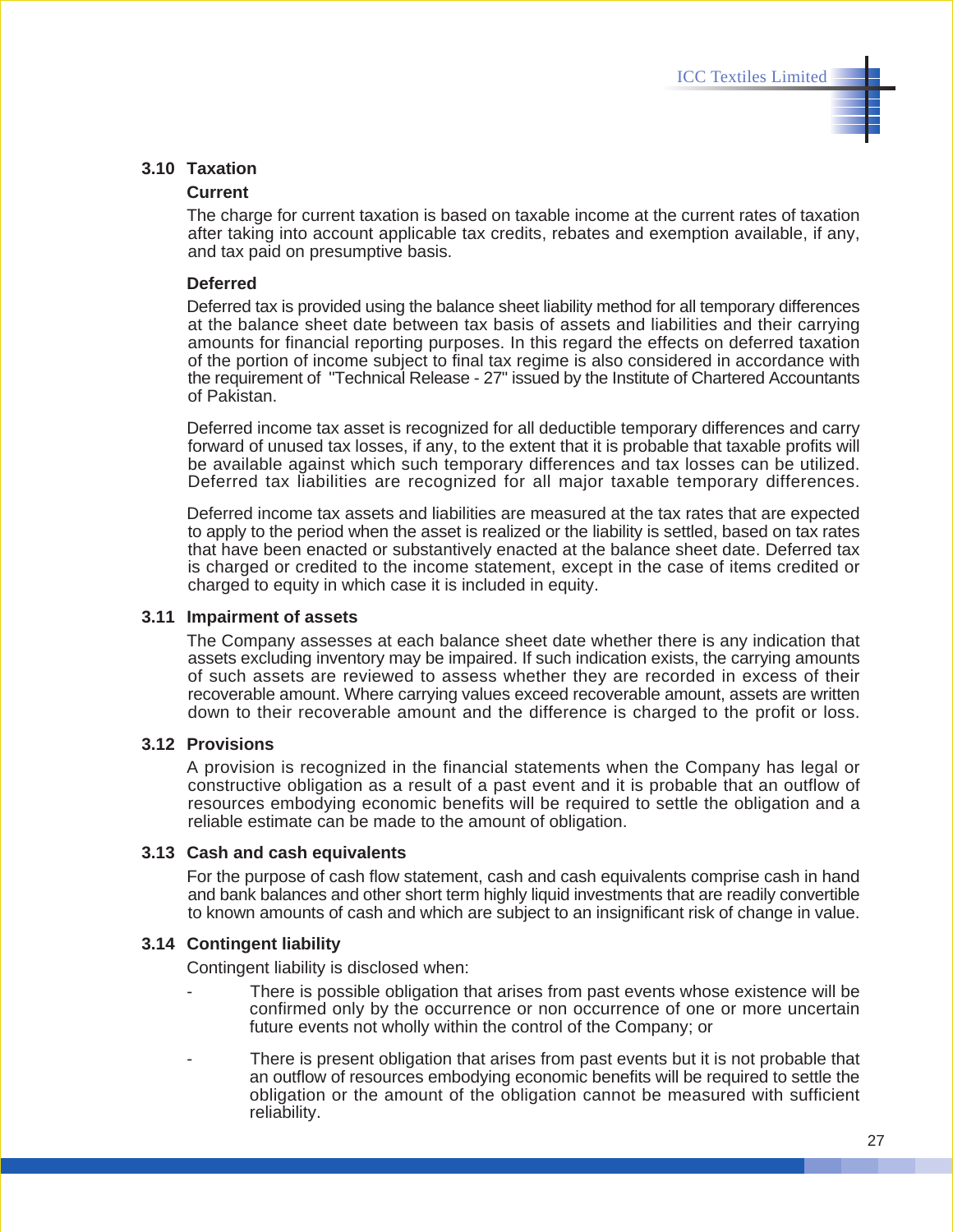

|   |                                                                                                                                   |     | 2013<br><b>Rupees</b> | 2012<br><b>Rupees</b> |
|---|-----------------------------------------------------------------------------------------------------------------------------------|-----|-----------------------|-----------------------|
| 4 | <b>ISSUED, SUBSCRIBED AND</b><br><b>PAID UP SHARE CAPITAL</b><br>30,001,120 (2012 : 30,001,120)<br>ordinary shares of Rs. 10 each |     |                       |                       |
|   | fully paid in cash                                                                                                                |     | 300,011,200           | 300,011,200           |
| 5 | Nil (2012: 12,878,100) shares of the Company are held by an associated company.<br>4.1<br><b>SURPLUS ON REVALUATION OF</b>        |     |                       |                       |
|   | <b>PROPERTY, PLANT AND EQUIPMENT</b>                                                                                              |     |                       |                       |
|   | Surplus arising on revaluation                                                                                                    | 5.1 | 636,572,512           | 662,654,648           |
|   | Less: Deferred tax arising on<br>surplus on revaluation                                                                           | 5.2 | 137.769.231           | 146.897.979           |

|     |                                                                            | 498,803,281             | 515,756,669             |
|-----|----------------------------------------------------------------------------|-------------------------|-------------------------|
| 5.1 | Opening balance of surplus on revaluation                                  | 662,654,648             | 588,055,184             |
|     | Add: Surplus arising during the year                                       |                         | 100,741,429             |
|     | Less: Incremental depreciation:<br><b>Buildings</b><br>Plant and machinery | 4,094,129<br>21,988,007 | 2,683,103<br>23,458,862 |
|     |                                                                            | 26,082,136              | 26,141,965              |
|     |                                                                            | 636,572,512             | 662,654,648             |
|     |                                                                            |                         |                         |

The revaluation of free - hold land, buildings on free - hold land and plant and machinery was carried out by Arch-e-decon (Evaluators, Surveyors, Architects and Engineers) as at June 30, 2012. The revaluation resulted in following:

|                                                                                                                                                                    | <b>Rupees</b>                          |
|--------------------------------------------------------------------------------------------------------------------------------------------------------------------|----------------------------------------|
| Increase in carrying value of free - hold land<br>Increase in carrying value of buildings on free - hold land<br>Increase in carrying value of plant and machinery | 16,700,000<br>32,453,591<br>51,587,838 |
|                                                                                                                                                                    | 100.741.429                            |

Incremental depreciation represents the difference between actual depreciation on revalued property, plant and equipment and equivalent depreciation based on historical cost of property, plant and equipment.

Surplus on revaluation of property, plant and equipment can be utilized by the Company only for the purposes specified in section 235 of the Companies Ordinance, 1984.

| Related deferred tax liability on July 01<br>5.2                                        | 146,897,979             | 126,633,167                 |
|-----------------------------------------------------------------------------------------|-------------------------|-----------------------------|
| Deferred tax liability arising on revaluation<br>Tax effect on incremental depreciation | $\sim$<br>(9, 128, 748) | 29,414,500<br>(9, 149, 688) |
|                                                                                         | 137,769,231             | 146,897,979                 |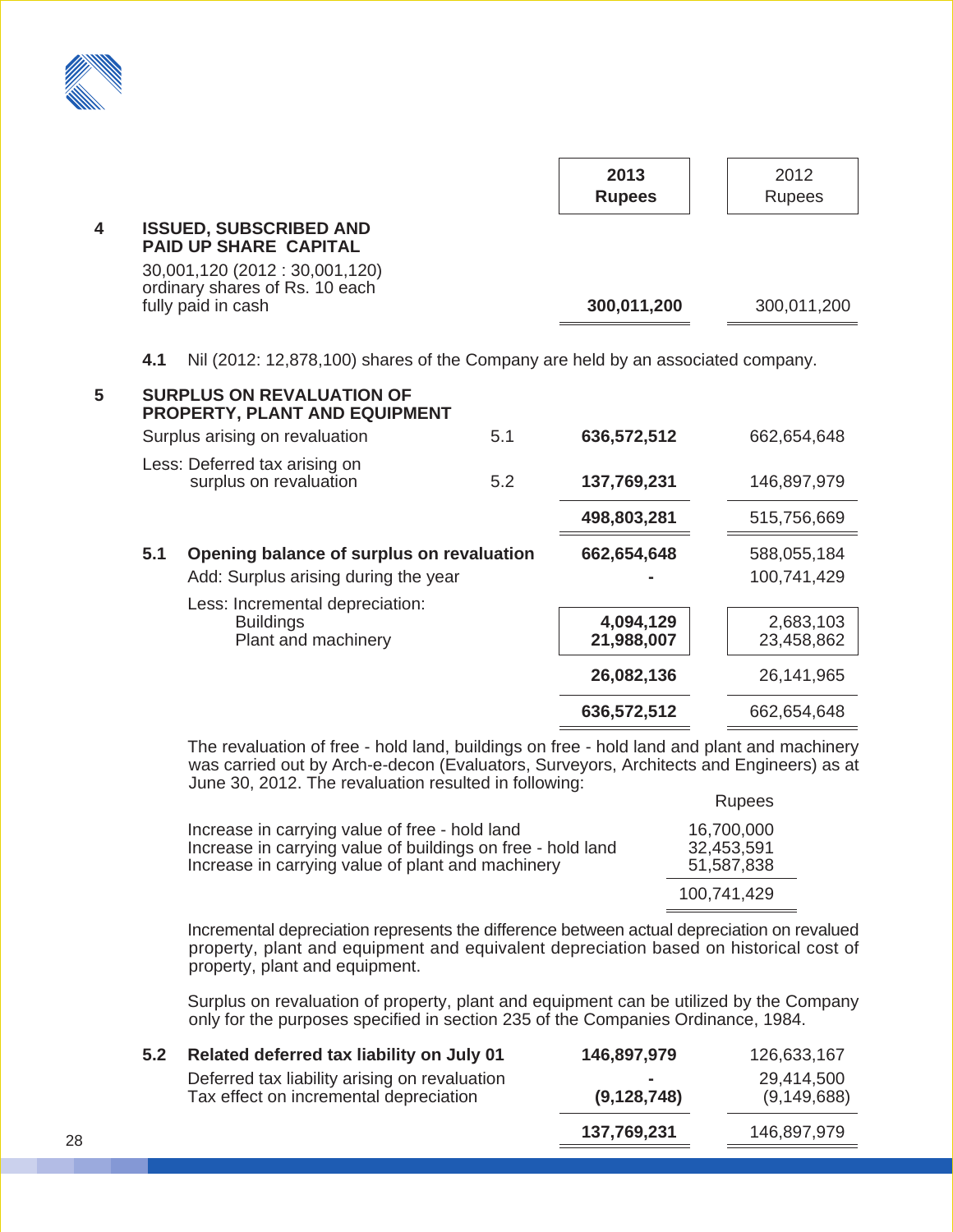Deferred tax asset amounting to Rs. 195.907 million (2012: Rs. 194.598 million) arising on account of temporary differences mainly for property, plant and equipment, finance lease liabilities and gratuity and unused tax losses and unused tax credits has not been accounted for due to uncertainty regarding its recoverability in the foreseeable future.

|   |                                                                 | <b>Note</b> | 2013<br><b>Rupees</b>   | 2012<br><b>Rupees</b> |
|---|-----------------------------------------------------------------|-------------|-------------------------|-----------------------|
| 6 | <b>LONG TERM FINANCING</b><br><b>FROM DIRECTORS - Unsecured</b> |             |                         |                       |
|   | Original Loan amounts<br>Less: present value adjustment         | 6.1<br>6.2  | 40,600,000<br>7,301,049 |                       |
|   |                                                                 |             | 33,298,951              |                       |
|   | Add: Interest charged to profit and loss account                |             |                         |                       |
|   |                                                                 |             | 33,298,951              |                       |

- **6.1** These interest free loans are repayable in lump sum on June 30, 2015.
- **6.2** These long term interest free loans have been measured at amortized cost in accordance with International Accounting Standard 39, Financial Instruments: Recognition and Measurement, and have been discounted using the weighted average interest rate of 10.42%.

#### **7 LONG TERM FINANCING FROM ASSOCIATED COMPANY - Unsecured**

These represent facilities obtained from ICC ( Pvt. ) Ltd., an associated company. The break up of these facilities is as follows:

| <b>Original Loan amounts:</b><br>Loan I<br>Loan II  |     | 9,150,000<br>180,000,000 | 9,150,000<br>135,000,000 |
|-----------------------------------------------------|-----|--------------------------|--------------------------|
|                                                     |     | 189,150,000              | 144,150,000              |
| Less: present value adjustment                      | 7.1 | 148,706,858              | 114,574,630              |
|                                                     |     | 40,443,142               | 29,575,370               |
| Add: Interest charged to profit<br>and loss account | 32  | 8,357,796                | 3,159,849                |
|                                                     |     | 48,800,938               | 32,735,219               |
| Less: Loans waived off by ICC (Pvt.) Ltd.           | 7.2 | 48,800,938               |                          |
|                                                     |     |                          | 32,735,219               |

**<sup>7.1</sup>** These long term interest free loans have been measured at amortized cost in accordance with International Accounting Standard 39, Financial Instruments: Recognition and Measurement, and have been discounted using the weighted average interest rate of ranging from 12.57% to 14.11%.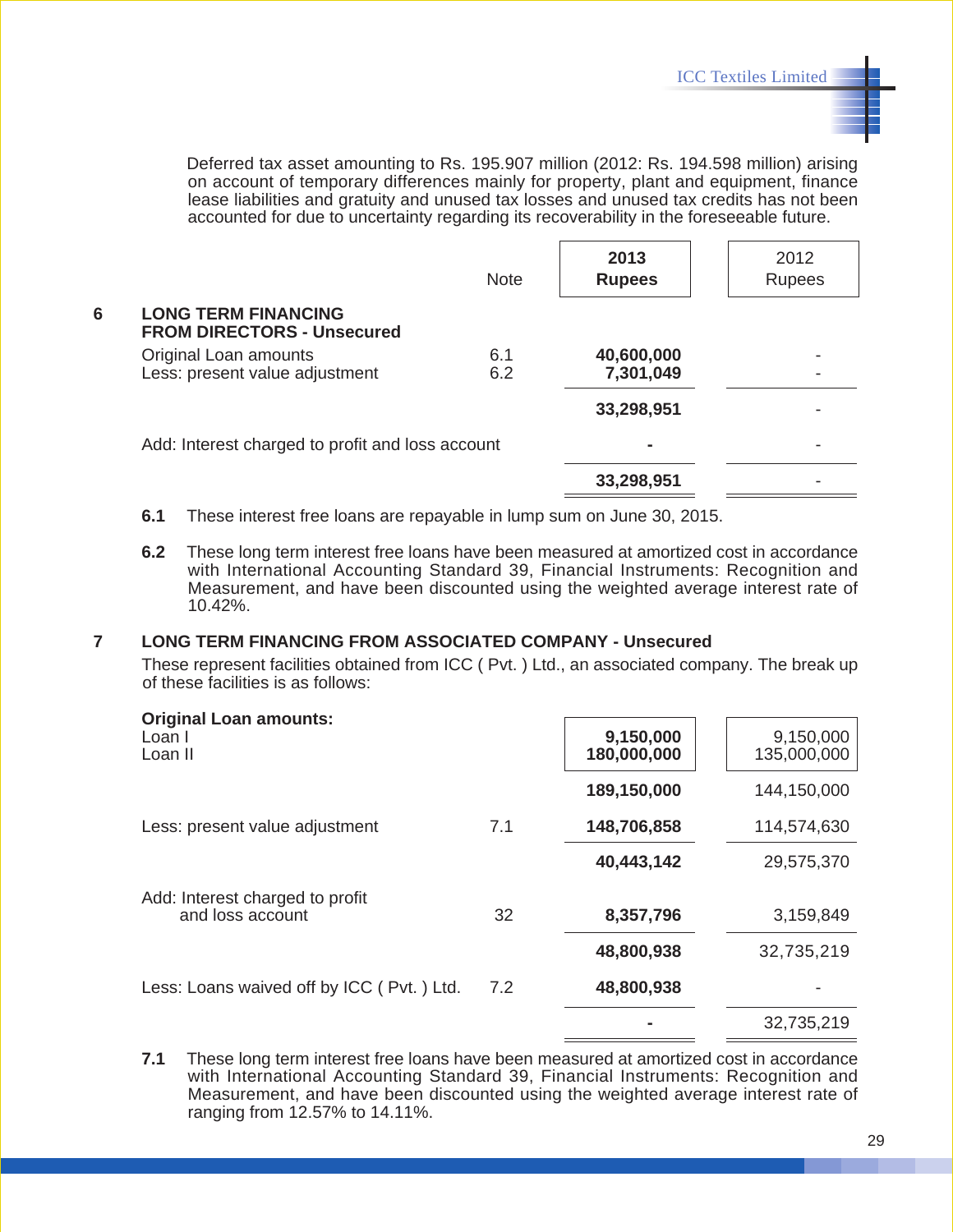

**7.2** These long term interest free loans have been waived off by the associated company i.e. ICC ( Pvt. ) Ltd. on May 13, 2013.

| 8 | <b>LONG TERM FINANCING FROM</b><br><b>COMMERCIAL BANKS - Secured</b>     | <b>Note</b> | <b>Sanctioned</b><br>Limit-Rupees | 2013<br><b>Rupees</b>          | 2012<br><b>Rupees</b>    |
|---|--------------------------------------------------------------------------|-------------|-----------------------------------|--------------------------------|--------------------------|
|   | MCB Bank Limited - Term Loan<br><b>MCB Bank Limited - Demand Finance</b> | 8.1<br>8.2  | 204,000,000<br>63,584,416         | 15,896,102<br>31,792,208       | 31,792,206<br>31,792,208 |
|   | Current portion :                                                        |             |                                   | 47,688,310                     | 63,584,414               |
|   | Not yet due<br>Overdue                                                   |             |                                   | (31, 792, 208)<br>(15,896,102) | (31,792,206)             |
|   |                                                                          |             |                                   | (47,688,310)                   | (31,792,206)             |
|   |                                                                          |             |                                   |                                | 31,792,208               |

**8.1** The loan has been obtained for weaving expansion project and was repayable in 14 half yearly equal instalments, with 18 months grace period, commencing from March 31, 2006. However, after conversion in SBP LTF-EOP the total number of instalments was reduced to 13.

Mark-up rate is charged @ 7% per annum w.e.f December 18, 2006 when the loan was converted into SBP LTF-EOP.

The loan was rescheduled by MCB Bank Limited by deferring four half yearly instalments of principal due from September 30, 2008 to March 31, 2010. Now these instalments are payable from September 30, 2011 to March 29, 2013. This rescheduling includes deferment of two half yearly instalments of the loan due on March 31, 2009 and September 30, 2009 as per grace period allowed by State Bank of Pakistan in payment of principal outstanding under LTF-EOP debt swap facility.

**8.2** Demand finance has been obtained from MCB Bank Limited under rescheduling arrangement of LTF-EOP facility. Repayment is required to be made in 2 equal instalments on 30.09.2013 and 29.03.2014. The mark-up is charged @ 6 month KIBOR plus 1% ( 2012: 6 month KIBOR plus 1%) per annum.

The above loans are secured against first pari passu charge on property, plant and equipment of the Company.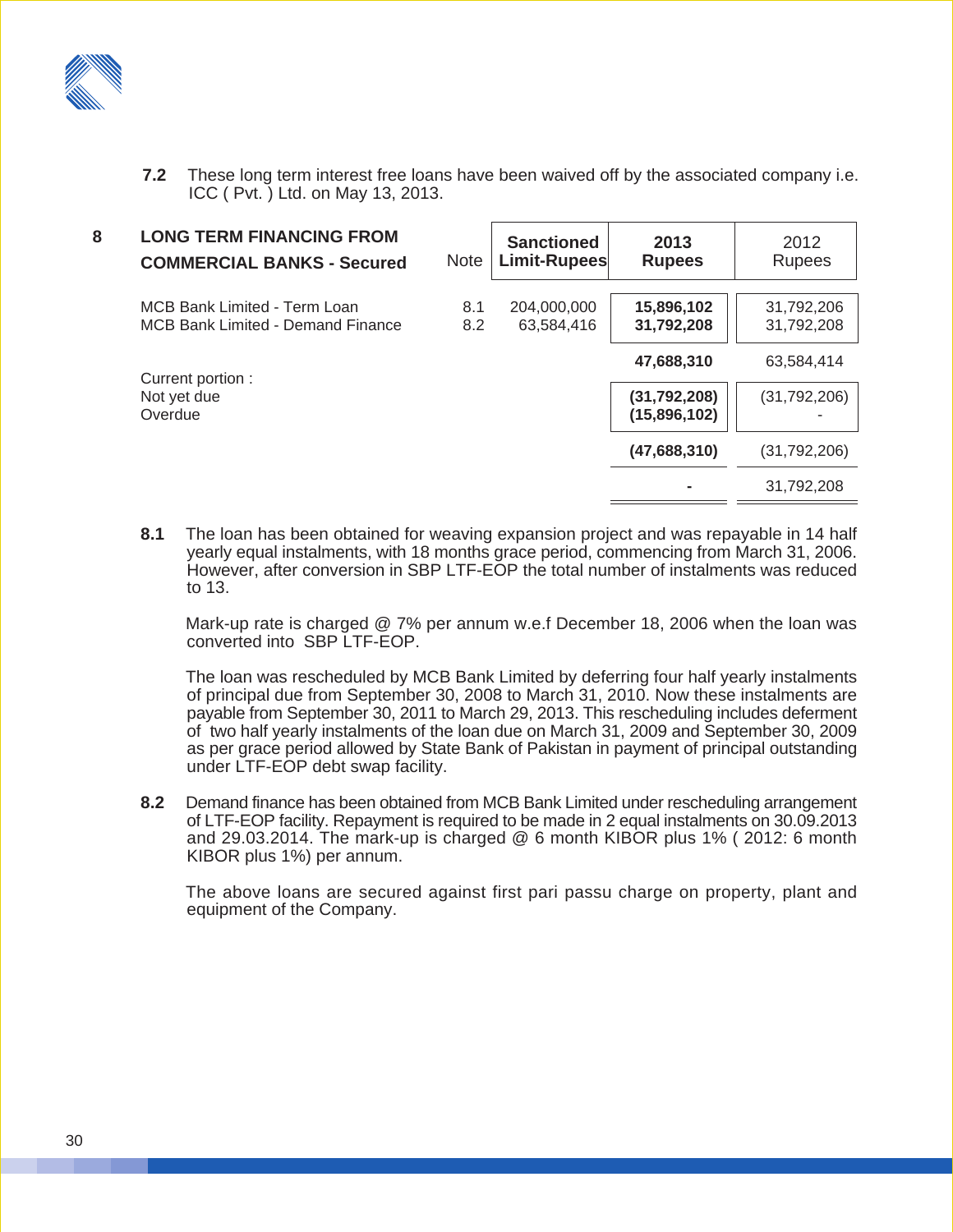|                                                                                                   |                                         | <b>ICC Textiles Limited</b>             |
|---------------------------------------------------------------------------------------------------|-----------------------------------------|-----------------------------------------|
|                                                                                                   |                                         |                                         |
|                                                                                                   | 2013<br><b>Rupees</b>                   | 2012<br><b>Rupees</b>                   |
| <b>DEFERRED LIABILITIES</b>                                                                       |                                         |                                         |
| Staff retirement benefits - gratuity                                                              | 63,055,127                              | 52,570,529                              |
| Amount disclosed in balance sheet<br>Present value of defined benefit obligation                  | 62,635,232                              | 50,995,711                              |
| Unrecognized gains / (losses)                                                                     | 419,895                                 | 1,574,818                               |
|                                                                                                   | 63,055,127                              | 52,570,529                              |
| <b>Movement in net liability</b><br>Opening liability<br>Expense incurred<br><b>Benefits paid</b> | 52,570,529<br>14,415,358<br>(3,930,760) | 42,027,090<br>13,442,731<br>(2,899,292) |
| Closing liability                                                                                 | 63,055,127                              | 52,570,529                              |
| Charge for the year<br><b>Current service cost</b><br>Interest cost                               | 7,785,916<br>6,629,442                  | 7,356,484<br>6,086,247                  |
|                                                                                                   |                                         |                                         |

### **9.1 The present value of defined benefit obligation is as follows:**

|                                                                                        | 2013<br><b>Rupees</b>        | 2012<br>Rupees       | 2011<br>Rupees        | 2010<br>Rupees                                               |            | 2009<br>Rupees                                               |
|----------------------------------------------------------------------------------------|------------------------------|----------------------|-----------------------|--------------------------------------------------------------|------------|--------------------------------------------------------------|
| Present value<br>of defined benefit<br>obligation as                                   |                              |                      |                       |                                                              |            |                                                              |
| at June 30                                                                             | 62,635,232                   | 50,995,711           | 43,473,190            |                                                              | 34,284,972 | 29,851,063                                                   |
| 9.2<br>allocated as under:                                                             | Charge for the year has been | <b>Note</b>          | 2013<br><b>Rupees</b> |                                                              |            | 2012<br><b>Rupees</b>                                        |
| Cost of sales<br>Distribution cost<br>Administrative expenses<br>ICC (Private) Limited |                              | 27.2<br>28.1<br>29.1 |                       | 5,891,592<br>553,580<br>4,983,748<br>2,986,438<br>14,415,358 |            | 5,494,077<br>516,229<br>4,826,055<br>2,606,370<br>13,442,731 |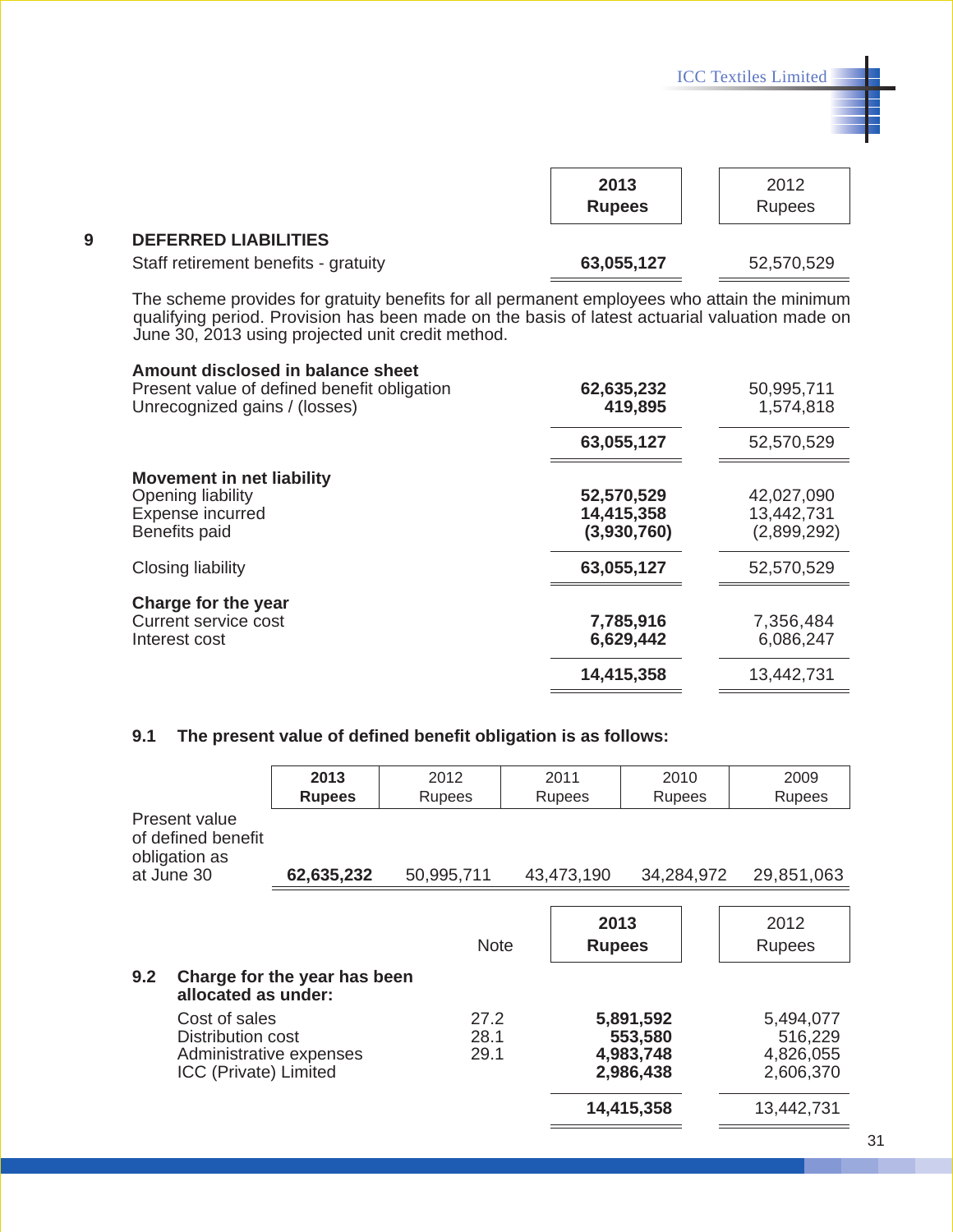

|    |                                                                                                                                                                     |                                                                                                          |                                          |  | 2013<br><b>Rupees</b>                                    | 2012<br><b>Rupees</b>                                                 |
|----|---------------------------------------------------------------------------------------------------------------------------------------------------------------------|----------------------------------------------------------------------------------------------------------|------------------------------------------|--|----------------------------------------------------------|-----------------------------------------------------------------------|
| 10 | <b>TRADE AND OTHER PAYABLES</b><br><b>Creditors</b><br><b>Accrued liabilities</b>                                                                                   |                                                                                                          |                                          |  | 110,689,905<br>10,526,259                                | 97,339,017<br>8,651,794                                               |
|    | Payable to employees<br>Advance from customers<br>Unclaimed dividend<br>Due to ICC (Private) Limited<br>Due to directors<br>Tax deducted at source<br><b>Others</b> |                                                                                                          |                                          |  | 55,274<br>39,470,446<br>1,662,656<br>1,110,925<br>47,330 | 29,034,456<br>1,662,656<br>38,521,871<br>236,284<br>218,673<br>42,840 |
|    |                                                                                                                                                                     |                                                                                                          |                                          |  | 163,562,795                                              | 175,707,591                                                           |
| 11 | <b>ACCRUED MARKUP</b>                                                                                                                                               | Accrued mark-up / interest on long term financing<br>Accrued mark-up / interest on short term borrowings |                                          |  |                                                          | 2,081,518<br>16,091,694<br>18,173,212                                 |
|    |                                                                                                                                                                     | <b>Note</b>                                                                                              | <b>Sanctioned</b><br><b>Limit-Rupees</b> |  | 2013<br><b>Rupees</b>                                    | 2012<br><b>Rupees</b>                                                 |
| 12 | <b>SHORT TERM BORROWINGS</b>                                                                                                                                        |                                                                                                          |                                          |  |                                                          |                                                                       |
|    | Commercial banks- secured<br>Commercial bank- current account                                                                                                       | 12.1<br>12.2                                                                                             | 595,000,000                              |  | 479,653,796<br>14,926,804                                | 469,943,124<br>18,590,406                                             |
|    | Associated company- unsecured<br>Less: Loans waived off by ICC (Pvt.) Ltd.                                                                                          | 12.3<br>12.4                                                                                             |                                          |  | 39,900,000<br>30,850,000                                 | 43,400,000                                                            |
|    | Ex-Sponsor member - unsecured                                                                                                                                       | 12.5                                                                                                     |                                          |  | 9,050,000<br>15,192,196                                  | 43,400,000<br>23,342,196                                              |
|    |                                                                                                                                                                     |                                                                                                          |                                          |  | 518,822,796                                              | 555,275,726                                                           |
|    |                                                                                                                                                                     |                                                                                                          |                                          |  |                                                          |                                                                       |

- **12.1** The facilities are secured against joint pari passu charge by way of hypothecation of stock in trade & current assets, second joint pari passu charge on property, plant and equipment of the Company & ranking charges on current assets and security of the associated company. Mark-up is payable at rates ranging from 10.38 % to 16.00 % (2012: 12.92% to 15.81%) per annum and is payable on quarterly basis.
- **12.2** The unfavourable balance has arisen due to cheques issued prior to the year end. The bank has confirmed favourable balance in this regard at the year end.
- **12.3** Mark-up is charged at the same rates which are charged by the banks to the associated company ranging from 10.55% to 13.72% (2012: 13.26% to 16.53%) per annum.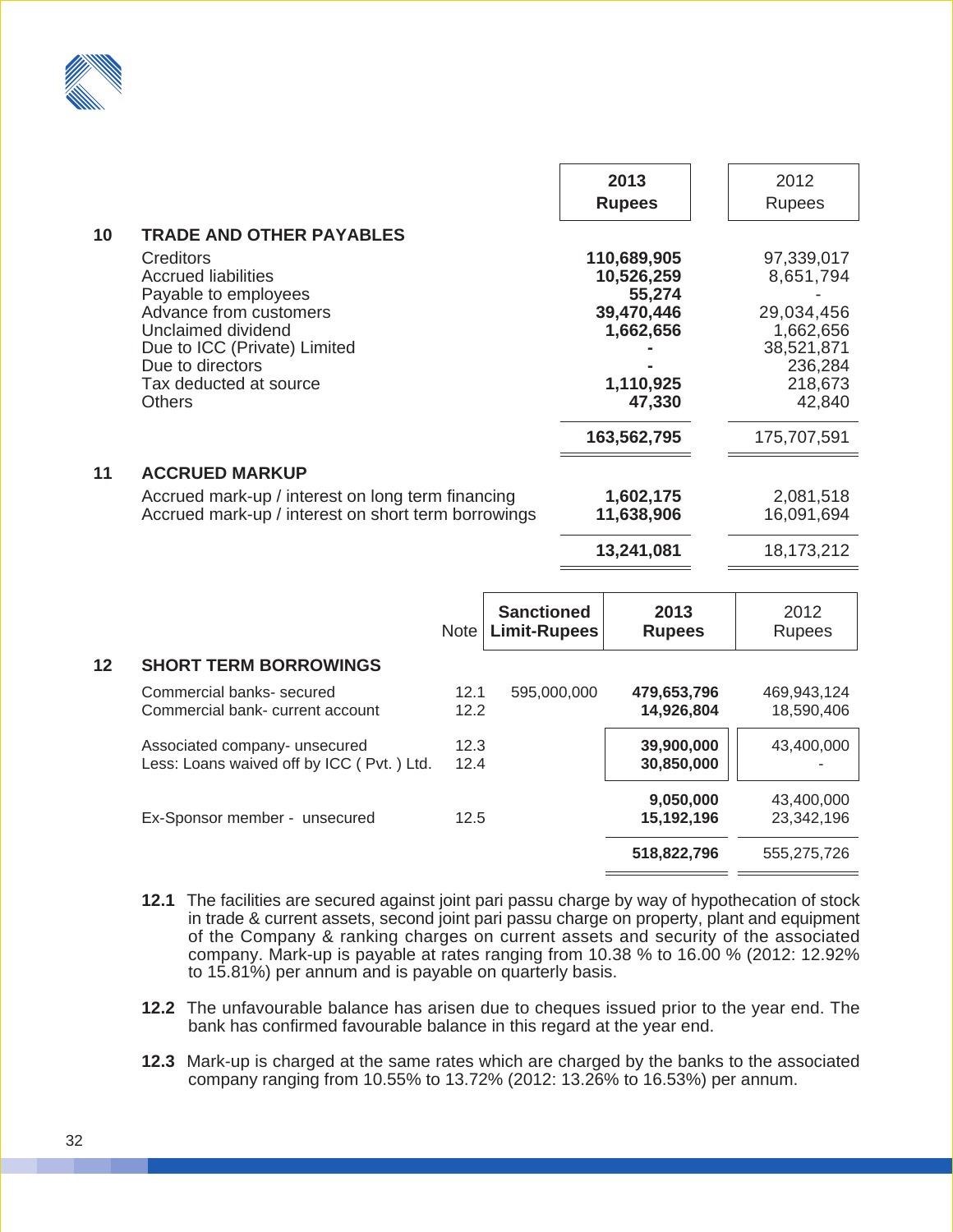- **12.4** The short term financing to the extent of Rs. 30.850 million has been waived off by the associated company on May 13, 2013.
- **12.5** Mark-up is charged at the same rates which are charged by the bank to the director/sponsor member ranging from 12.15% to 13.38% (2012: 13.95% to 17.53%) per annum.

|    |                                                                                    | <b>Note</b> | 2013<br><b>Rupees</b> | 2012<br><b>Rupees</b> |
|----|------------------------------------------------------------------------------------|-------------|-----------------------|-----------------------|
| 13 | <b>CURRENT PORTION OF</b><br><b>LONG TERM LIABILITIES</b>                          |             |                       |                       |
|    | Long term financing from commercial banks<br>Liabilities against assets subject to | 8           | 47,688,310            | 31,792,206            |
|    | finance lease                                                                      |             | ۰                     | 105,490               |
|    |                                                                                    |             | 47,688,310            | 31,897,696            |
|    |                                                                                    |             |                       |                       |

#### **14 CONTINGENCIES AND COMMITMENTS**

- **14.1** The Company has not accounted for excise duty on long term financing charged by NIB Bank Limited (Formerly PICIC) amounting to Rs. 4,530,107 (2012: Rs.4,530,107). The final outcome of the matter is pending settlement with the bank. The Company is of the view that such liability is not payable by the Company.
- **14.2** Commitments against foreign bills purchased by bank Rs. 38.627 million (2012: Rs. 46.663 million).
	- Commitments against local bills purchased by bank Rs. Nil (2012: Rs. 5.000 million).
	- Commitments against irrevocable letter of credit for import of chemicals amounted to Rs. 1.441 million (2012: Rs. Nil).

|                                                  | Cost or                                  |                                            |                           | Gross book                      | <b>DEPRECIATION</b>      |                                            |                                   |                                                |                           | Net book                               |
|--------------------------------------------------|------------------------------------------|--------------------------------------------|---------------------------|---------------------------------|--------------------------|--------------------------------------------|-----------------------------------|------------------------------------------------|---------------------------|----------------------------------------|
| <b>DESCRIPTION</b>                               | assessed value<br>as on July<br>01, 2012 | Cost of<br><b>Additions/</b><br>(deletion) | Surplus on<br>revaluation | value as on<br>June<br>30, 2013 | Rate<br>%                | As on<br>July<br>01, 2012                  | <b>Revaluation</b><br>adjustments | For the year/<br>(adjustments on<br>disposals) | As on<br>June<br>30, 2013 | value as on<br><b>June 30,</b><br>2013 |
| Land - freehold<br>Building on freehold land     | 250,500,000<br>143, 102, 475             | $\sim$<br>۰                                | ٠<br>٠                    | 250,500,000<br>143, 102, 475    | $3.8 - 10$               | $\overline{\phantom{a}}$<br>$\blacksquare$ | ٠<br>$\blacksquare$               | 6,221,847                                      | 6,221,847                 | 250,500,000<br>136,880,628             |
| <b>Plant and machinery</b>                       | 614,059,525                              | 10,691,849                                 | ٠                         | 624.751.374                     | $4.8 - 10$               | $\sim$                                     | ٠                                 | 39,916,355                                     | 39,916,355                | 584,835,019                            |
| <b>Furniture and fittings</b><br><b>Vehicles</b> | 3,148,805<br>9,776,282                   | 6,500<br>274,390<br>(2,100,436)            | ۰                         | 3,155,305<br>7,950,236          | 10<br>20                 | 2,256,060<br>7,282,541                     | ٠<br>٠                            | 89,839<br>475,447<br>(1,737,841)               | 2,345,899<br>6,020,147    | 809,406<br>1,930,089                   |
| <b>Electrical appliances</b><br>Office equipment | 2,058,369<br>8.291.549                   | 34,470<br>183,775<br>(22, 500)             | ٠                         | 2,092,839<br>8.452.824          | 10<br>10                 | 1,017,595<br>5,009,347                     | ٠<br>٠                            | 105,885<br>334,685<br>(6,883)                  | 1,123,480<br>5,337,149    | 969,359<br>3,115,675                   |
| 2013 Rupees                                      | 1,030,937,005                            | 11,190,984<br>(2, 122, 936)                | ٠<br>٠                    | 1.040.005.053                   | $\overline{\phantom{a}}$ | 15.565.543                                 | ٠                                 | 47,144,058<br>(1,744,724)                      | 60.964.877                | 979,040,176                            |

#### **15 OWND ASSETS**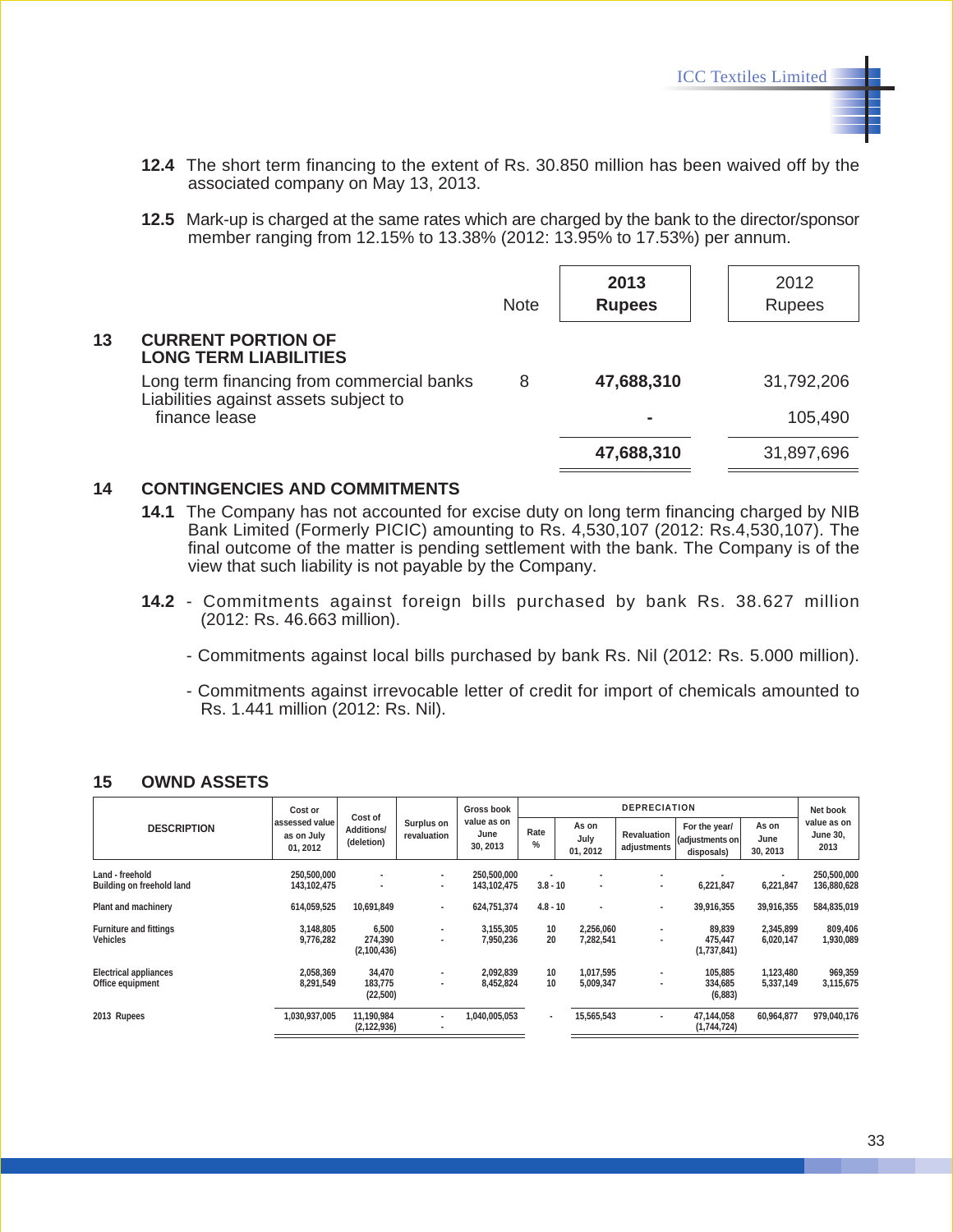

|                                                                                 | Cost or                                          |                                            |                                            | <b>Gross book</b>                                | <b>DEPRECIATION</b>  |                                                |                            |                                                |                                                  | Net book                                       |
|---------------------------------------------------------------------------------|--------------------------------------------------|--------------------------------------------|--------------------------------------------|--------------------------------------------------|----------------------|------------------------------------------------|----------------------------|------------------------------------------------|--------------------------------------------------|------------------------------------------------|
| <b>DESCRIPTION</b>                                                              | assessed value<br>as on July<br>01, 2011         | Cost of<br><b>Additions/</b><br>(deletion) | Surplus on<br>revaluation                  | value as on<br>June<br>30.2012                   | Rate<br>$\%$         | As on<br>July<br>01, 2011                      | Revaluation<br>adjustments | For the year/<br>(adjustments on<br>disposals) | As on<br>June<br>30, 2012                        | value as on<br><b>June 30,</b><br>2012         |
| Land - freehold<br>Building on freehold land                                    | 233,800,000<br>125,082,740                       |                                            | 16,700,000<br>32,453,591<br>(14, 433, 856) | 250,500,000<br>143,102,475                       | $3.8 - 10$           | 9,622,981                                      | (14, 433, 856)             | 4,810,875                                      |                                                  | 250,500,000<br>143, 102, 475                   |
| Plant and machinery                                                             | 682,245,845                                      | 12,740,062                                 | 51,587,839<br>(132, 514, 220)              | 614,059,525                                      | $4.8 - 10$           | 87.697.045                                     | (132, 514, 220)            | 44,817,175                                     | ٠                                                | 614,059,525                                    |
| Furniture and fittings<br>Vehicles<br>Electrical appliances<br>Office equipment | 3.121.405<br>9,058,020<br>1.883.377<br>8,195,064 | 27,400<br>718,262<br>174,992<br>96,485     |                                            | 3,148,805<br>9,776,282<br>2.058.369<br>8,291,549 | 10<br>20<br>10<br>10 | 2.158.939<br>6,752,351<br>914.698<br>4,648,629 | ٠<br>٠                     | 97,121<br>530,190<br>102,897<br>360,718        | 2,256,060<br>7,282,541<br>1,017,595<br>5,009,347 | 892,745<br>2,493,741<br>1,040,774<br>3,282,202 |
| 2012 Rupees                                                                     | 1,063,386,451                                    | 13,757,201                                 | 100,741,430<br>(146,948,076)               | 1,030,937,005                                    |                      | 111,794,643                                    | (146,948,076)              | 50,718,976                                     | 15,565,543                                       | 1,015,371,462                                  |
|                                                                                 |                                                  |                                            |                                            |                                                  |                      |                                                |                            |                                                |                                                  |                                                |
|                                                                                 |                                                  |                                            |                                            |                                                  |                      |                                                | 2013                       |                                                | 2012                                             |                                                |
|                                                                                 |                                                  |                                            |                                            | Note                                             |                      |                                                | <b>Rupees</b>              |                                                | <b>Rupees</b>                                    |                                                |
| 15.1<br>Depreciation for the year has been<br>allocated as under:               |                                                  |                                            |                                            |                                                  |                      |                                                |                            |                                                |                                                  |                                                |
| Cost of sales                                                                   |                                                  |                                            |                                            | 27                                               |                      |                                                | 46,138,202                 |                                                |                                                  | 49,628,050                                     |

|                         |    | 47,144,058 | 50,718,976 |
|-------------------------|----|------------|------------|
| COST OF SAIRS           | ۷  | 40,130,202 | 49,028,050 |
| Administrative expenses | 29 | 1,005,856  | 1,090,926  |

**15.2** The company has installed six additional air-jet looms during the period which increased the rated capacity of the plant. These looms commenced production from 01.06.2013 to 07.06.2013.

#### **15.3 Disposal of property, plant and equipment**

The following are the details of disposals during the year:

| <b>Particulars</b>        | Cost<br>Rs. | <b>Book value</b><br>Rs. | <b>Sale</b><br>proceeds<br>Rs. | Gain/(loss)<br>on disposal<br>Rs. | Mode of<br>disposal | Name and address                             |
|---------------------------|-------------|--------------------------|--------------------------------|-----------------------------------|---------------------|----------------------------------------------|
| Honda Civic (LZH-8932)    | 1,070,968   | 198,843                  | 559,842                        | 360,999                           | Insurance Claim     | EFU General Insurance Co. Lhr.               |
| Honda Civic (LZH-7622)    | 1,029,468   | 163,752                  | 591,115                        | 427,363                           | Insurance Claim     | EFU General Insurance Co. Lhr.               |
| Laser Printer (HP 4100)   | 6,600       | 4,920                    | 2,500                          | (2, 420)                          | By negotiation      | I.A Enterprises, 1 Mian Meer Road,<br>Lhr.   |
| Mobile set (Nokia 5130)   | 7,200       | 4,461                    | 2,500                          | (1,961)                           | By negotiation      | Al Qamar Mobiles,<br>G / 33 - Hafeez Centre. |
| Mobile set (Samsung 7518) | 8.700       | 6,236                    | 2,500                          | (3,736)                           | By negotiation      | Gulberg - III, Lhr.                          |
| 2013 Rupees               | 2,122,936   | 378,212                  | 1,158,457                      | 780,245                           |                     |                                              |
| 2012 Rupees               |             |                          |                                | ۰                                 |                     |                                              |

**15.4** Free - hold land, buildings on free - hold land and plant and machinery were most recently revalued on June 30, 2012 by an independent valuer, Arch-e-decon (Evaluators, Surveyors, Architects and Engineers), resulting in surplus of Rs. 100.741 million and incorporated in the financial statements for the year ended June 30, 2012. Previously two revaluations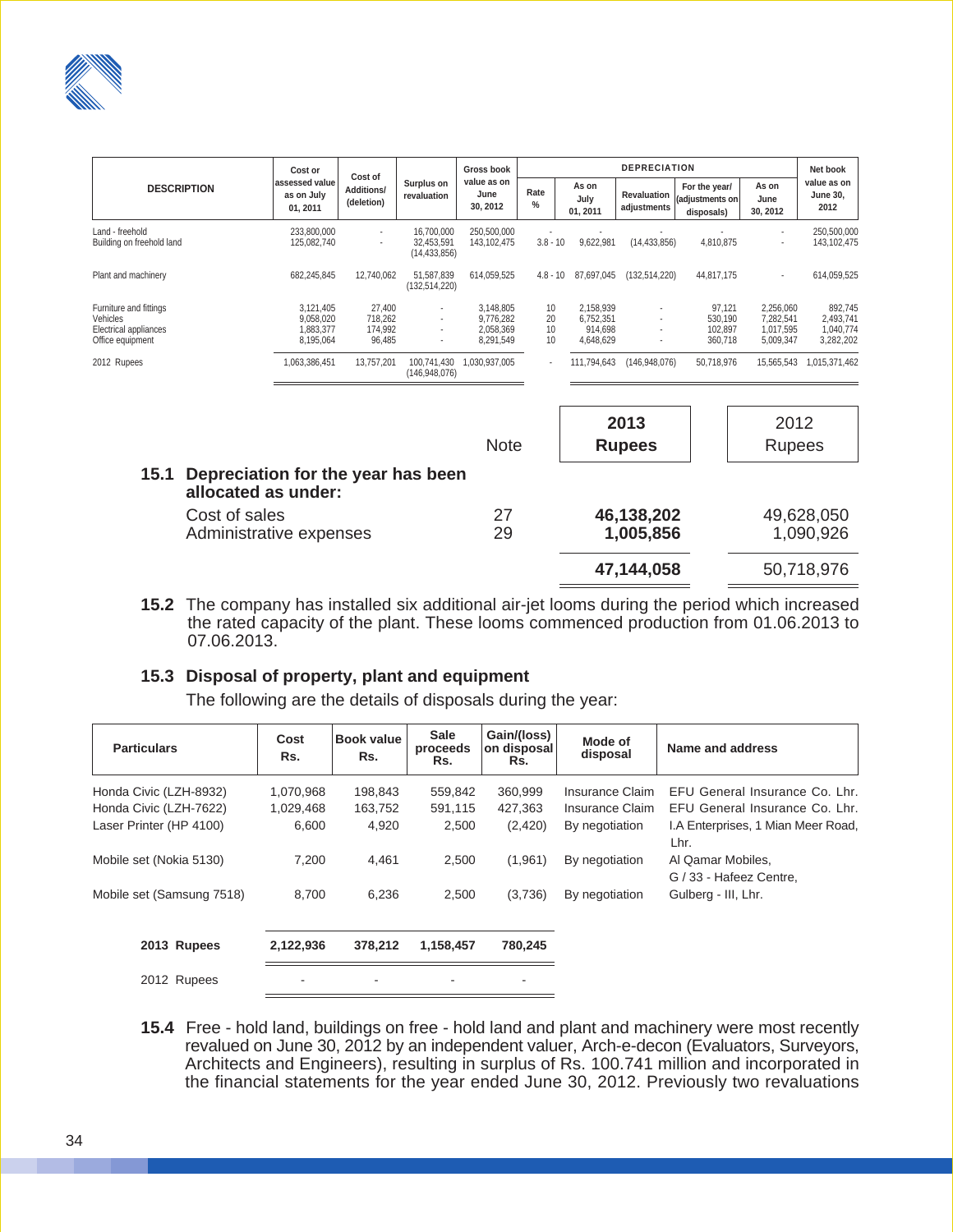have been carried out by Arch-e-decon, an independent valuer. First revaluation was carried out in 2006 and second revaluation was carried out in 2009. The basis used for revaluation of property, plant and equipment are as follows:

| Free - hold land              | The value of free - hold land ascertained according<br>to the local market value.                                                                                            |
|-------------------------------|------------------------------------------------------------------------------------------------------------------------------------------------------------------------------|
| Buildings on free - hold land | Present day construction rates for different types of<br>building structure depreciated to account for the<br>age and condition of the building.                             |
| Plant and machinery           | The value has been determined with reference to<br>prevailing prices of similar plants and machinery<br>depreciated to account for the age, usage and<br>physical condition. |

**15.5** Free - hold land, buildings on free - hold land and plant and machinery represent values subsequent to revaluation as at June 30, 2006, June 30, 2009 and June 30, 2012. Had there been no revaluation, the carrying amount of the revalued assets would have been as follows:

|                                                                          | <b>Note</b> | 2013<br><b>Rupees</b>                  | 2012<br><b>Rupees</b>                  |
|--------------------------------------------------------------------------|-------------|----------------------------------------|----------------------------------------|
| Free - hold land<br>Buildings on free - hold land<br>Plant and machinery |             | 7,553,867<br>46,809,790<br>281,279,477 | 7,553,867<br>48,937,509<br>288,515,977 |
|                                                                          |             | 335,643,134                            | 345,007,353                            |

#### **16 ASSETS SUBJECT TO FINANCE LEASE**

|                    | COST                      |                  |             |                           | <b>DEPRECIATION</b>   |                           |                    |                 |                           | <b>Written down</b>                    |
|--------------------|---------------------------|------------------|-------------|---------------------------|-----------------------|---------------------------|--------------------|-----------------|---------------------------|----------------------------------------|
| <b>DESCRIPTION</b> | As on<br>July<br>01, 2012 | <b>Additions</b> | Transferred | As on<br>June<br>30, 2013 | Rate<br>$\frac{0}{0}$ | As on<br>July<br>01, 2012 | <b>Transferred</b> | For the<br>year | As on<br>June<br>30, 2013 | value as on<br><b>June 30,</b><br>2013 |
| <b>Vehicles</b>    | 704.000                   | ٠                | 704.000     |                           | 20                    | 398,657                   | (429, 610)         | 30,953          |                           |                                        |
| 2013 Rupees        | 704.000                   | ٠                | 704,000     |                           |                       | 398,657                   | (429, 610)         | 30,953          | $\overline{\phantom{a}}$  |                                        |

|                    | COST                      |                          |                    |                          | <b>DEPRECIATION</b> |                           |                    |                 |                           | Written down                           |
|--------------------|---------------------------|--------------------------|--------------------|--------------------------|---------------------|---------------------------|--------------------|-----------------|---------------------------|----------------------------------------|
| <b>DESCRIPTION</b> | As on<br>July<br>01, 2011 | <b>Additions</b>         | <b>Transferred</b> | As on<br>June<br>30.2012 | Rate<br>$\%$        | As on<br>July<br>01, 2011 | <b>Transferred</b> | For the<br>year | As on<br>June<br>30, 2012 | value as on<br><b>June 30,</b><br>2012 |
| Vehicles           | 2,261,000                 | $\overline{\phantom{a}}$ | ,557,000           | 704,000                  | 20                  | 1,212,307                 | (970, 538)         | 156,888         | 398,657                   | 305,343                                |
| 2012 Rupees        | 2,261,000                 |                          | ,557,000           | 704.000                  |                     | 1.212.307                 | (970, 538)         | 156,888         | 398.657                   | 305,343                                |

**16.1** Deletion during the year represent expiry of one lease. The company has opted to buy this asset at their residual value. These have been transferred to the operating fixed assets of the company at their written down value.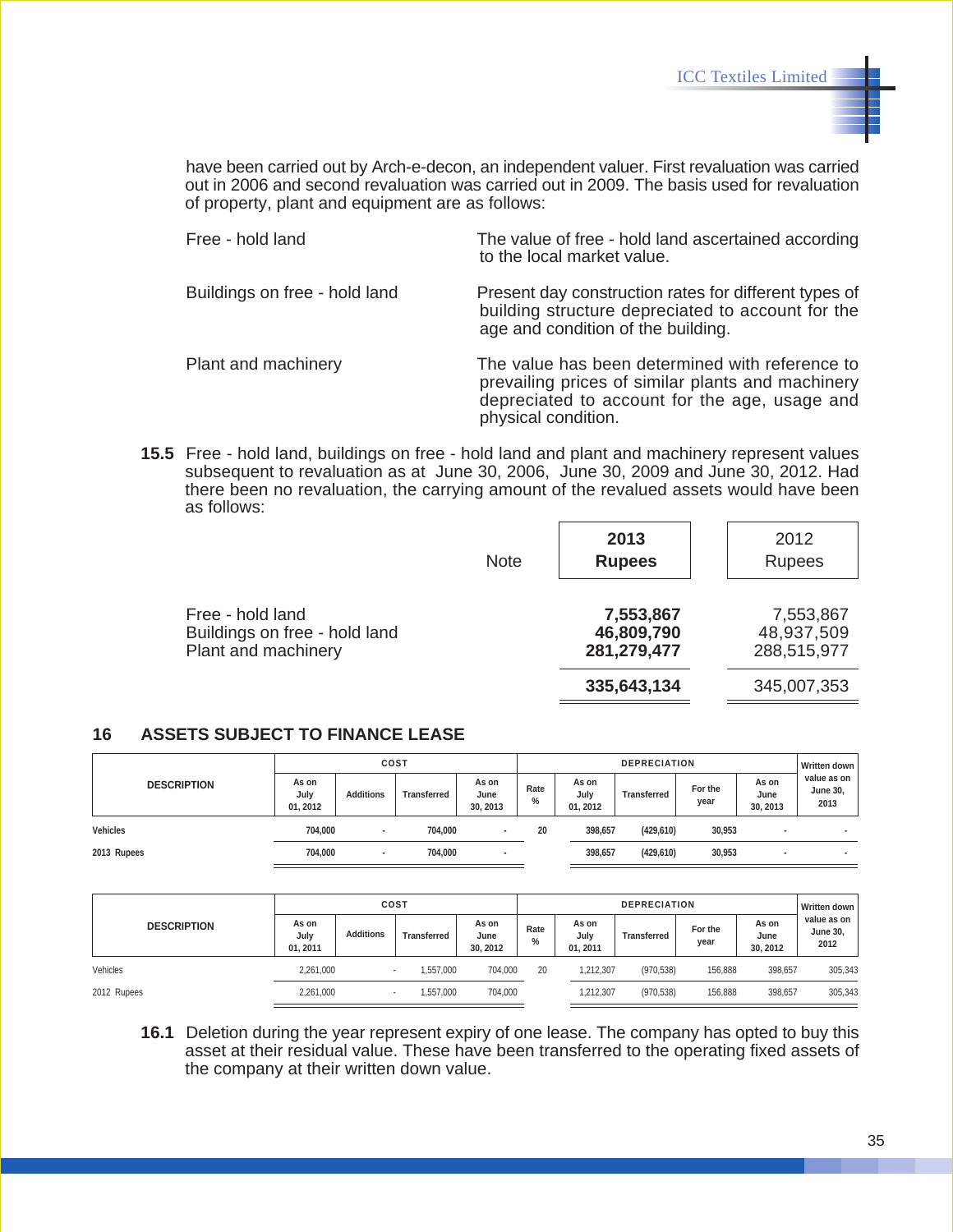

|    |                                                                                        | <b>Note</b> | 2013<br><b>Rupees</b> | 2012<br><b>Rupees</b> |
|----|----------------------------------------------------------------------------------------|-------------|-----------------------|-----------------------|
|    | 16.2 Depreciation for the year has<br>been allocated as under:                         |             |                       |                       |
|    | Administrative expenses                                                                | 29          | 30,953                | 156,888               |
|    |                                                                                        |             | 30,953                | 156,888               |
| 17 | <b>LONG TERM LOANS AND ADVANCES</b>                                                    |             |                       |                       |
|    | Advances - considered good                                                             | 17.1        | 14,000                | 88,333                |
|    | 17.1 Advance to:                                                                       |             |                       |                       |
|    | <b>Executives</b>                                                                      |             |                       |                       |
|    | <b>Employees</b>                                                                       |             | 26,000                | 196,388               |
|    |                                                                                        |             | 26,000                | 196,388               |
|    | <b>Current portion:</b><br><b>Executives</b>                                           |             |                       |                       |
|    | <b>Employees</b>                                                                       |             | (12,000)              | (108, 055)            |
|    |                                                                                        |             | (12,000)              | (108, 055)            |
|    |                                                                                        |             | 14,000                | 88,333                |
|    | 17.2 Loans to employees are secured against retirement benefits.                       |             |                       |                       |
| 18 | <b>LONG TERM DEPOSITS</b>                                                              |             |                       |                       |
|    | Security deposits                                                                      | 18.1        | 1,629,034             | 1,699,434             |
|    | <b>Less: Current Portion</b>                                                           |             |                       | (70, 400)             |
|    |                                                                                        |             | 1,629,034             | 1,629,034             |
|    | Security deposits mainly include security deposits for electricity connection.<br>18.1 |             |                       |                       |
|    | DADE DADTO AND LOO                                                                     |             |                       |                       |

| 19 | STORES, SPARE PARTS AND LOOSE TOOLS                                 |      |                                                   |                                                   |
|----|---------------------------------------------------------------------|------|---------------------------------------------------|---------------------------------------------------|
|    | <b>Stores</b><br>Spare parts<br>Packing materials<br>Loose tools    |      | 15,266,325<br>18,051,426<br>833,040<br>2,916,329  | 16,277,923<br>17,746,033<br>909,107<br>2,822,061  |
|    |                                                                     |      | 37,067,120                                        | 37,755,124                                        |
| 20 | <b>STOCK IN TRADE</b>                                               |      |                                                   |                                                   |
|    | Raw materials<br>Work in process<br>Finished goods<br>Scrap / waste | 20.1 | 29,073,291<br>40,205,024<br>70,765,073<br>118,808 | 39,202,242<br>56,286,567<br>49,059,131<br>148,530 |
|    |                                                                     |      | 140,162,196                                       | 144,696,470                                       |

**20.1** This includes goods in transit amounting to Rs. Nil (2012: Rs. 1,420,000).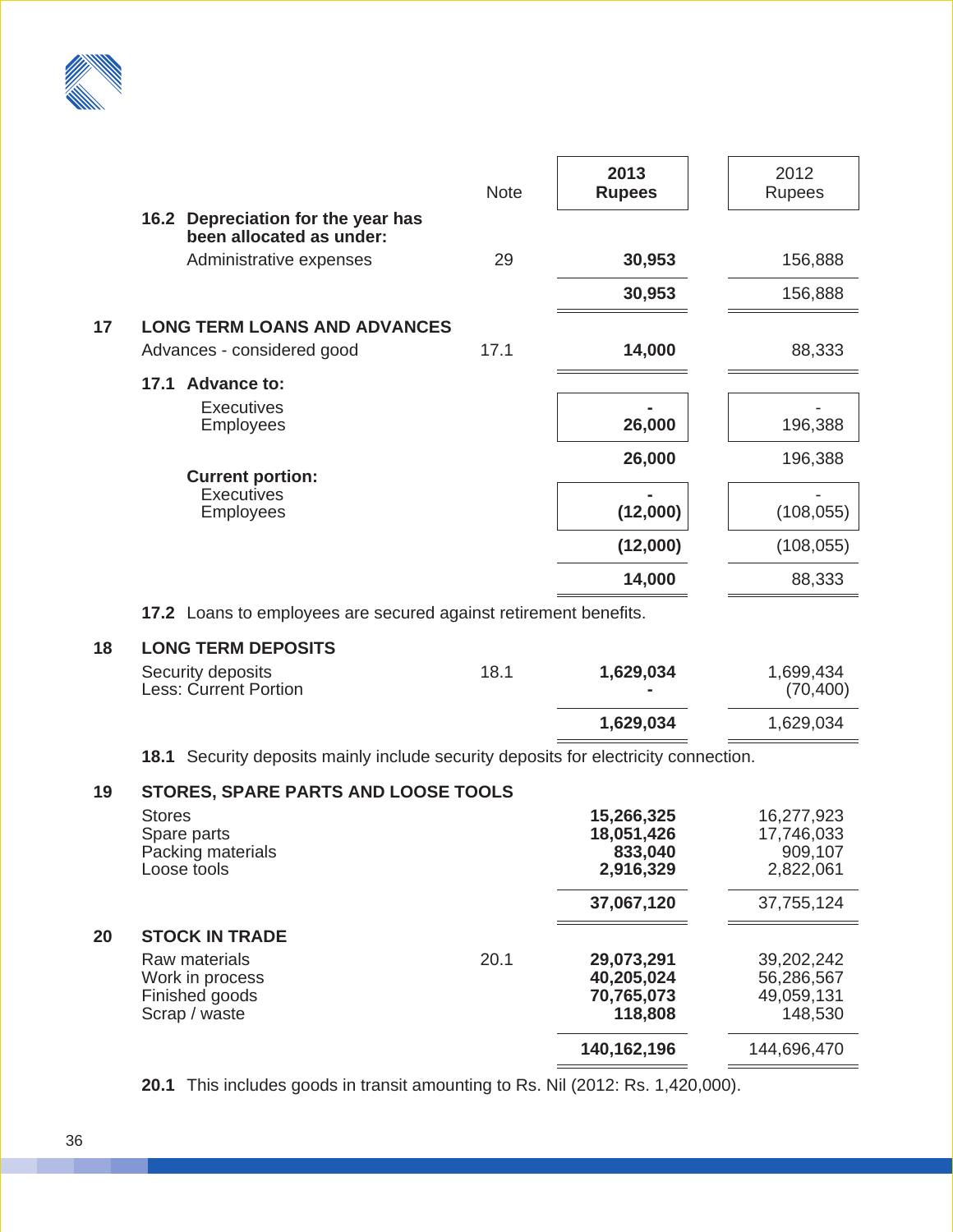ICC Textiles Limited

| 21 | <b>TRADE DEBTS - Considered good</b>                                | <b>Note</b> | 2013<br><b>Rupees</b>   | 2012<br>Rupees |
|----|---------------------------------------------------------------------|-------------|-------------------------|----------------|
|    | Export- Secured against letters of credit                           |             | 7,581,808               | 6,287,551      |
|    | Local - Secured against letters of credit<br>- Unsecured            |             | 1,384,593<br>16,696,154 | 21,371,947     |
|    |                                                                     |             | 18,080,747              | 21,371,947     |
|    |                                                                     |             | 25,662,555              | 27,659,498     |
| 22 | <b>LOANS AND ADVANCES</b><br>Advances - unsecured, considered good: |             |                         |                |
|    | to executives                                                       |             | 120,000                 | 41,375         |
|    | to employees                                                        |             | 1,483,339               | 594,095        |
|    | to suppliers                                                        |             | 4,696,799               | 6,288,592      |
|    |                                                                     |             | 6,300,138               | 6,924,062      |

**22.1** The maximum aggregate amount due from executives at the end of any month was Rs. 306,000 (2012: Rs. 346,000).

#### **23 TRADE DEPOSITS AND SHORT TERM PREPAYMENTS**

|    | Security deposits<br>Prepayments<br>Export rebate receivable            | 1,048,558<br>503,924              | 70,400<br>1,024,692<br>854,909 |
|----|-------------------------------------------------------------------------|-----------------------------------|--------------------------------|
|    |                                                                         | 1,552,482                         | 1,950,001                      |
| 24 | <b>OTHER RECEIVABLES</b>                                                |                                   |                                |
|    | Sales tax refundable<br>Due from associated company<br>Letter of credit | 28,829,127<br>2,837,589<br>15,491 | 22,525,439                     |
|    |                                                                         | 31,682,207                        | 22,525,439                     |

**24.1** The maximum aggregate amount due from associated companies at the end of any month was Rs. 5,278,758 (2012: Rs. Nil).

#### **25 CASH AND BANK BALANCES**

| Cash in hand                                                  |      | 305,768             | 1,061,692             |
|---------------------------------------------------------------|------|---------------------|-----------------------|
| Cash at banks:<br><b>Current accounts</b><br>Deposit accounts | 25.1 | 5,136,595<br>56,152 | 36,486,207<br>180,960 |
| Bank draft in hand                                            |      | 5,192,747           | 36,667,167<br>300,000 |
|                                                               |      | 5,498,515           | 38,028,859            |

**25.1** Deposit accounts carry interest @ 3% to 5% (2012: 3% to 5%) per annum.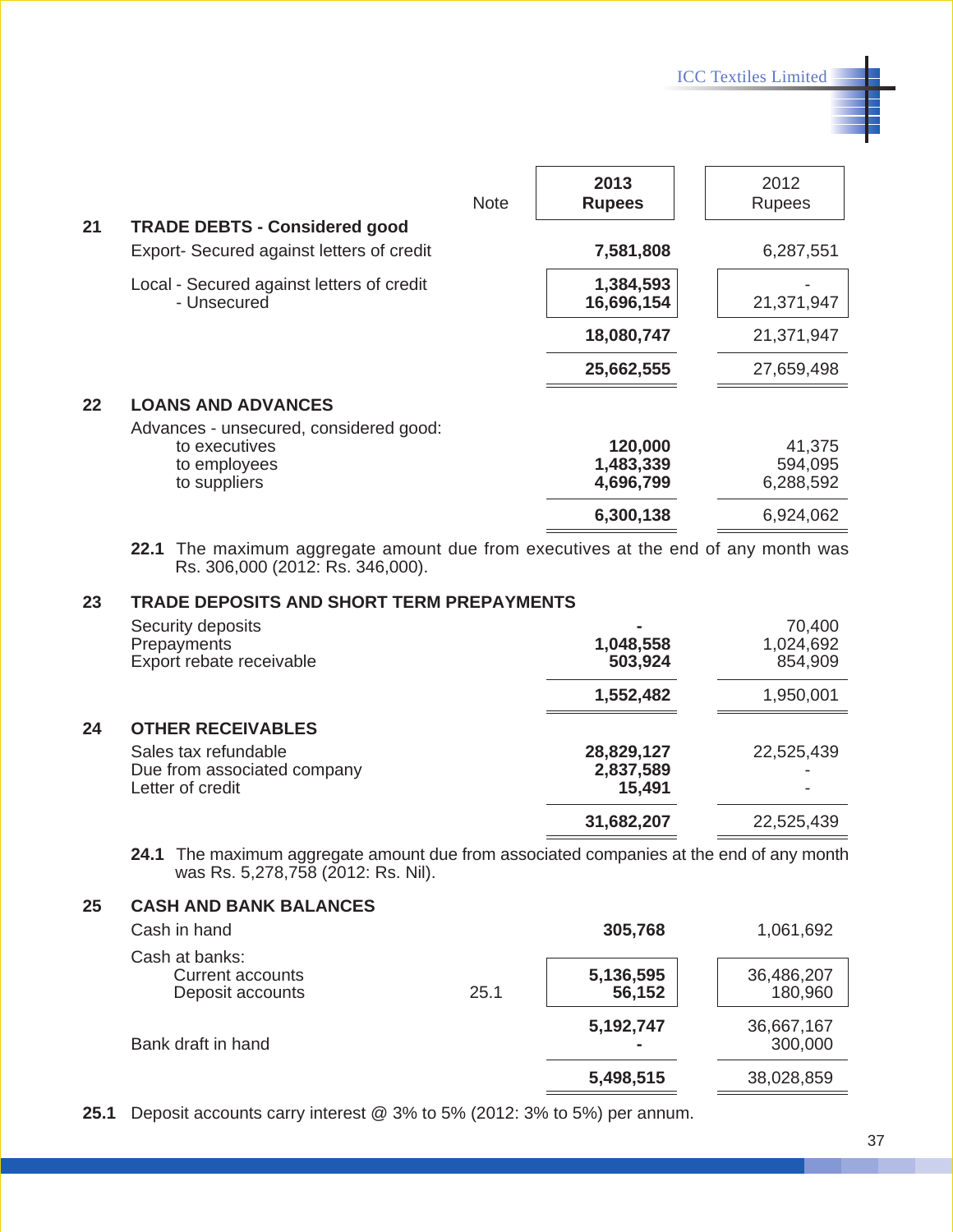

|    |                                                                                                                                                                                                                  | <b>Note</b>          | 2013<br><b>Rupees</b>                                                                                                     | 2012<br><b>Rupees</b>                                                                                                    |
|----|------------------------------------------------------------------------------------------------------------------------------------------------------------------------------------------------------------------|----------------------|---------------------------------------------------------------------------------------------------------------------------|--------------------------------------------------------------------------------------------------------------------------|
| 26 | <b>SALES</b>                                                                                                                                                                                                     |                      |                                                                                                                           |                                                                                                                          |
|    | Cloth - Export - invoiced value<br>- Exchange gain                                                                                                                                                               |                      | 332,737,418<br>1,491,720                                                                                                  | 574,209,961<br>2,248,924                                                                                                 |
|    | - Local                                                                                                                                                                                                          |                      | 334,229,138<br>1,346,226,087                                                                                              | 576,458,885<br>1,163,845,156                                                                                             |
|    |                                                                                                                                                                                                                  |                      | 1,680,455,225                                                                                                             | 1,740,304,041                                                                                                            |
|    | Waste<br>Export rebate<br>Processing income                                                                                                                                                                      |                      | 5,895,782<br>123,279<br>56,587,814                                                                                        | 7,534,949<br>349,448<br>52,984,051                                                                                       |
|    | Commission and claims                                                                                                                                                                                            |                      | 1,743,062,100<br>(14,603,378)                                                                                             | 1,801,172,489<br>(22,948,290)                                                                                            |
|    |                                                                                                                                                                                                                  |                      | 1,728,458,722                                                                                                             | 1,778,224,199                                                                                                            |
|    | <b>26.1</b> Sales are exclusive of sales tax amounting to Rs. 10,583,840 (2012: Rs. 5,271,483).                                                                                                                  |                      |                                                                                                                           |                                                                                                                          |
| 27 | <b>COST OF SALES</b>                                                                                                                                                                                             |                      |                                                                                                                           |                                                                                                                          |
|    | Raw materials consumed<br>Salaries, wages and other benefits<br>Fuel and power<br>Stores consumed<br>Processing charges<br>Insurance<br>Repairs and maintenance<br>Depreciation on owned assets<br><b>Others</b> | 27.1<br>27.2<br>15.1 | 1,301,019,963<br>103,251,255<br>184,210,004<br>87,039,197<br>185,285<br>2,692,280<br>3,068,650<br>46,138,202<br>1,654,200 | 1,286,950,271<br>85,802,840<br>215,450,887<br>92,709,843<br>1,947,091<br>2,677,529<br>3,697,944<br>49,628,050<br>385,450 |
|    |                                                                                                                                                                                                                  |                      | 1,729,259,036                                                                                                             | 1,739,249,905                                                                                                            |
|    | Adjustment of work-in-process                                                                                                                                                                                    |                      |                                                                                                                           |                                                                                                                          |
|    | Opening stock<br>Closing stock                                                                                                                                                                                   |                      | 56,286,567<br>(40, 205, 024)                                                                                              | 64,266,249<br>(56, 286, 567)                                                                                             |
|    |                                                                                                                                                                                                                  |                      | 16,081,543                                                                                                                | 7,979,682                                                                                                                |
|    | Adjustment of finished goods and waste<br>Opening stock                                                                                                                                                          |                      | 49,207,661                                                                                                                | 135,576,452                                                                                                              |

Cloth purchased **-)))))** -**)))))**

Closing stock **(70,883,881)** (49,207,661)

**(21,676,220)** 86,368,791)

**1,723,664,359)** 1,833,598,378)

38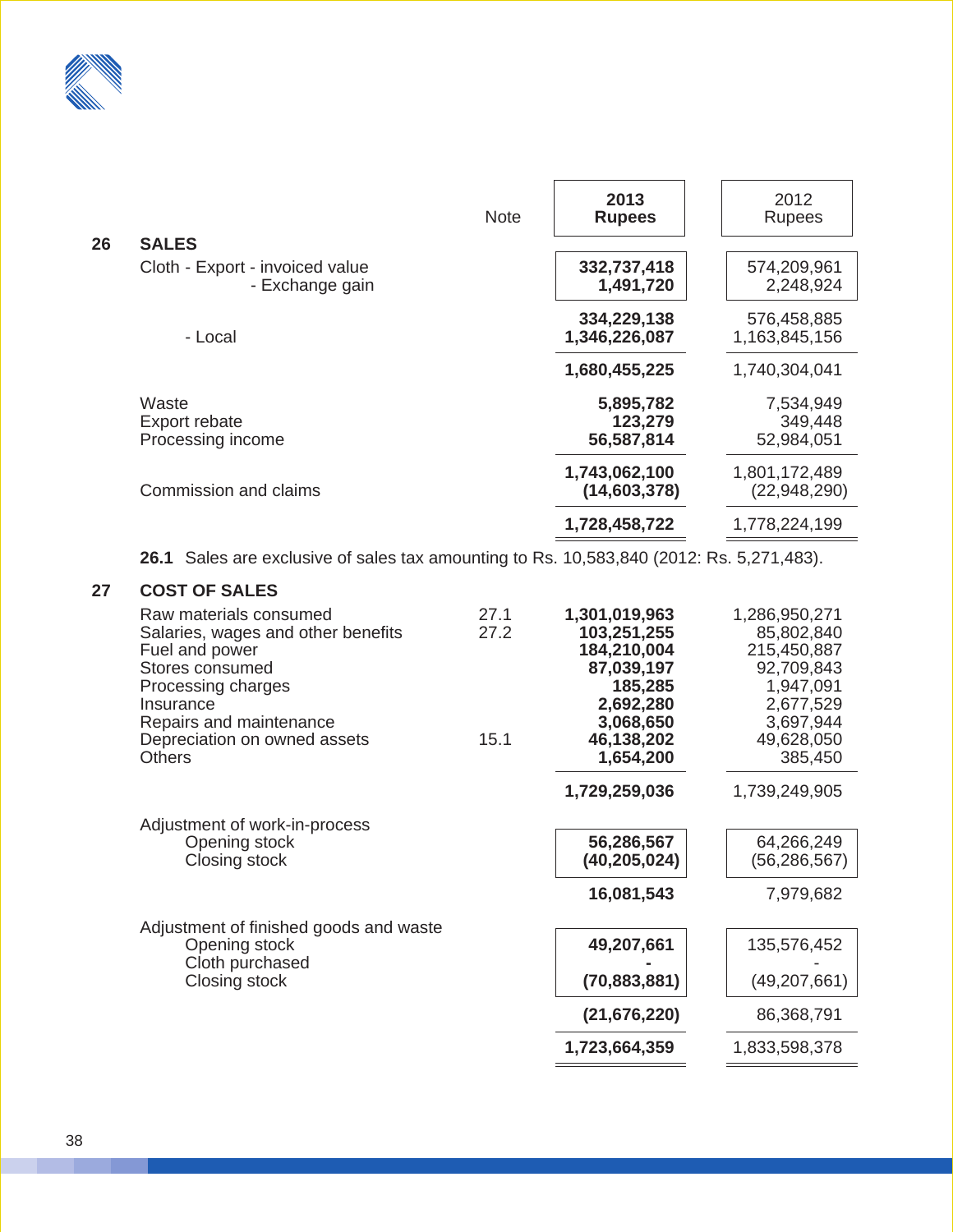|      |                               | <b>Note</b> | 2013<br><b>Rupees</b> | 2012<br><b>Rupees</b> |
|------|-------------------------------|-------------|-----------------------|-----------------------|
| 27.1 | <b>Raw materials consumed</b> |             |                       |                       |
|      | Opening stock                 |             | 39,202,242            | 41,640,150            |
|      | Purchases                     |             | 1,283,544,758         | 1,279,713,618         |
|      | Freight and octroi            |             | 7,346,254             | 7,898,745             |
|      |                               |             | 1,290,891,012         | 1,287,612,363         |
|      | Claims                        |             |                       | (3,100,000)           |
|      | Closing stock                 |             | (29,073,291)          | (39, 202, 242)        |
|      |                               |             | 1,301,019,963         | 1,286,950,271         |

**27.2** Salaries, wages and other benefits include retirement benefits amounting to Rs. 5,891,592 (2012: Rs. 5,494,077).

#### **28 DISTRIBUTION COST**

| Salaries and other benefits      | 28.1 | 4,035,666  | 3,376,838  |
|----------------------------------|------|------------|------------|
| Vehicles running and maintenance |      | 717,677    | 703,390    |
| Communication                    |      | 346,495    | 647,543    |
| Freight, shipment and others     |      | 10,008,052 | 15,010,513 |
| Other expenses                   |      | 575,312    | 886,452    |
|                                  |      | 15,683,202 | 20,624,736 |

**28.1** Salaries and other benefits include retirement benefits amounting to Rs. 553,580 (2012: Rs. 516,229).

#### **29 ADMINISTRATIVE EXPENSES**

| Salaries and other benefits<br>Travelling and conveyance<br>Rent, rates and taxes<br>Printing and stationery<br>Communication<br>Vehicles running and maintenance<br>Entertainment<br>Repairs and maintenance<br>Utility expenses<br>Legal and professional<br>Subscription<br>Insurance<br>Advertisement<br>Depreciation on owned assets<br>Depreciation on leased assets | 29.1<br>15.1<br>16.2 | 18,052,261<br>407,500<br>2,144,829<br>889,074<br>1,224,716<br>3,333,027<br>980,803<br>527,146<br>337,439<br>483,037<br>592,275<br>800,975<br>132,700<br>1,005,856<br>30,953 | 16,447,511<br>1,460,608<br>1,985,421<br>910,015<br>1,363,728<br>3,090,316<br>998,412<br>544,855<br>256,548<br>435,327<br>390,235<br>812,745<br>28,100<br>1,090,926<br>156,888 |
|----------------------------------------------------------------------------------------------------------------------------------------------------------------------------------------------------------------------------------------------------------------------------------------------------------------------------------------------------------------------------|----------------------|-----------------------------------------------------------------------------------------------------------------------------------------------------------------------------|-------------------------------------------------------------------------------------------------------------------------------------------------------------------------------|
|                                                                                                                                                                                                                                                                                                                                                                            |                      | 30,942,591                                                                                                                                                                  | 29,971,635                                                                                                                                                                    |

**29.1** Salaries and other benefits include retirement benefits amounting to Rs. 4,983,748 (2012: Rs. 4,826,055).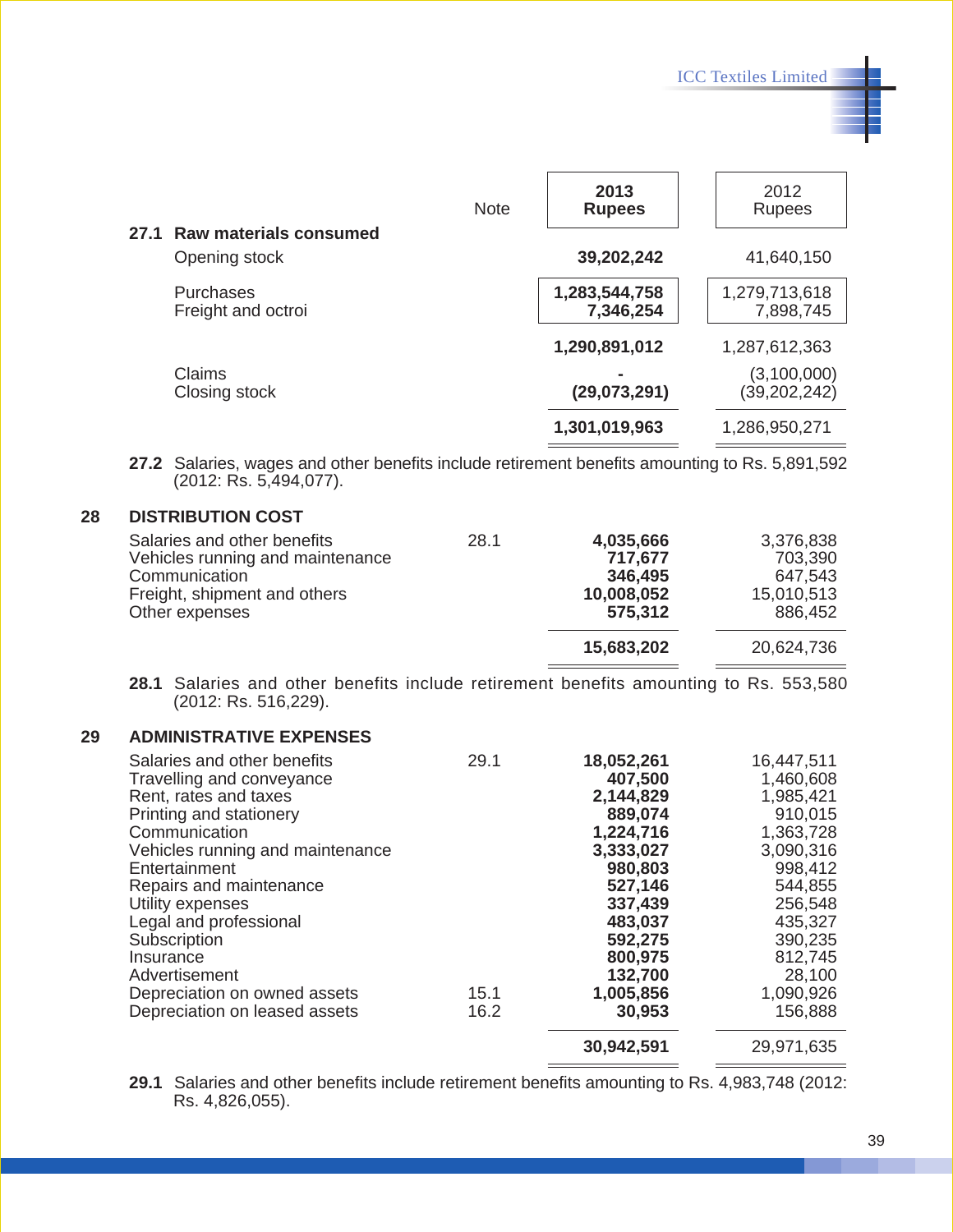

| 30 | <b>OTHER OPERATING EXPENSES</b>                                                                                                                                           | <b>Note</b> | 2013<br><b>Rupees</b>                                       | 2012<br><b>Rupees</b>                                       |
|----|---------------------------------------------------------------------------------------------------------------------------------------------------------------------------|-------------|-------------------------------------------------------------|-------------------------------------------------------------|
|    | Auditors' remuneration<br><b>Others</b>                                                                                                                                   |             | 727,645<br>47,653                                           | 709,080<br>51,228                                           |
|    |                                                                                                                                                                           |             | 775,298                                                     | 760,308                                                     |
|    | 30.1 Auditors' remuneration<br>Audit fee<br>Half yearly review<br>Code of Corporate Governance review<br>Tax representation and consultancy fee<br>Out of pocket expenses |             | 500,000<br>50,000<br>25,000<br>116,480<br>36,165<br>727,645 | 500,000<br>50,000<br>25,000<br>106,480<br>27,600<br>709,080 |
| 31 | <b>OTHER INCOME</b>                                                                                                                                                       |             |                                                             |                                                             |
|    | <b>Income on financial assets</b><br>Interest on deposit accounts                                                                                                         |             | 16,189                                                      | 26,218                                                      |
|    | Income on assets other than financial assets<br>Gain on disposal of fixed assets<br>Amortization of interest free loans:                                                  |             | 780,245                                                     |                                                             |
|    | - from directors<br>- from associated company - ICC (Pvt.) Ltd.                                                                                                           | 6.2<br>7.1  | 7,301,049<br>34, 132, 228                                   | 114,574,630                                                 |
|    |                                                                                                                                                                           |             | 41,433,277                                                  | 114,574,630                                                 |
|    | Loans waived off by ICC (Pvt.) Ltd.:<br>- Long term loans<br>- Short term loans<br><b>Others</b>                                                                          | 7.2<br>12.4 | 48,800,938<br>30,850,000<br>14,600                          | 15,630                                                      |
|    |                                                                                                                                                                           |             | 121,895,249                                                 | 114,616,478                                                 |
| 32 | <b>FINANCE COST</b><br>Mark - up on:<br>- Long term financing<br>- Financing from associated company<br>- Short term borrowings                                           |             | 6,434,439<br>4,363,911<br>55,532,249                        | 8,165,135<br>4,182,730<br>72,453,997                        |
|    | - Liabilities against assets subject to finance lease<br>Unwinding of discount                                                                                            |             | 743<br>5,197,947                                            | 26,779<br>3,159,849                                         |
|    | Excise duty<br><b>Bank charges</b>                                                                                                                                        |             | 3,518,626                                                   | 1,941,474<br>4,014,680                                      |
|    |                                                                                                                                                                           |             | 75,047,915                                                  | 93,944,644                                                  |
| 33 | <b>TAXATION</b>                                                                                                                                                           |             |                                                             |                                                             |
|    | Current<br>Deferred tax                                                                                                                                                   | 33.3        | 10,385,839<br>(9, 128, 748)                                 | 5,987,402<br>(9, 149, 688)                                  |
|    |                                                                                                                                                                           |             | 1,257,091                                                   | (3, 162, 286)                                               |

**33.1** Provision for income tax has been made in the accounts for withholding tax deducted on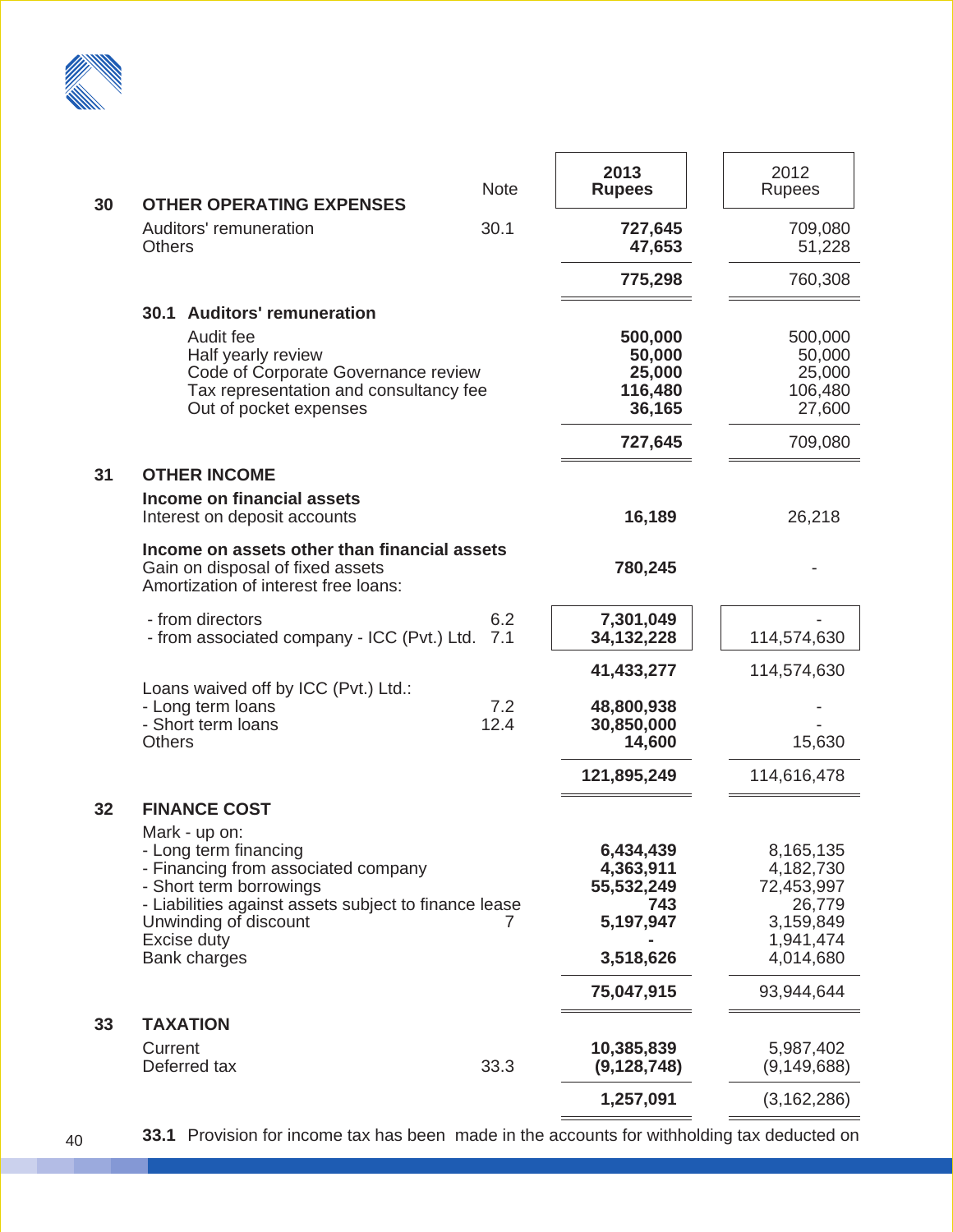export proceeds @ 1% under final tax regime plus 0.5% of local sales under minimum regime and u/s 154 and u/s 113 of the Income Tax Ordinance, 2001.

|                                                             | 2013<br><b>Rupees</b> | 2012<br><b>Rupees</b> |
|-------------------------------------------------------------|-----------------------|-----------------------|
| 33.2 Reconciliation of applicable and<br>effective tax rate |                       |                       |
| Tax rate applicable to Company                              | 35.00%                | 35.00%                |
| Effective tax rate                                          | 29.64%                | 3.67%                 |

As the Company is under final tax and minimum tax regime (refer to note 33.1), the effective tax rate cannot be reconciled with the applicable rate.

**33.3** This represents deferred tax associated with surplus on revaluation of property, plant and equipment transferred to retained earnings on account of incremental depreciation.

#### **34 EARNING / (LOSS) PER SHARE - Basic and Diluted**

Earning / (loss) per share is calculated by dividing profit / (loss) after tax for the period by weighted average number of shares outstanding during the period as follows:

| Profit / (Loss) attributable to ordinary shareholders | 2,983,515  | (82,896,738) |
|-------------------------------------------------------|------------|--------------|
| Weighted average number of ordinary shares            | 30,001,120 | 30,001,120   |
| Earning / (Loss) per share - Basic and diluted        | 0.10       | (2.76)       |

**34.1** No figure for diluted earnings per share has been presented as the Company has not issued any instruments carrying options which would have an impact on earnings per share when exercised.

#### **35 FINANCIAL ASSETS AND LIABILITIES**

|                                                     | <b>Mark-up Bearing</b>                  |                                                |                     | Non Mark-up Bearing                     |                                                |                     |                                      |
|-----------------------------------------------------|-----------------------------------------|------------------------------------------------|---------------------|-----------------------------------------|------------------------------------------------|---------------------|--------------------------------------|
|                                                     | Maturity<br>up to<br>One Year<br>Rupees | <b>Maturity</b><br>after<br>One Year<br>Rupees | Sub Total<br>Rupees | Maturity<br>up to<br>One Year<br>Rupees | Maturity<br>after<br>One Year<br><b>Rupees</b> | Sub Total<br>Rupees | <b>Grand Total</b><br>2013<br>Rupees |
| <b>Financial Assets</b><br>- Loans and receivables  |                                         |                                                |                     |                                         |                                                |                     |                                      |
| Long term loans and advances                        |                                         |                                                |                     | 12,000                                  | 14,000                                         | 26,000              | 26,000                               |
| <b>Deposits</b>                                     |                                         |                                                | ÷,                  |                                         | 1,629,034                                      | 1,629,034           | 1,629,034                            |
| Trade debts                                         |                                         |                                                |                     | 25,662,555                              |                                                | 25,662,555          | 25,662,555                           |
| Cash and bank balances                              | 56,152                                  |                                                | 56,152              | 5,442,363                               |                                                | 5,442,363           | 5,498,515                            |
|                                                     | 56,152                                  |                                                | 56,152              | 31,116,918                              | 1,643,034                                      | 32,759,952          | 32,816,104                           |
| <b>Financial Liabilities</b><br>- At amortized cost |                                         |                                                |                     |                                         |                                                |                     |                                      |
| Long term financing from associated company         |                                         |                                                |                     |                                         | 189,150,000                                    | 189,150,000         | 189,150,000                          |
| Long term Financing from directors                  |                                         |                                                |                     |                                         | 40,600,000                                     | 40,600,000          | 40,600,000                           |
| Long term financing from commercial banks           | 47,688,310                              |                                                | 47,688,310          |                                         |                                                |                     | 47,688,310                           |
| Trade and other payables                            |                                         |                                                |                     | 122,926,150                             |                                                | 122,926,150         | 122,926,150                          |
| Accrued mark-up                                     |                                         |                                                |                     | 13,241,081                              |                                                | 13,241,081          | 13,241,081                           |
| Short term borrowings                               | 518,822,796                             |                                                | 518,822,796         |                                         |                                                |                     | 518,822,796                          |
|                                                     | 566,511,106                             |                                                | 566,511,106         | 136, 167, 231                           | 229,750,000                                    | 365,917,231         | 932,428,337                          |
| On balance sheet gap 2013                           | (566, 454, 954)                         |                                                | (566, 454, 954)     | (105, 050, 313)                         | (228, 106, 966)                                |                     | $(333, 157, 279)$ $(899, 612, 233)$  |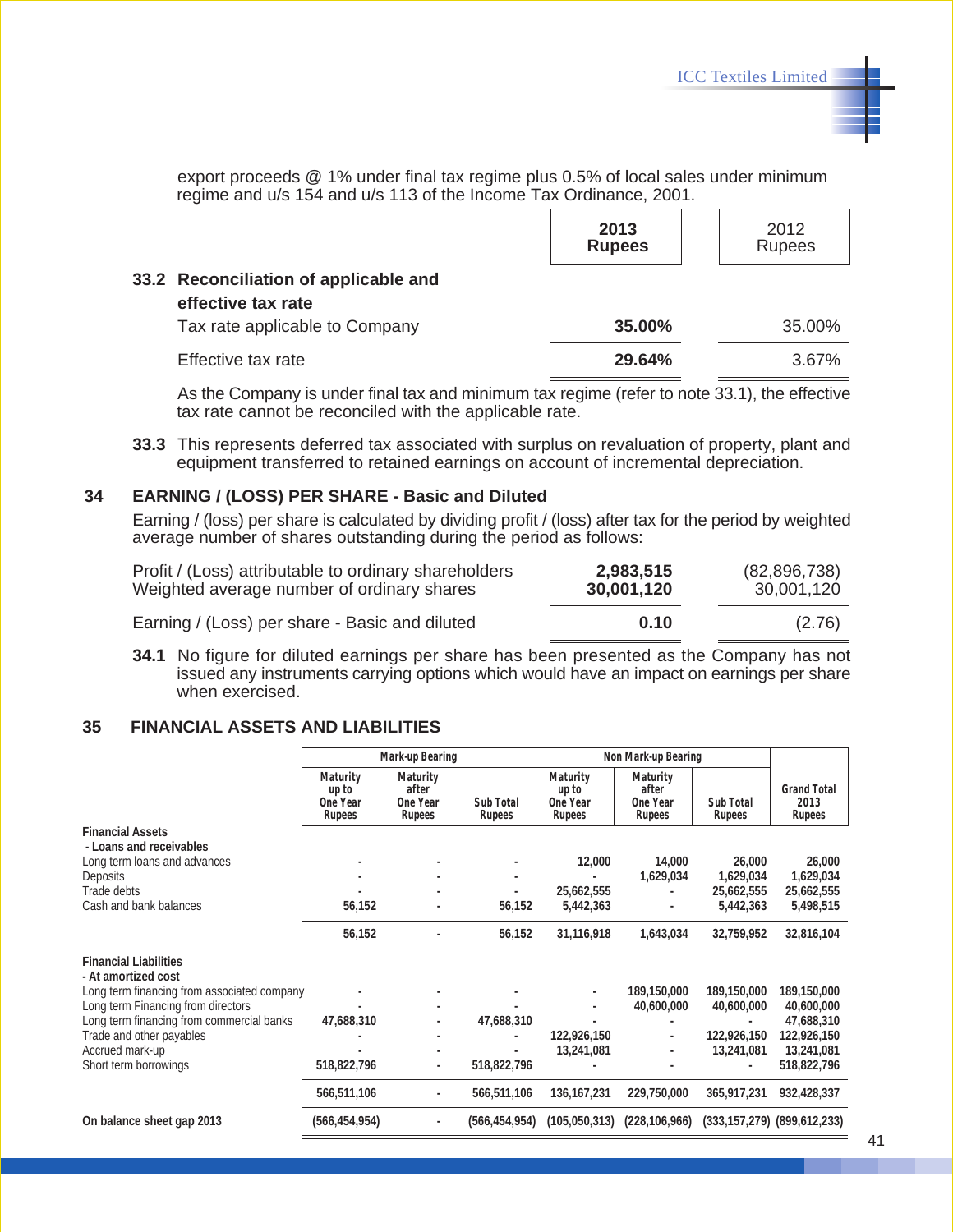|                                                                                    | <b>Mark-up Bearing</b>                         |                                                       | Non Mark-up Bearing |                                         |                                         |                         |                                      |
|------------------------------------------------------------------------------------|------------------------------------------------|-------------------------------------------------------|---------------------|-----------------------------------------|-----------------------------------------|-------------------------|--------------------------------------|
|                                                                                    | <b>Maturity</b><br>up to<br>One Year<br>Rupees | <b>Maturity</b><br>after<br>One Year<br><b>Rupees</b> | Sub Total<br>Rupees | Maturity<br>up to<br>One Year<br>Rupees | Maturity<br>after<br>One Year<br>Rupees | Sub Total<br>Rupees     | <b>Grand Total</b><br>2012<br>Rupees |
| <b>Financial Assets</b><br>- Loans and receivables<br>Long term loans and advances |                                                |                                                       |                     | 108,055                                 | 88,333                                  | 196,388                 | 196,388                              |
| <b>Deposits</b><br>Trade debts                                                     |                                                | ÷                                                     | ٠                   | 70,400<br>27,659,498                    | 1,629,034                               | 1,699,434<br>27,659,498 | 1,699,434<br>27,659,498              |
| Cash and bank balances                                                             | 180,960                                        | ÷                                                     | 180,960             | 37,847,899                              |                                         | 37,847,899              | 38,028,859                           |
|                                                                                    | 180,960                                        |                                                       | 180,960             | 65,685,852                              | 1,717,367                               | 67,403,219              | 67,584,179                           |
| <b>Financial Liabilities</b><br>- At amortized cost                                |                                                |                                                       |                     |                                         |                                         |                         |                                      |
| Long term financing from associated company                                        |                                                |                                                       |                     |                                         | 144,150,000                             | 144,150,000             | 144,150,000                          |
| Long term financing from commercial banks                                          | 31,792,206                                     | 31,792,208                                            | 63,584,414          |                                         |                                         |                         | 63,584,414                           |
| Trade and other payables                                                           |                                                |                                                       |                     | 146,454,462                             |                                         | 146,454,462             | 146,454,462                          |
| Accrued mark-up                                                                    |                                                |                                                       |                     | 18.173.212                              |                                         | 18,173,212              | 18,173,212                           |
| Short term borrowings                                                              | 555,275,726                                    | ۰                                                     | 555,275,726         |                                         |                                         |                         | 555,275,726                          |
|                                                                                    | 587,067,932                                    | 31,792,208                                            | 618,860,140         | 164,627,674                             | 144,150,000                             | 308,777,674             | 927,637,814                          |
| On balance sheet gap 2012                                                          | (586, 886, 972)                                | (31,792,208)                                          | (618, 679, 180)     | (98, 941, 822)                          | (142, 432, 633)                         | (241, 374, 455)         | (860, 053, 635)                      |

#### **EFFECTIVE INTEREST RATES**

#### **Financial liabilities**

| Long term financing from associated company | Interest free (2012: Interest free)       |
|---------------------------------------------|-------------------------------------------|
| Long term financing from directors          | Interest free (2012: Nil)                 |
| Long term financing from commercial banks   | 7.00% to 13.05% (2012: 7.00% to 14.69%)   |
|                                             | per annum                                 |
| Short term borrowings                       | 10.38% to 16.00% (2012: 12.92% to 17.53%) |
|                                             | per annum                                 |

#### **Financial assets**

Cash with banks on saving accounts 3% to 5% (2012: 3% to 5%) per annum

The Company has exposures to the following risks from its use of financial instruments:

Credit risk Liquidity risk Market risk

The Board of Directors have overall responsibility for the establishment and oversight of the Company's risk management framework. The Board is also responsible for developing and monitoring the Company's risk management policies.

#### **Credit risk and concentration of credit risk**

Credit risk represents the financial loss that would be recognized at the reporting date if the counter parties fail completely to perform as contracted.

Credit risk arises principally from loans and advances, trade debts, deposits, other receivables and bank balances. Out of total financial assets of Rs. 32.816 million (2012: Rs. 67.584 million), the financial assets that are subject to credit risk amounted to Rs. 32.529 million (2012: Rs. 66.026 million).

For trade receivables, internal risk assessment process determines the credit quality of the customer, taking into account its financial position, past experience and other factors. Individual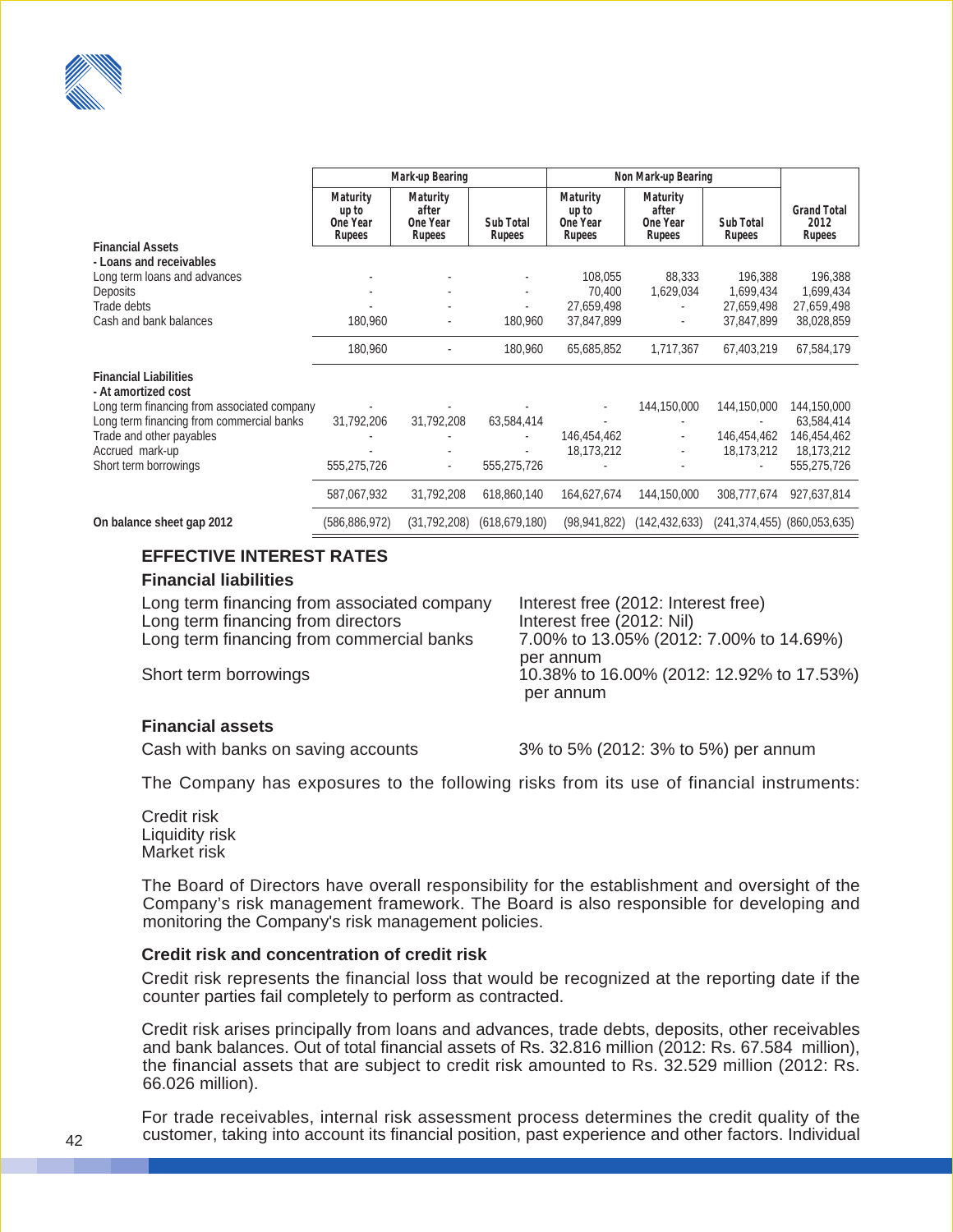risk limits are set based on internal and external ratings in accordance with the limits set by the management. The utilization of credit limit is regularly monitored. Accordingly, the credit risk is minimal and the Company also believes that it is not exposed to major concentration of credit risk.

Concentration of the credit risk arises when the number of counter parties engaged in similar business activities or have similar economic features that would cause their abilities to meet contractual obligation to be similarly effected by the changes in economic, political or other conditions. The Company believes that it is not exposed to major concentration risk.

The carrying amounts of the financial assets represent the maximum credit exposure before any credit enhancements. The maximum exposure to credit risk at the reporting date is:

|                                                        | 2013<br><b>Rupees</b>                | 2012<br><b>Rupees</b>                 |
|--------------------------------------------------------|--------------------------------------|---------------------------------------|
| Trade debts<br><b>Deposits</b><br><b>Bank balances</b> | 25,662,555<br>1,629,034<br>5,192,747 | 27,659,498<br>1,699,434<br>36,667,167 |
|                                                        | 32,484,336                           | 66,026,099                            |

The break-up of amount due from customers other than related parties as stated in note 21 is presented below.

| Due from foreign customers<br>Due from local customers | 7,581,808<br>18,080,747 | 6,287,551<br>21,371,947 |
|--------------------------------------------------------|-------------------------|-------------------------|
|                                                        | 25,662,555              | 27,659,498              |
|                                                        |                         |                         |

Based upon past experience, no provision for doubtful debts has been made during the year for local and foreign customers.

#### **The ageing of trade debts at the reporting date was:**

| Past due 1-30 days     | 15,763,430 | 15,133,171 |
|------------------------|------------|------------|
| Past due 31-150 days   | 3,628,095  | 8,912,291  |
| Past due over 150 days | 6,331,891  | 3,614,036  |
|                        | 25,723,416 | 27,659,498 |

The Company's most significant amount receivable is from a customer which amounts to Rs. 3,117,414 (2012: Rs. 7,500,000) that has a good track record with the Company.

The Company has placed funds with financial institutions with high credit rating. The Company assesses the credit quality of counterparties as satisfactory. Loans to employees are secured against retirement benefits.

#### **Liquidity risk**

Liquidity risk is the risk that the Company will not be able to meet its financial obligations as they fall due. The Company's approach to managing liquidity is to ensure, as far as possible, that it will always have sufficient liquidity to meet its obligations when due, under both normal and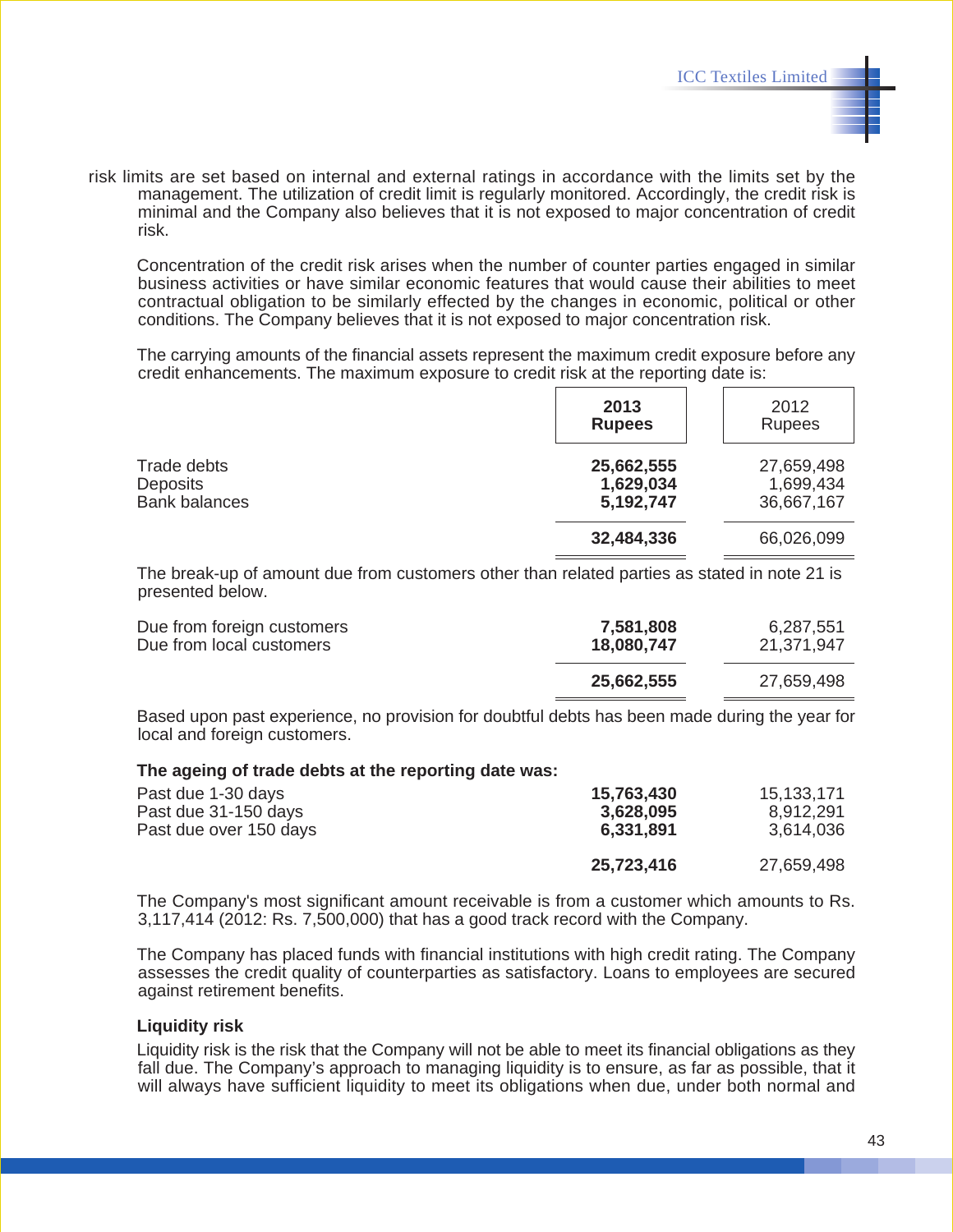

stressed conditions, without incurring unacceptable losses or risking damage to the Company's reputation. The Company uses different methods which assists it in monitoring cash flow requirements. Typically the Company ensures that it has sufficient cash on demand to meet expected operational expenses for a reasonable period, including the servicing of financial obligation.

#### **Market risk**

Market risk is the risk that changes in market price, such as foreign exchange rates, interest rates and equity prices will affect the Company's value of its financial instruments. The Company is exposed to currency risk and interest rate risk.

#### **Currency risk**

The Company is exposed to currency risk on trade debts denominated in US Dollars. The Company's exposure to foreign currency risk for US Dollars is as follows:

|                        | 2013   | 2013          | 2012   | 2012          |
|------------------------|--------|---------------|--------|---------------|
|                        | USD    | <b>Rupees</b> | USD    | <b>Rupees</b> |
| <b>Foreign debtors</b> | 77,651 | 7,581,808     | 66,889 | 6,287,551     |

The following significant exchange rate has been applied:

|                  | Average rate |       | Reporting date rate |       |
|------------------|--------------|-------|---------------------|-------|
|                  | 2013         | 2012  | 2013                |       |
| <b>US Dollar</b> | 96.86        | 88.65 | 98.60               | 93.80 |

A 10% strengthening of the functional currency against USD at 30 June would have increased loss for the year by Rs. 758,181 (2012: Rs. 628,755). A 10% weakening of the functional currency against USD at 30 June would have had the equal but opposite effect of these amounts. The analysis assumes that all other variables remain constant.

The interest rate risk is the risk that the fair value or the future cash flows of a financial instrument will fluctuate because of changes in market interest rates. Majority of the interest rate exposure arises from short and long term borrowings from banks. At the reporting date the interest rate profile of the Company's significant interest bearing financial instruments was as follows:

|                                                |               | Effective rate in percentage | <b>Carrying amount in Rupees</b> |             |  |  |
|------------------------------------------------|---------------|------------------------------|----------------------------------|-------------|--|--|
|                                                | 2013          | 2012                         | 2013                             | 2012        |  |  |
| <b>Financial liabilities</b>                   |               |                              |                                  |             |  |  |
| Variable rate instruments:                     |               |                              |                                  |             |  |  |
| Long term financing from<br>associated company | Interest free | Interest free                | ۰                                | 32,735,219  |  |  |
| Long term financing from<br>commercial banks   | $7.0 - 13.05$ | $7.0 - 14.69$                | 47,688,310                       | 63,584,414  |  |  |
| Short term borrowings                          | 10.38 - 16.00 | 12.92 - 17.53                | 518,822,796                      | 555,275,726 |  |  |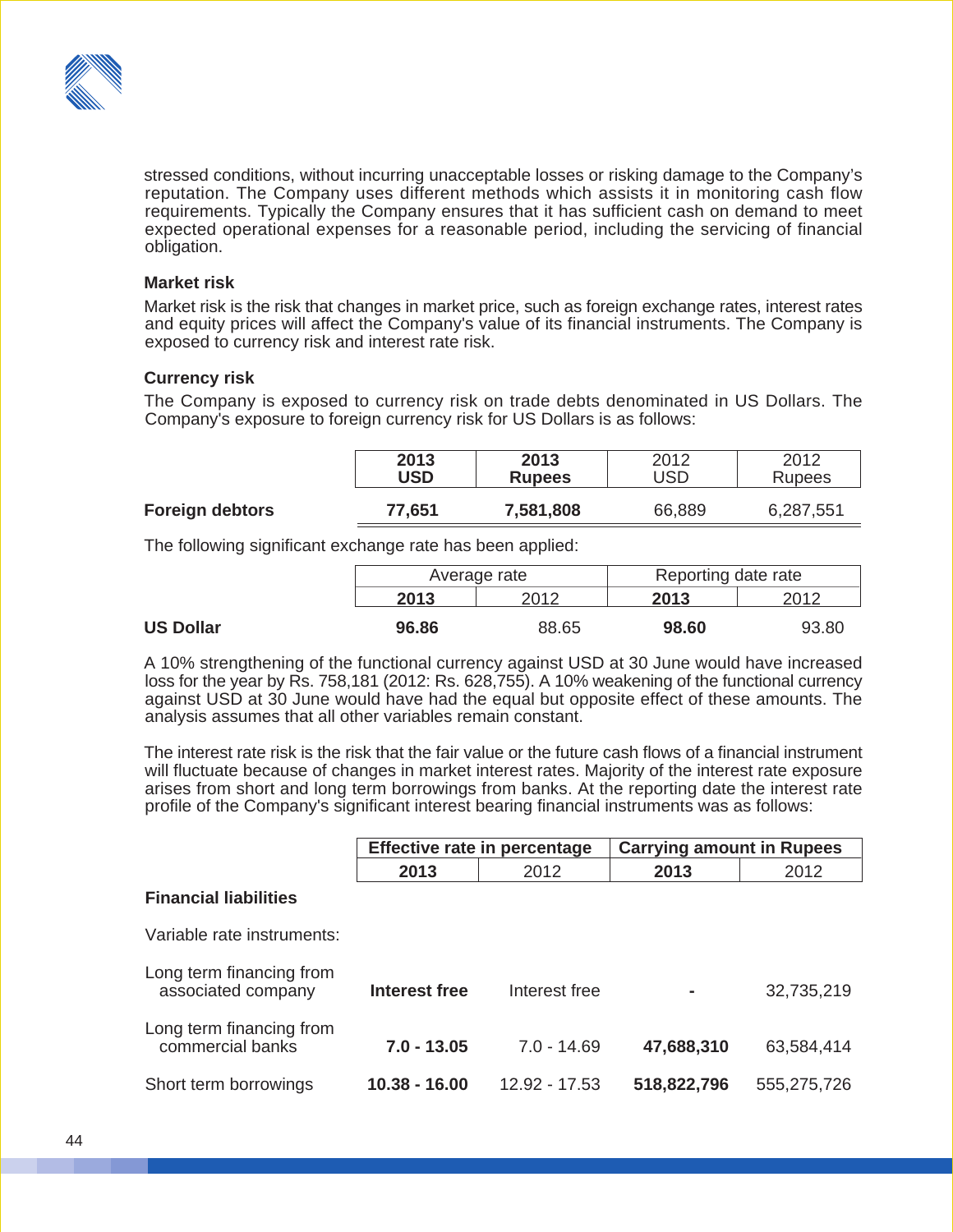#### **Cash flow sensitivity analysis for variable rate instruments**

A change of 100 basis points in interest rates at the reporting date would have decreased / (increased) loss for the year by the amounts shown below. This analysis assumes that all other variables, in particular foreign currency rates, remain constant. The analysis is performed on the same basis for 2012.

|                                                                                 | Profit or loss 100 basis points  |                                  |  |
|---------------------------------------------------------------------------------|----------------------------------|----------------------------------|--|
|                                                                                 | <b>Increase</b><br><b>Rupees</b> | <b>Decrease</b><br><b>Rupees</b> |  |
| As at 30 June 2013<br>Cash flow sensitivity-Variable rate financial liabilities | 5,665,111                        | (5,665,111)                      |  |
| As at 30 June 2012<br>Cash flow sensitivity-Variable rate financial liabilities | 6,188,601                        | (6, 188, 601)                    |  |

The sensitivity analysis prepared is not necessarily indicative of the effects on loss for the year and assets / liabilities of the Company.

#### **Fair value of financial instruments**

The carrying values of the financial assets and financial liabilities approximate their fair values. Fair value is the amount for which an asset could be exchanged, or a liability settled, between knowledgeable, willing parties in an arm's length transaction.

#### **Capital risk management**

The Company's objectives when managing capital are to safeguard the entity's ability to continue as a going concern, so that it can continue to provide adequate returns for shareholders and benefits for other stakeholders, and to maintain a strong capital base to support the sustained development of its businesses.

The Company manages its capital structure which comprises capital and reserves by monitoring return on net assets and makes adjustments to it in the light of changes in economic conditions. In order to maintain or adjust the capital structure, the Company may adjust the amount of dividend paid to shareholders, appropriation of amounts to capital reserves or/and issue new shares.

Consistent with others in the industry, the Company manages its capital risk by monitoring its debt levels and liquid assets and keeping in view future investment requirements and expectations of the shareholders. Debt is calculated as total borrowings ("long term financing" and "short term borrowings" as shown in the balance sheet). Total capital comprises shareholders' equity as shown in the balance sheet under "share capital and reserves" and net debt.

The salient information relating to capital risk management of the Company at year end were as follows:

|                                 | 2013<br><b>Rupees</b> | 2012<br><b>Rupees</b> |
|---------------------------------|-----------------------|-----------------------|
| Total borrowings                | 599,810,057           | 651,595,359           |
| Less: Cash and cash equivalents | 5,498,515             | 38,028,859            |
| Net debt                        | 594,311,542           | 613,566,500           |
| Total equity                    | (235, 927, 513)       | (255, 864, 416)       |
| <b>Total capital</b>            | 358,384,029           | 357,702,084           |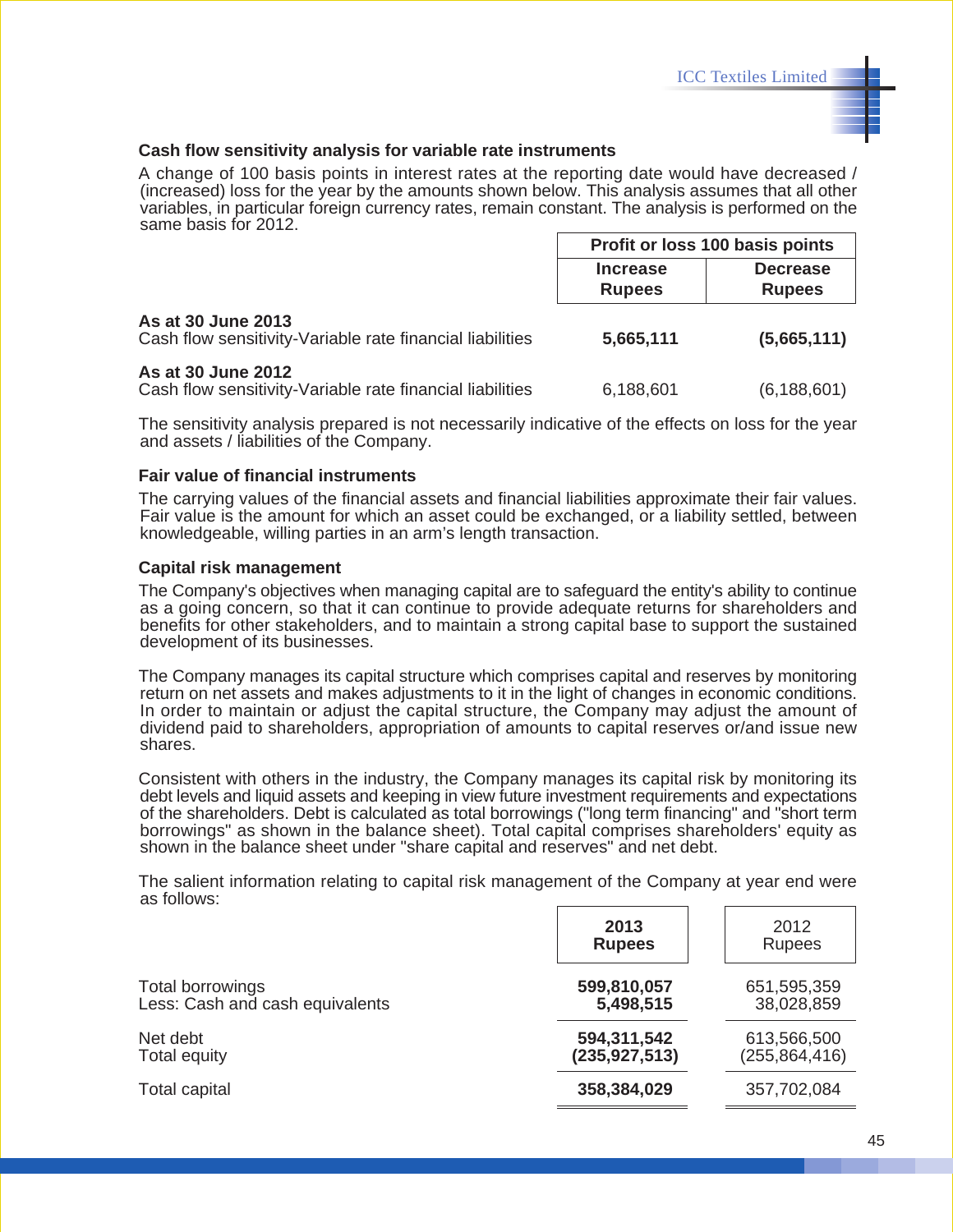

#### **36 RELATED PARTY TRANSACTIONS**

The related parties comprise of associated companies, directors and their close family members, executives and major shareholders of the Company. Remuneration and benefits to executives of the Company are in accordance with the terms of their employment. Outstanding balances at balance sheet dates are disclosed in relevant notes. Transactions with related parties during the year other than those disclosed elsewhere in the financial statements are as follows:

|                                                                                | <b>Note</b>    | 2013<br><b>Rupees</b> | 2012<br>Rupees |
|--------------------------------------------------------------------------------|----------------|-----------------------|----------------|
| Long term borrowing obtained from                                              |                |                       |                |
| ICC (Private) Limited - interest free                                          |                | 45,000,000            | 35,000,000     |
| Long term borrowing obtained from                                              |                |                       |                |
| directors - interest free                                                      |                | 40,600,000            |                |
| Short term borrowing obtained from<br>ICC (Private) Limited - interest bearing |                |                       | 33,300,000     |
| Short term borrowing repaid to                                                 |                |                       |                |
| ICC (Private) Limited - interest bearing                                       |                | 3,500,000             |                |
| Short term borrowing repaid to sponsor                                         |                |                       |                |
| member - interest bearing                                                      |                | 8,150,000             | 5,707,804      |
| Short term borrowing repaid to                                                 |                |                       |                |
| a director - interest bearing                                                  |                |                       | 16,000,000     |
| Interest on loan debited by<br>ICC (Private) Limited                           | 36.1           | 4,363,911             | 4,182,730      |
| Interest on loan obtained from                                                 |                |                       |                |
| sponsor member / director                                                      | 36.1           | 2,494,338             | 6,347,199      |
| Reimbursable expenses incurred on                                              |                |                       |                |
| behalf of ICC (Private) Limited                                                |                | 10,019,800            | 9,535,208      |
| Shareable expenses debited to                                                  |                |                       |                |
| ICC (Private) Limited                                                          |                | 307,027               | 1,895,594      |
| Reimbursable expenses incurred by                                              |                |                       |                |
| ICC (Private) Limited<br>Unwinding of discount on interest free                |                | 15,240                | 11,633         |
| Ioan from ICC (Private) Limited                                                | $\overline{7}$ | 8,357,796             | 3,159,849      |
| Long term borrowing waived off by                                              |                |                       |                |
| ICC (Private) Limited                                                          | 31             | 48,800,938            |                |
| Short term borrowing waived off by                                             |                |                       |                |
| ICC (Private) Limited                                                          | 31             | 30,850,000            |                |

**36.1** Interest on long term financing and short term borrowing is charged at the same rates which are charged by the banks to the associated company/sponsor member / director.

**36.2** ICC (Private) Limited is associated due to common directorship.

**36.3** Transactions with related parties are carried out at arm's length price determined in accordance with comparable uncontrolled price method.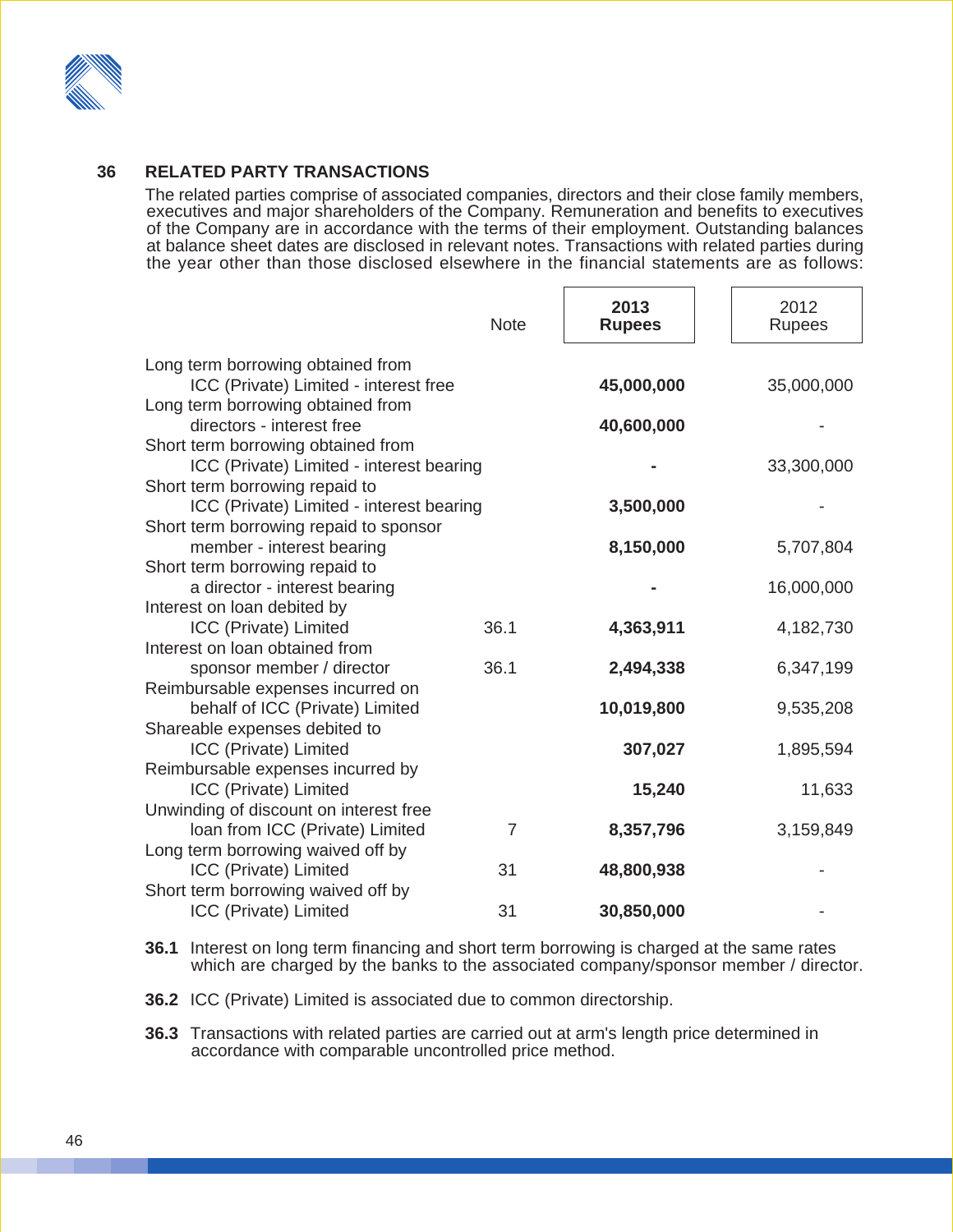|                         |                           | 2013             |                   |                    | 2012             |                   |
|-------------------------|---------------------------|------------------|-------------------|--------------------|------------------|-------------------|
| Description             | Chief<br><b>Executive</b> | <b>Directors</b> | <b>Executives</b> | Chief<br>Executive | <b>Directors</b> | <b>Executives</b> |
| Managerial remuneration | -                         |                  | 6,947,526         |                    |                  | 4,916,196         |
| House rent allowance    |                           |                  | 2,279,851         |                    |                  | 1,734,096         |
| Other allowances        |                           |                  | 1,200,822         |                    |                  | 723,996           |
| Medical expenses        |                           |                  | 349,031           |                    |                  | 195,981           |
| <b>Rupees</b>           |                           |                  | 10,777,230        |                    | $\blacksquare$   | 7,570,269         |
| No. of persons          |                           |                  | 8                 |                    |                  |                   |

#### **37 REMUNERATION OF CHIEF EXECUTIVE, DIRECTORS AND EXECUTIVES**

**37.1** The directors of the Company have opted not to take any remuneration from the Company voluntarily.

**37.2** Some executives are provided with free use of Company cars as per rules.

**37.3** No meeting fee was paid to the directors for attending the meetings of the board.

|    |                                               | 2013 | 2012 |
|----|-----------------------------------------------|------|------|
| 38 | <b>NUMBER OF EMPLOYEES</b>                    |      |      |
|    | Number of employees at the end of the period  | 593  | 613  |
|    | Average number of employees during the period | 603  | 604  |

#### **39 CAPACITY INSTALLED AND ACTUAL PRODUCTION**

|                                                                                                                                                                                                     | 2013                               |                     | 2012                              |
|-----------------------------------------------------------------------------------------------------------------------------------------------------------------------------------------------------|------------------------------------|---------------------|-----------------------------------|
|                                                                                                                                                                                                     | <b>Existing</b><br>Looms           | <b>New</b><br>Looms |                                   |
| No. of looms installed<br>No. of looms worked<br>Shifts per day<br>No. of days actually worked<br>(Square Meters in millions)<br>Rated capacity<br>(Square Meters in millions)<br>Actual production | 172<br>172<br>364<br>39.6<br>29.36 | 30<br>1.5<br>0.01   | 172<br>172<br>364<br>39.6<br>33.3 |

It is difficult to determine precisely the production / rated capacity in textile weaving mills since it fluctuates widely depending on various factors such as speed, width and construction of cloth woven etc.

Reduced production was mainly attributed to scheduled and unscheduled power load shedding.

The company has installed six additional air-jet looms during the period which increased the rated capacity of the plant. These looms commenced production in June 2013.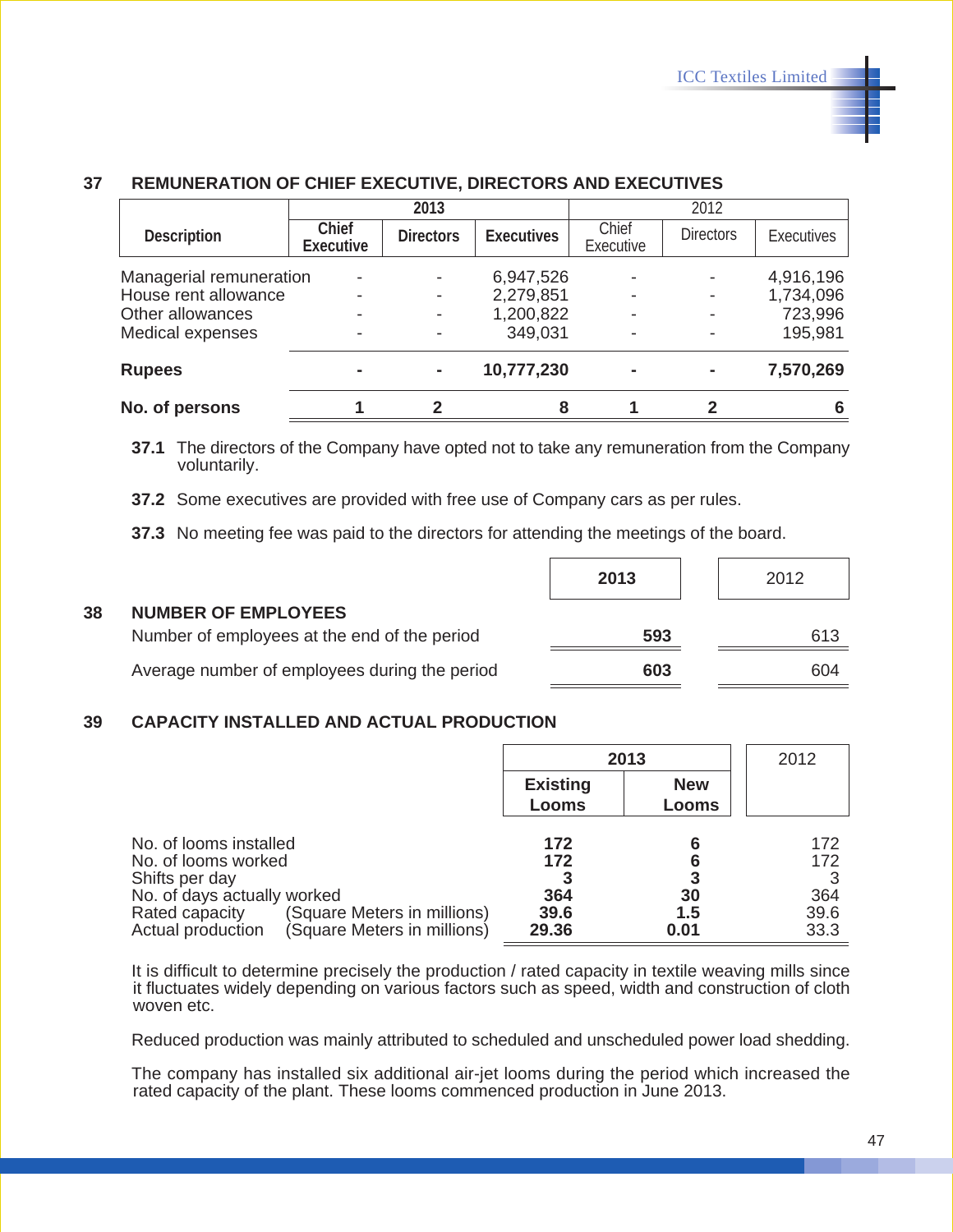

#### **40 ACCOUNTING ESTIMATES AND JUDGEMENTS**

#### **Income taxes**

In making the estimates for income taxes currently payable by the Company, the management looks at the current income tax law and the decisions of appellate authorities on certain issues in the past.

#### **Trade debts and other receivables**

Impairment loss against doubtful trade and other debts is made on a judgment basis, which provisions may differ in the future years based on the actual experience. The difference in provision if any, is recognized in the future period.

#### **Property, plant and equipment**

The Company's management determines the estimated useful lives and related depreciation charge for its plant and equipment. The estimates for revalued amounts of different classes of property, plant and equipment are based on valuation performed by external professional valuers and recommendations of technical teams of the Company. The said recommendation also includes estimates with respect to residual values and depreciable lives. Further, the Company reviews the values of the assets for possible impairment on an annual basis. Any change in the estimate in the future years might affect the carrying amounts of the respective item of property, plant and equipment with a corresponding effect on the depreciation charge and impairment.

#### **Stock in trade and stores, spare parts and loose tools**

The Company's management reviews the net realizable value (NRV) and impairment of stock in trade and stores, spare parts and loose tools to assess any diminution in the respective carrying values and wherever required provision for NRV / impairment is made. The difference in provision, if any, is recognised in the future period.

#### **Staff retirement benefits**

Certain actuarial assumptions have been adopted as disclosed in note 3.1 to the financial statements for the valuation of present value of defined benefit obligation. Any changes in these assumptions in future years might affect unrecognized gains and losses in those years.

#### **Provision for contingencies**

The Company's management uses assumptions and estimates in disclosure and assessment of provision for contingencies.

#### **41 DATE OF AUTHORIZATION FOR ISSUE**

These financial statements have been approved by the Board of Directors of the Company and authorized for issue on October 08, 2013.

#### **42 FIGURES**

Figures have been rounded off to the nearest rupee.

LAHORE: October 08, 2013

Sd/- **Director**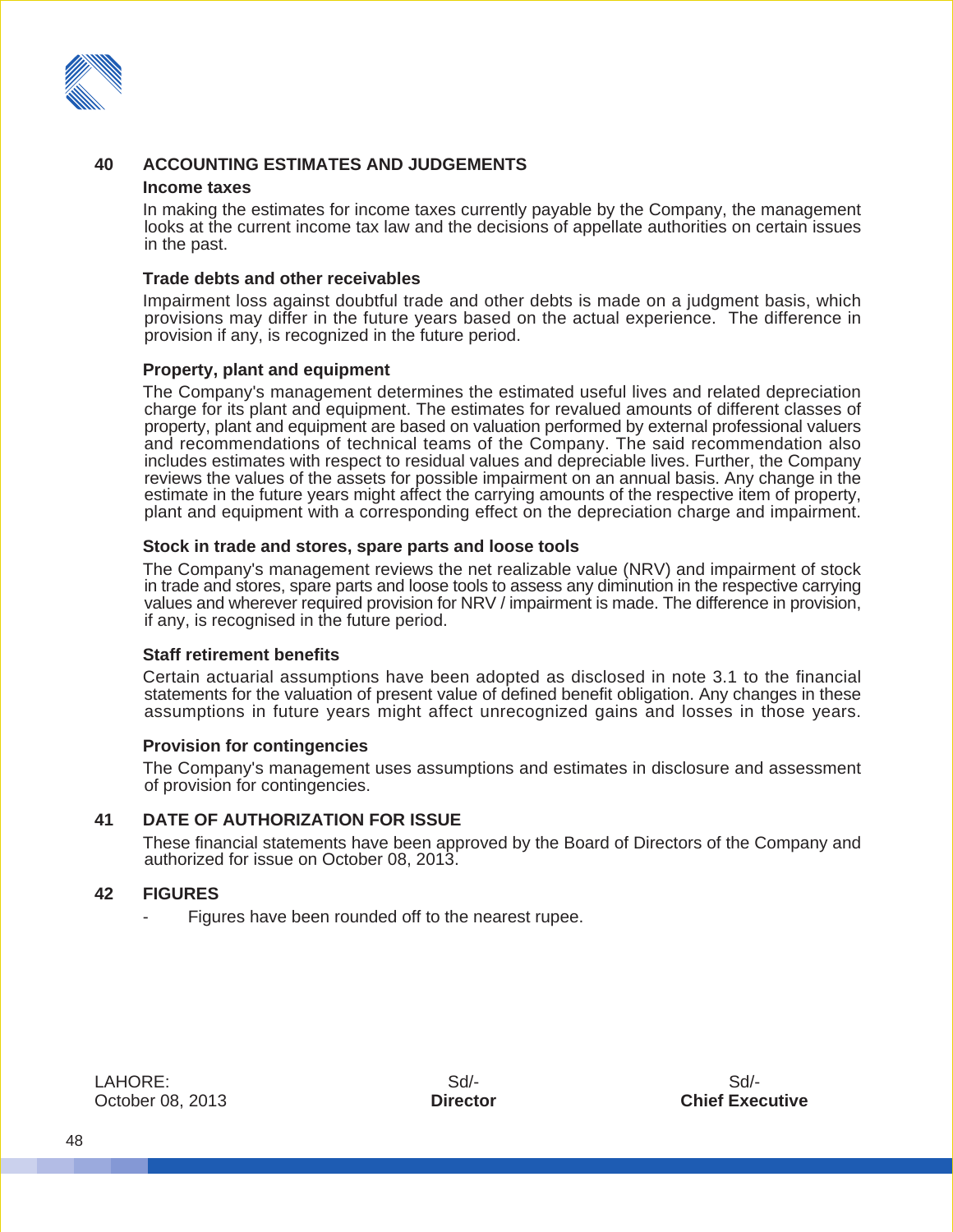## FORM - 34

### PATTERN OF HOLDING OF THE SHARES HELD BY THE SHARE HOLDERS AS ON JUNE 30, 2013

| No. of                   |              | Shareholding | <b>Total</b>       |  |
|--------------------------|--------------|--------------|--------------------|--|
| <b>Shareholders</b>      | From         | To           | <b>Shares Held</b> |  |
|                          |              |              |                    |  |
| 158                      | $\mathbf{1}$ | 100          | 12,735             |  |
| 1010                     | 101          | 500          | 470,618            |  |
| 100                      | 501          | 1,000        | 98,047             |  |
| 175                      | 1,001        | 5,000        | 531,413            |  |
| 42                       | 5,001        | 10,000       | 340,743            |  |
| 19                       | 10,001       | 15,000       | 237,101            |  |
| $\boldsymbol{9}$         | 15,001       | 20,000       | 159,573            |  |
| 13                       | 20,001       | 25,000       | 300,170            |  |
| $\overline{\mathcal{A}}$ | 25,001       | 30,000       | 109,000            |  |
| $\sqrt{2}$               | 35,001       | 40,000       | 77,000             |  |
| 1                        | 40,001       | 45,000       | 42,000             |  |
| $\mathbf 2$              | 45,001       | 50,000       | 99,500             |  |
| $\mathbf{1}$             | 50,001       | 55,000       | 50,500             |  |
| $\mathbf{1}$             | 90,001       | 95,000       | 92,000             |  |
| $\mathbf{1}$             | 95,001       | 100,000      | 99,500             |  |
| $\mathbf 2$              | 115,001      | 120,000      | 239,500            |  |
| $\mathbf{1}$             | 120,001      | 125,000      | 121,000            |  |
| $\mathbf 5$              | 125,001      | 130,000      | 633,612            |  |
| $\mathbf{1}$             | 135,001      | 140,000      | 139,900            |  |
| $\mathbf{1}$             | 155,001      | 160,000      | 158,900            |  |
| 1                        | 165,001      | 170,000      | 169,450            |  |
| $\overline{2}$           | 175,001      | 180,000      | 354,720            |  |
| 1                        | 230,001      | 235,000      | 235,000            |  |
| $\sqrt{2}$               | 235,001      | 240,000      | 473,000            |  |
| $\mathbf{1}$             | 335,001      | 340,000      | 336,000            |  |
| $\mathbf 1$              | 440,001      | 445,000      | 440,570            |  |
| $\mathbf 1$              | 2,190,001    | 2,195,000    | 2,194,788          |  |
| 1                        | 4,455,001    | 4,460,000    | 4,457,918          |  |
| $\mathbf 1$              | 7,545,001    | 7,550,000    | 7,545,483          |  |
| $\mathbf{1}$             | 9,780,001    | 9,785,000    | 9,781,379          |  |
| 1,560                    |              |              | 30,001,120         |  |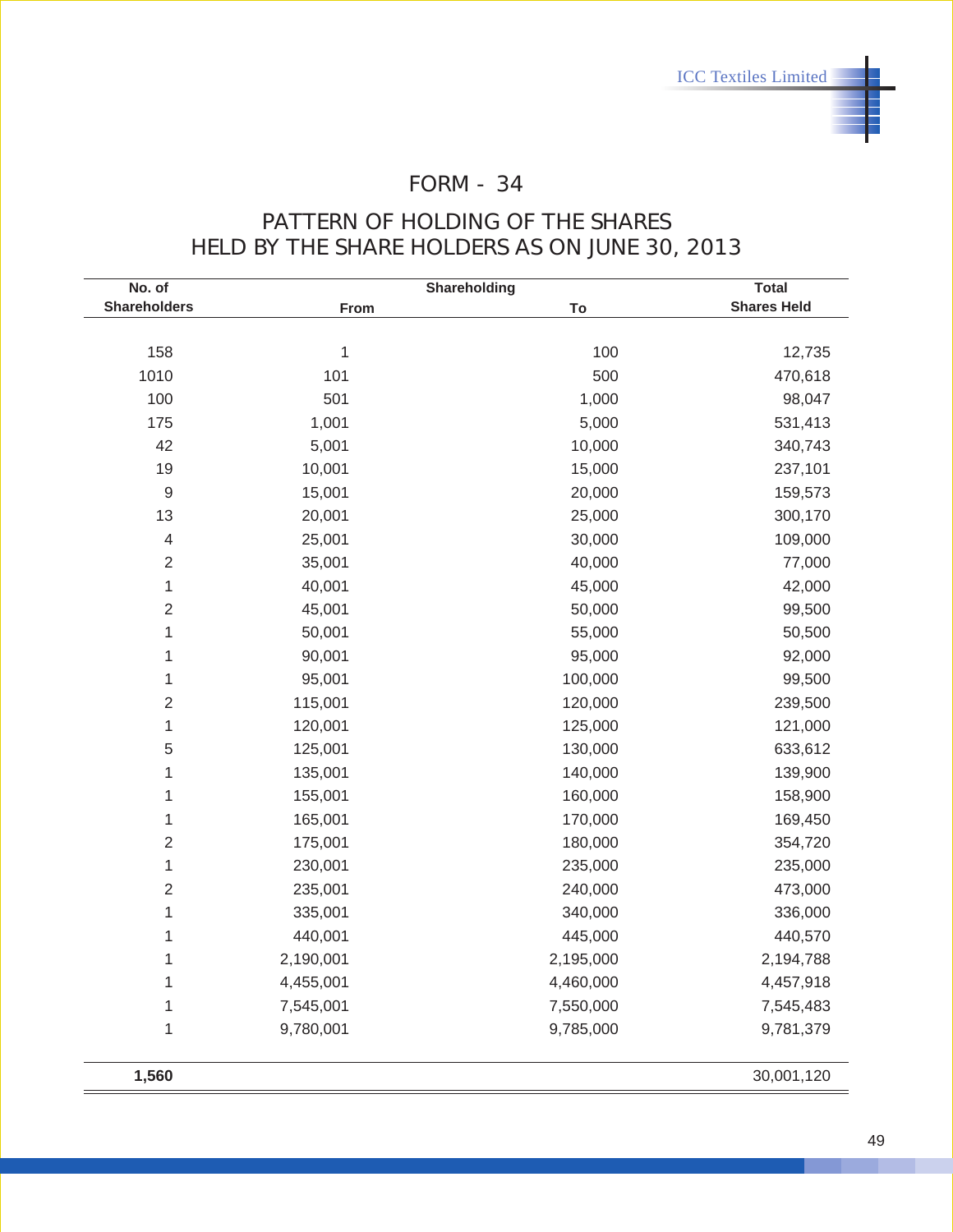

DETAIL OF SHAREHOLDING AS ON JUNE 30, 2013

|                | <b>Categories of shareholders</b>                                                                                                                                                                                                                                                                                                                                                 |                    | <b>Shares held</b>                                                                                             | <b>Percentage</b>                                                               |
|----------------|-----------------------------------------------------------------------------------------------------------------------------------------------------------------------------------------------------------------------------------------------------------------------------------------------------------------------------------------------------------------------------------|--------------------|----------------------------------------------------------------------------------------------------------------|---------------------------------------------------------------------------------|
| 1              | <b>Directors, Chief Executive Officer</b><br>and their spouse and minor children<br>Mr. Shafiq A. Siddiqi<br>Mr. Shafiq A. Siddiqi (CDC)<br>Mr. Javaid S. Siddigi<br>Mr. Javaid S. Siddiqi (CDC)<br>Mr. Pervaiz S. Siddiqi<br>Mr. Pervaiz S. Siddigi (CDC)<br>Mrs. Fauzia Javaid<br>Mrs. Fauzia Javaid (CDC)<br>Mr. Salman Javaid Siddiqi (CDC)<br>Mr. Asim Pervaiz Siddiqi (CDC) |                    | 175,420<br>128,000<br>4,457,918<br>9,781,379<br>169,450<br>7,545,483<br>179,300<br>2,194,788<br>1,000<br>1,000 | 0.58<br>0.43<br>14.86<br>32.60<br>0.56<br>25.15<br>0.60<br>7.32<br>0.00<br>0.00 |
|                | Total                                                                                                                                                                                                                                                                                                                                                                             |                    | 24,633,738                                                                                                     | 82.11                                                                           |
| 2              | Associated Companies, undertakings and related parties                                                                                                                                                                                                                                                                                                                            |                    |                                                                                                                |                                                                                 |
| 3              | <b>NIT &amp; ICP</b><br>Investment Corporation of Pakistan<br><b>Public Sector Companies and Corporations</b>                                                                                                                                                                                                                                                                     |                    | 1,400                                                                                                          | 0.00                                                                            |
| 4<br>5<br>6    | <b>Banks, Development Financial Institutions and</b><br><b>Non Banking Financial Institutions</b><br><b>Insurance Companies</b><br><b>Modaraba and Mutual Funds</b>                                                                                                                                                                                                               |                    | 5,092<br>158,900                                                                                               | 0.02<br>0.53                                                                    |
|                |                                                                                                                                                                                                                                                                                                                                                                                   | Total              | 163,992                                                                                                        | 0.55                                                                            |
| $\overline{7}$ | <b>General Public</b><br>a. Local<br>b. Foreign                                                                                                                                                                                                                                                                                                                                   |                    | 5,032,193                                                                                                      | 16.77<br>$\blacksquare$                                                         |
| 8              | Other (to be specified)<br><b>Joint Stock Companies</b><br><b>Pension Funds</b><br><b>Others</b>                                                                                                                                                                                                                                                                                  | Total              | 154,195<br>15,073<br>529                                                                                       | 0.51<br>0.05<br>0.00                                                            |
|                |                                                                                                                                                                                                                                                                                                                                                                                   |                    | 169,797                                                                                                        | 0.57                                                                            |
|                |                                                                                                                                                                                                                                                                                                                                                                                   | <b>Grand Total</b> | 30,001,120                                                                                                     | 100.00                                                                          |
| 9              | Shareholders holding 10% or more voting intrest<br>Mr. Javaid S. Siddiqi<br>Mr. Pervaiz S. Siddiqi                                                                                                                                                                                                                                                                                |                    | 14,239,297<br>7,714,933                                                                                        | 47.46<br>25.72                                                                  |
|                |                                                                                                                                                                                                                                                                                                                                                                                   | Total              | 21,954,230                                                                                                     | 73.18                                                                           |
|                | 10 Shareholders holding 5% or more voting intrest<br>Mr. Javaid S. Siddiqi<br>Mr. Pervaiz S. Siddiqi<br>Mrs. Fauzia Javaid                                                                                                                                                                                                                                                        | Total              | 14,239,297<br>7,714,933<br>2,374,088<br>24,328,318                                                             | 47.46<br>25.72<br>7.91<br>81.09                                                 |
|                |                                                                                                                                                                                                                                                                                                                                                                                   |                    |                                                                                                                |                                                                                 |